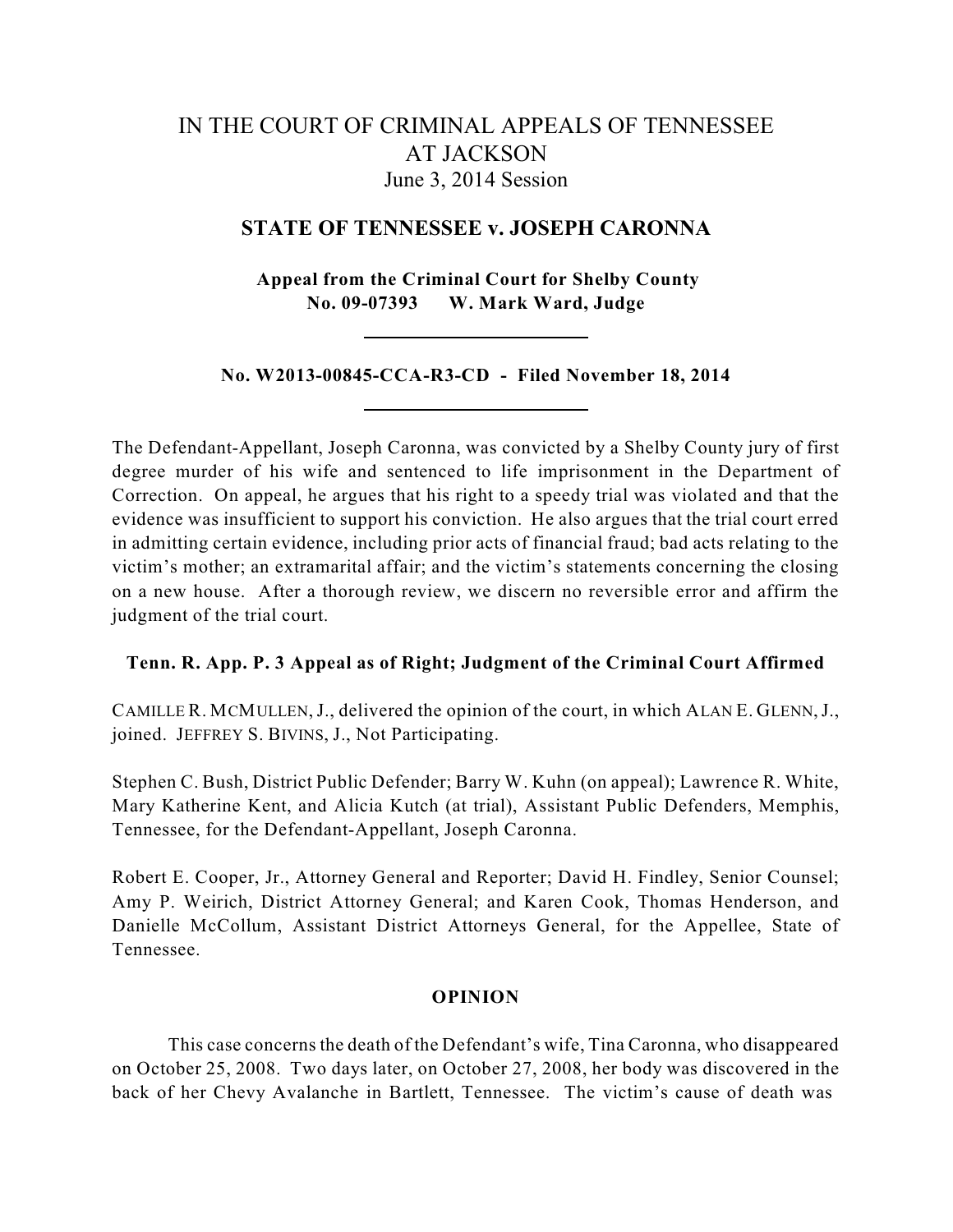asphyxia or strangulation. Part of the police investigation revealed that when an inmate asked the Defendant how to kill someone and avoid detection "with all the 'CSI'" technology, the Defendant replied, "Suffocate them." The Defendant also told the inmate several details about the victim's death that were unknown to the public. A few months after the victim's death, a Shelby County grand jury returned a single-count indictment charging the Defendant with first degree premeditated murder of the victim. At trial, the State built its case against the Defendant based largely on circumstantial evidence, which included over 40 witnesses. The bulk of the witness testimony described the events leading up to the victim's disappearance, her marital relationship, the Defendant's extramarital affair, and the Defendant's financial misdeeds. In order to address the issues presented in this appeal, a full recitation of the proof adduced at trial, which began on October 22, 2012, is necessary.

**State's Proof.** Clara Murphy, the victim's mother, testified that her daughter and the Defendant had been married for fifteen years. The victim met the Defendant when he was a manager at a shoe store. After the couple's marriage, the victim's father trained the Defendant in insurance sales. Ms. Murphy said that she was very close with her daughter but that their relationship changed after the victim was married. When Ms. Murphy's husband passed away in June 2007, she and the victim stopped communicating because the victim took the Defendant's side in a family disagreement. In September 2008, a month before the victim died, Ms. Murphy and her daughter began to exchange e-mails.

At around 11:00 a.m. on Saturday, October 25, 2008, Ms. Murphy learned from the victim's son that he was unable to reach the victim or the Defendant. Later that night, Ms. Murphy discovered that people were searching for her daughter. Ms. Murphy said that the Defendant did not call her until the victim's truck had already been found.

Pat Hathaway testified that she and her husband, Gary, had known the victim and the Defendant for ten years. They met through the Corvette Club of Memphis and frequently traveled together. According to Ms. Hathaway, the victim and the Defendant appeared to have a loving relationship. She said that she rarely saw the Caronnas argue and that the couple was always together. Ms. Hathaway stated that the victim wished that she could have some time alone to go shopping and to nail appointments without the Defendant. She said that the victim was aware of the Defendant's affair with Becky Black but that the victim thought the relationship had ended.

Ms. Hathaway stated that the victim was very upset that her mother and the Defendant "had a falling out." She said that the Defendant frequently referred to the victim's mother as "the devil or a b\*\*\*ch[.]" The weekend before the victim's death, the Hathaways and the Caronnas had taken a trip together to a car show in Knoxville. According to Ms. Hathaway,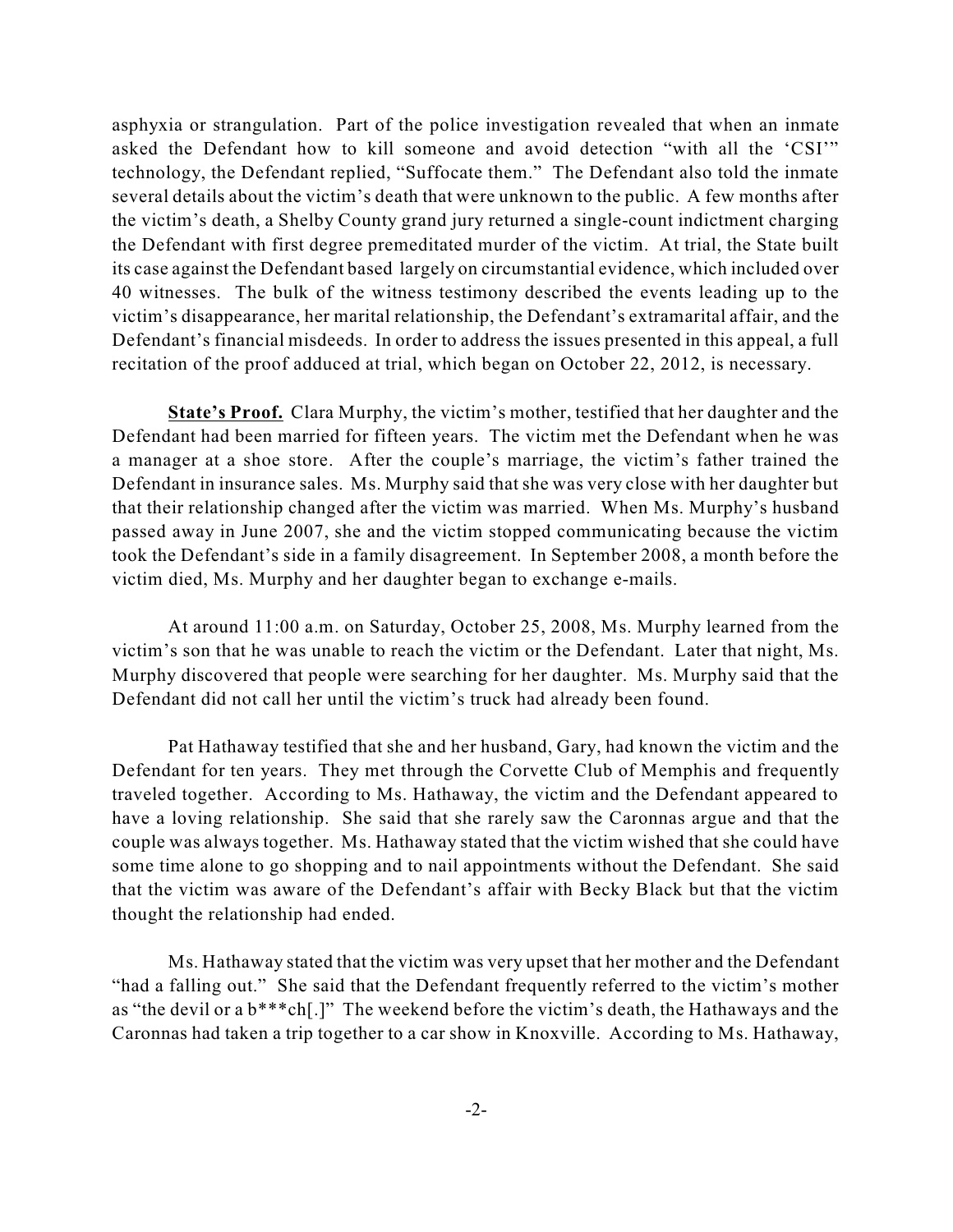the victim "seemed very distracted" and "[s]he was not herself." The victim, who usually enjoyed shopping, did not want to shop, explaining that she had "a lot on [her] mind."

Ms. Hathaway called the victim at 9:00 a.m. on Saturday, October 25, 2008. When she told the victim about running into the victim's mother at dinner the night before, the victim began to cry and asked if her mother had inquired about her. Ms. Hathaway thought she heard the Defendant become angry in the background, but the sound was muffled as though the victim had covered the phone with her hand. When the victim returned to the phone, she was no longer crying, and she talked about how the Defendant had planned to surprise her the night before with the closing on their new house. The victim told Ms. Hathaway that she did not need help before the Corvette Club dinner that evening and that the Defendant would help her prepare for the party.

When Ms. Hathaway returned home at around 2:00 p.m. that day, she saw the Defendant in her driveway playing with her granddaughter. She thought it was odd because the Defendant usually did not pay attention to her grandchildren. The Defendant and Mr. Hathaway had been working on cars in the Hathaways' large garage. She said that the Defendant would usually leave his car at the Hathaway house and that "he wouldn't hang around" unless the victim was also there. When Ms. Hathaway asked where the victim was, the Defendant said that she was getting items for the party. Ms. Hathaway then asked the Defendant why he was not helping the victim, and he responded that the victim "'wanted to go on her own.'" After returning inside her house, Ms. Hathaway called the victim but was unable to reach her. She recalled that the Defendant left around 4:00 p.m. and had repeatedly asked what time he should pick up the Hathaways to go to the Corvette Club. After leaving, the Defendant called the Hathaways wondering whether they had heard from the victim. The Hathaways then decided to attend the party on their own.

Ms. Hathaway said that she realized something was wrong when the victim did not show up for the party. She told another attendee who was a police detective about her concerns, and he issued a bulletin for the victim's Chevy Avalanche. The Hathaways then left the party to meet the Defendant at his home. They waited for the Defendant, who returned shortly, stating that he had been searching for the victim. Ms. Hathaway testified that the house was dark and that the Defendant shouted, "'Tina, are you home, are you home." According to Ms. Hathaway, the victim would have had the lights on and music playing if she were there. Inside the home, Ms. Hathaway detected a strong odor of bleach and could see bleach and other cleansers next to the kitchen sink.

The Hathaways and the Defendant then left the house and looked for the victim at various stores, hospitals, and other places where she may have been. Ms. Hathaway testified that despite her repeated suggestions, the Defendant was reluctant to file a police report that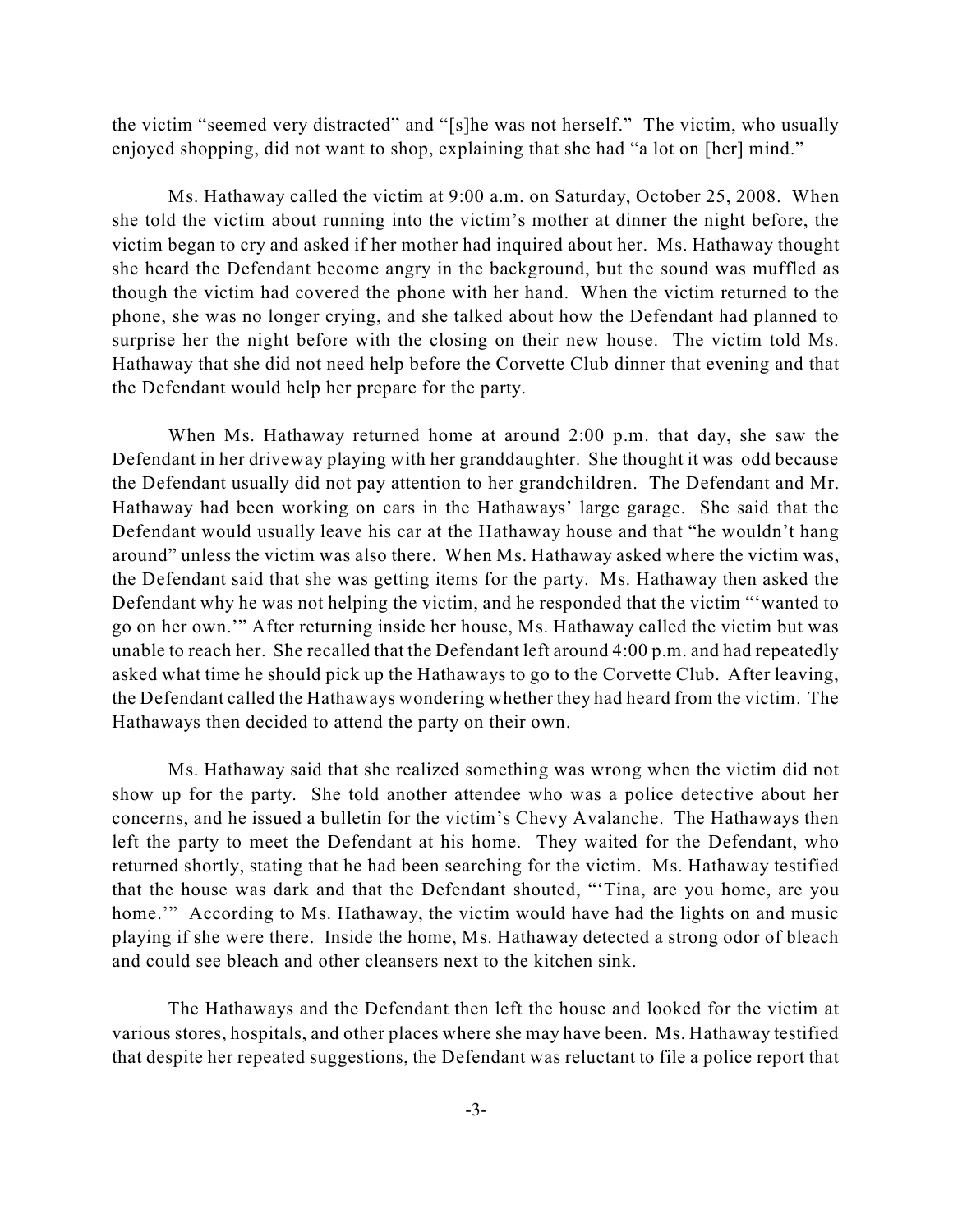night. Finally, at around midnight, they went to the police station on Whitten Road. She said that the Defendant told the police officer that the victim was missing and then remarked, "'[W]ell, if it were you, wouldn't you think that your wife just got mad and left[?]'" On Sunday morning, thirty or forty members of the Corvette Club convened at the Defendant's house and then distributed flyers at various businesses.

On cross-examination, Ms. Hathaway testified that the Caronnas had planned on driving to the party with the Hathaways in the Defendant's Chevrolet Chevelle. She said that it was not unusual for Corvette Club members to work on their cars with Mr. Hathaway. She stated that the Defendant appeared concerned and tired on Sunday. Ms. Hathaway was outside the Defendant's house on Monday morning when she received news that the victim's Chevy Avalanche had been found. Once inside, she said that the Defendant shoved a glass bowl full of marbles onto the floor after he learned that the police had found the victim's truck. Ms. Hathaway testified that the Defendant "was very mad and upset." She acknowledged that the victim was a very intelligent and successful vice president at a financial services firm.

Douglas Turner testified that he had been the previous Corvette Club president and that the victim was the newly elected president in October 2008. On Friday afternoon, October 24, Mr. Turner met with the victim to prepare for the club's progressive dinner party on Saturday night. He stated that the victim had volunteered to buy the food and drinks for the dinner. Mr. Turner and the victim loaded two tables and two ice chests into the victim's black pick-up truck. After that, he never saw the victim again. Mr. Turner helped search for the victim on Saturday night and on Sunday.

On cross-examination, Mr. Turner recalled that a roll of duct tape fell out of the truck while he was loading things into the Avalanche. He could not remember the color of the tape, but it was not gray. He said that the ice chests had not been cleaned since the previous event and still had drinks inside.

Patti Locke testified that she and her husband, Gray, had known the Caronnas for about ten years through the Corvette Club. She said that they were close friends with the Hathaways and the Caronnas and that the couples often traveled and dined together. On Friday, October 24, 2008, Ms. Locke called the victim to explain that she could not attend the dinner party on Saturday. During their thirty minute conversation, the victim discussed all the changes that she planned to make in the new house that she was purchasing.

While Ms. Locke was at her daughter's band competition on Saturday night, she received missed calls from Corvette Club members inquiring about the victim. The Lockes then dropped off their daughter and drove around searching for the victim. Ms. Locke stated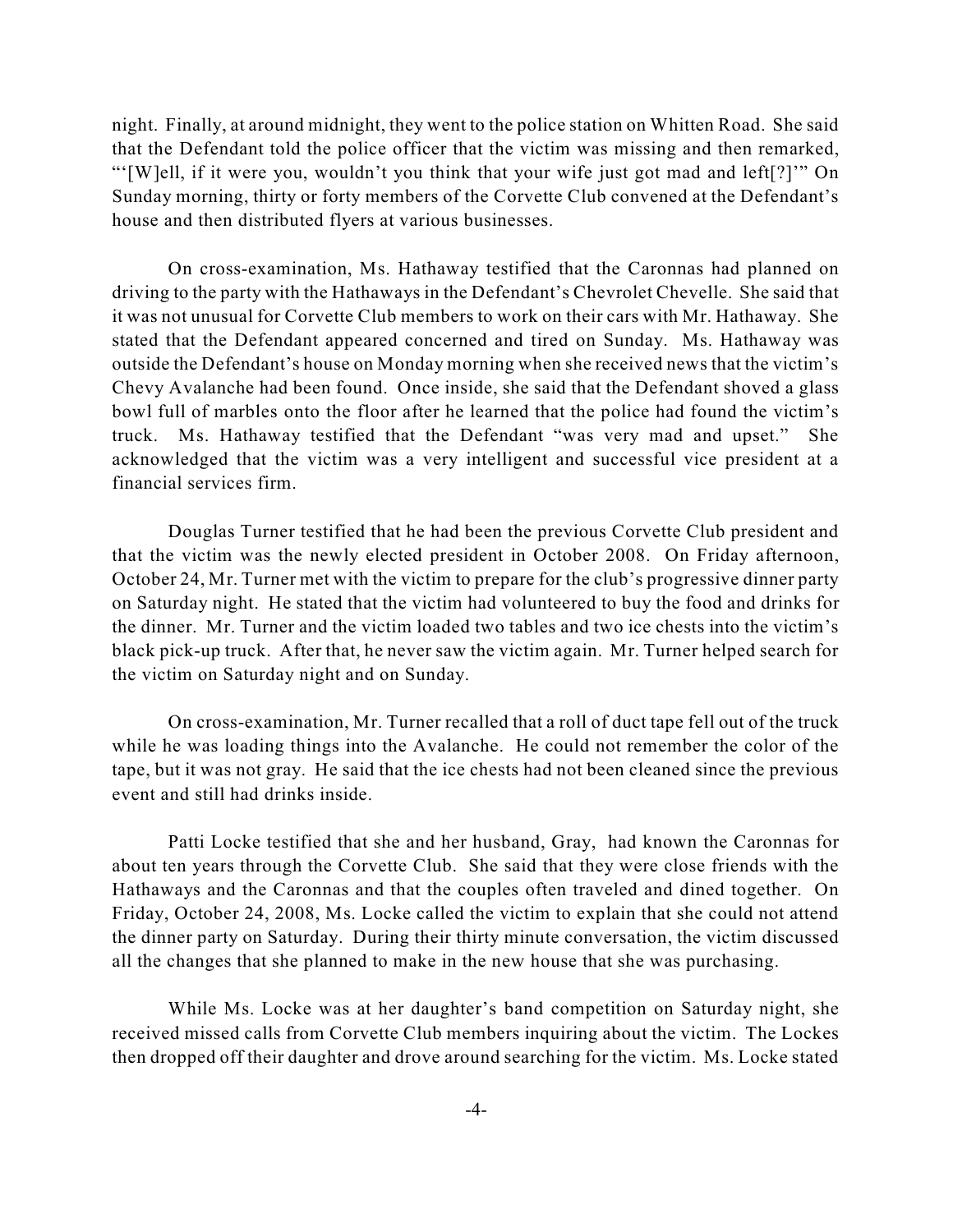that it was around midnight when she met the Defendant and the Hathaways at the Defendant's home. In considering whether the victim may have voluntarily left, Ms. Locke discovered that the victim's suitcases, jewelry, money, and medications were still at the house.

On Sunday morning, Ms. Locke and other Corvette Club members met at the Caronnas' house to coordinate a plan to find the victim. She said that the goal was to "saturate the city" with a flyer of the victim and her truck. Ms. Locke went with the Defendant and the victim's son, Todd Gray, to the Appling Farms precinct to attach the victim's vehicle to the missing person report. She said that she wanted to call Billy Garrett of the Appling Farms precinct, but the Defendant responded that he and the victim had a pact that they would not make each other look bad in public. The Defendant did not want to call the police in the event that the victim had "run off with somebody[.]" Ms. Locke told the Defendant that she would "take the heat," and then she called Billy Garrett.

After learning that the Avalanche had been found on Monday morning, Ms. Locke went to the Defendant's house to comfort the victim's son. She said that after the police told the Defendant about the truck, the Defendant "swatted" a glass vase off a table and it shattered on the floor. She stated that the Defendant did not like the victim's family and that the victim felt very sad about her estrangement from her mother. To her knowledge, the Defendant never called the victim's mother about the victim's disappearance.

On cross-examination, Ms. Locke recalled telling the police that the victim had a "rocky relationship" with her mother and that their tension "wasn't anything new." She also told the police that she "wouldn't be surprised if Tina used bleach to clean the coolers out because they were nasty." Ms. Locke agreed that the victim generally used cash to pay for items and that she may have had a lot of cash on the day of her disappearance. She said that the victim liked to shop and owned three hundred pairs of shoes. She stated that the Defendant seemed sincerely worried about the victim. Ms. Locke testified that the victim had mentioned finding a different mortgage company with a lower rate for the new house, which contributed to the delay in the closing. She was not aware of a definite closing date.

Matthew Struna met the Caronnas in early 2000 through the Memphis Corvette Club. He explained that the club consisted of a group of car enthusiasts who frequently socialized together. He and his wife were the first hosts of the progressive dinner party on Saturday, October 25, 2008. He testified that he called the victim at around 10:14 a.m. on Saturday to ask if she needed help before the party. They spoke for a few minutes, and the victim told Mr. Struna that she could take care of the preparations. He said that the Caronnas owned three Corvettes at the time and that he had suggested that the victim take an antique Corvette to the party instead of the Chevelle. Mr. Struna stated that it was unusual for the victim to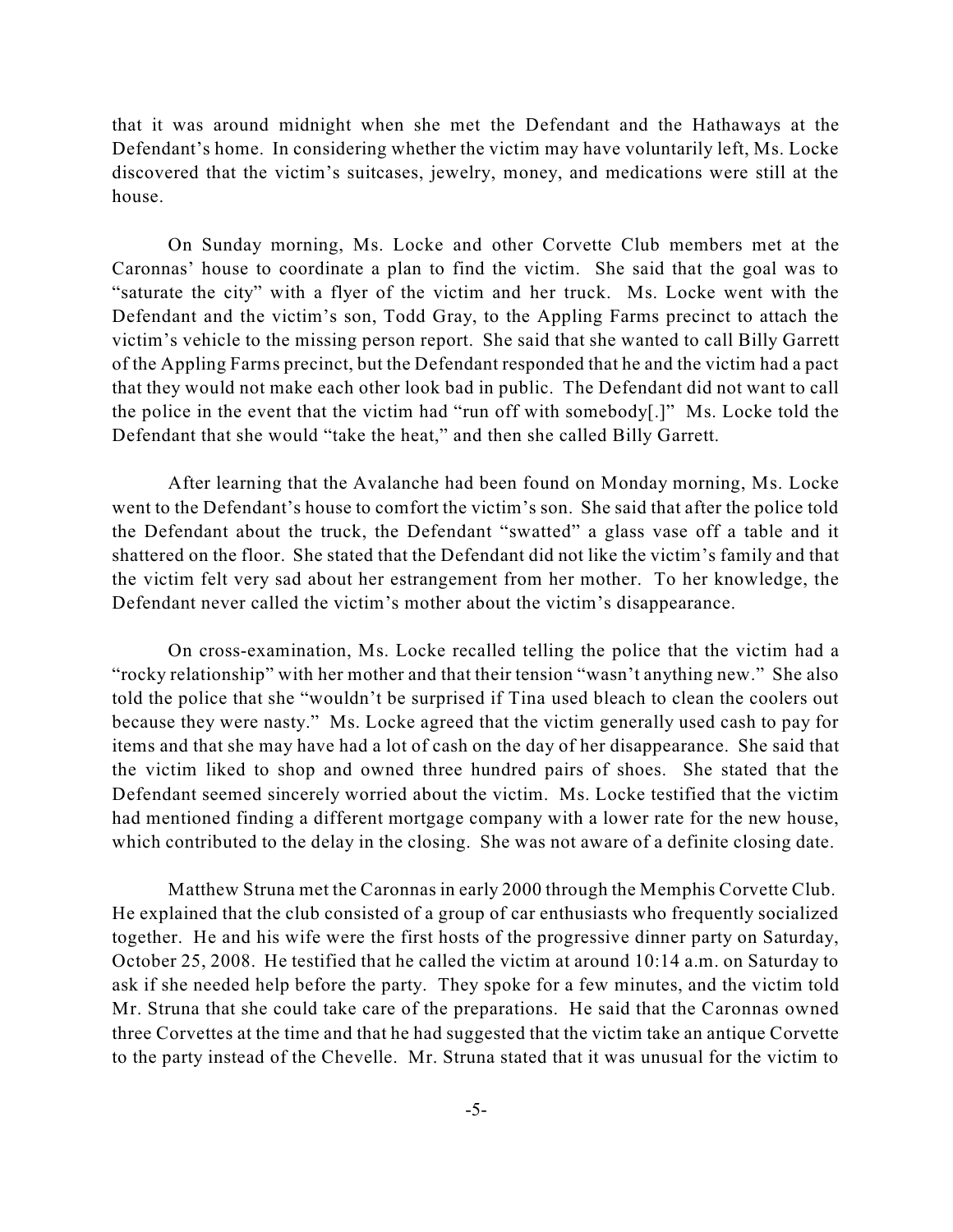fail to appear at the party because she "was never late for anything." He said that the Hathaways left shortly after they arrived to search for the victim.

Mr. Struna was familiar with the Caronnas' Corvettes and their other vehicles. He said that the Defendant took "immaculate" care of his collector cars and that the Chevy Avalanche was the Defendant's "every day vehicle." He stated that it was common for Corvette Club members to keep their valuable cars covered and in storage to protect them from the weather. According to Mr. Struna, the Defendant kept his cars in a storage unit several miles away in Bartlett. He said that the Defendant "rotated" which collector car was at his house based on whether there was a social function or if the car needed maintenance.

When Mr. Struna arrived at the Defendant's home on Sunday morning, he thought it was strange that there was a red Corvette in the driveway and the Chevelle was in the garage. He testified that "there was one too many cars," and he never knew the Defendant to have left a collector car outside overnight. He observed that it would be unusual for the Defendant to drive both vehicles at the same time. He knew that the Defendant had worked on the Chevelle at Mr. Hathaway's house the day before, but he saw no reason for the red Corvette to be outside the house rather than in storage.

Approximately four months after the victim's death, Mr. Struna and the Defendant visited her grave site. He had agreed to accompany the Defendant and the Defendant picked him up in a new Hummer. The experience was very emotional for both men. After the visit, Mr. Struna suggested that they test drive the new Dodge Challenger to lighten the mood. He said that the Defendant purchased one of the vehicles a few days later. Mr. Struna stated that the Defendant accompanied the Strunas to their church sometimes and brought a date on one occasion. He also testified that about three or four months after the victim's death, the Defendant asked Mrs. Struna a few times if she could "fix him up" with someone.

Mr. Struna said that he trusted the Defendant and invested money with him. At one point, he wrote a \$15,000 check payable to Caronna Investments to purchase an Allianz annuity. Of the four different products that the Strunas bought, the Allianz policy was the only one that was delayed. Mr. Struna said that the Defendant always had a convincing reason for the delay such as a paperwork error or that Allianz was very slow. After the victim's death, Mr. Struna did not give much thought to the Allianz annuity until the postal inspector contacted him in June 2009. He then reviewed his documents and investigated the matter with Allianz. The company confirmed that it never received a \$15,000 check from Caronna Investments on his behalf. Allianz then provided the Strunas with \$15,000 plus interest.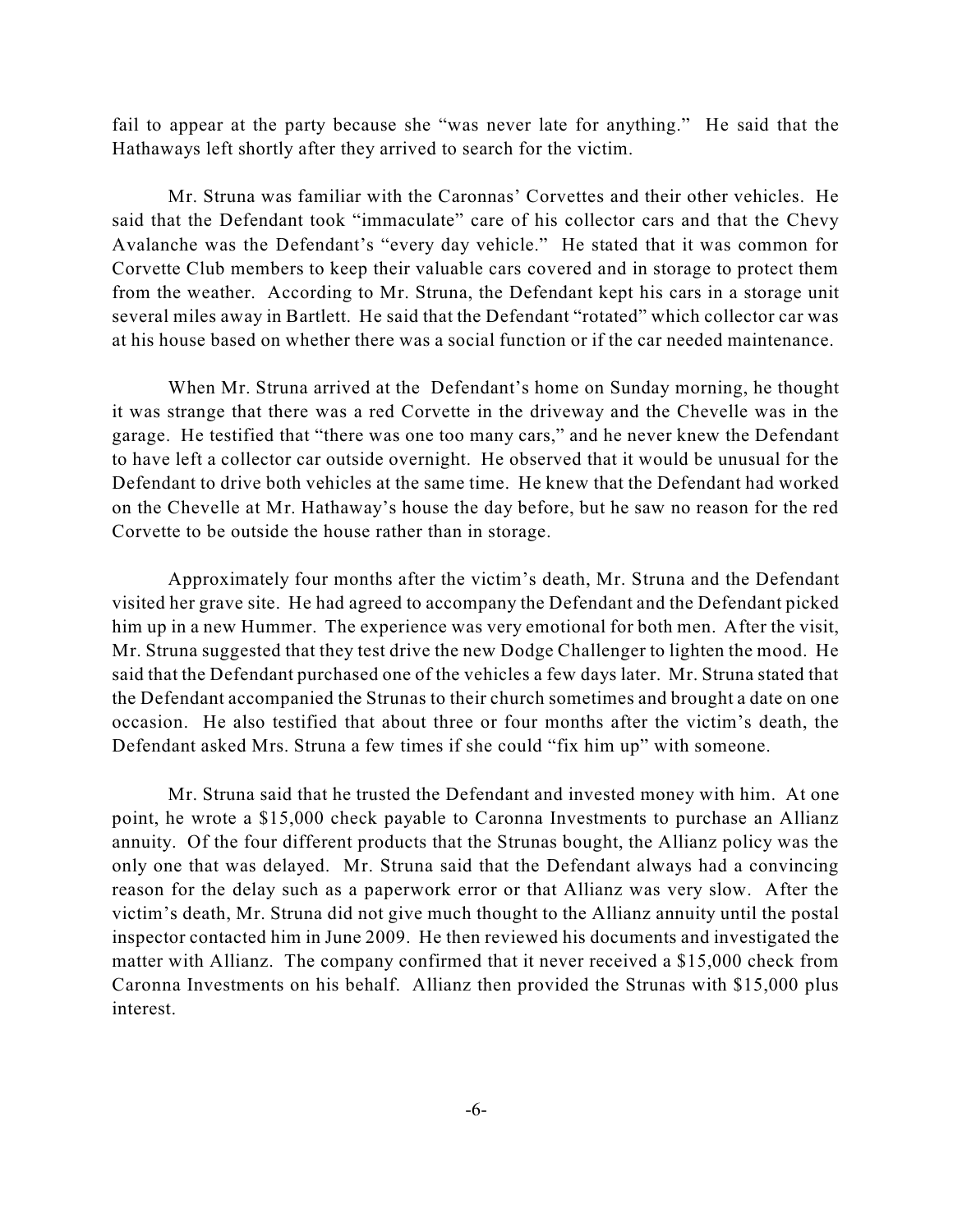Cindy Cox testified that she and her husband, Jeffrey, lived across the street from the Caronnas. She said that when she went to dinner and a movie with the victim on October 2, 2008, the victim had been sad because she missed her mother. On Sunday, October 26, 2008, she was returning home from lunch when the Defendant approached her and asked if she had seen or heard from the victim. She described the Defendant as very upset and distraught. He said that he did not know when his wife had left on Saturday because he was in the backyard doing yard work. Ms. Cox had a security camera above the garage so she suggested that they review the surveillance video to see what time the victim left. She stated that the camera recorded an aerial view of about two-thirds of the Caronnas' driveway but not the garage itself. She recalled that in the beginning of the video, the Defendant moved two cars out of the garage before moving the Avalanche into the garage. The Defendant told Ms. Cox that he needed the truck in the garage to load the tables for the dinner party. The Defendant also told her that he had to close the garage door. Ms. Cox stated that the time stamp on the video indicated that the Avalanche backed out of the driveway and left at two seconds past 11:00 a.m. She said that the camera time had not been changed for daylight savings and that the correct time would have been noon.

Ms. Cox explained that her street was shaped like a "U" with two ways to access the main road. She testified that once the truck backed out of the driveway, it went "the long way around." After viewing the video, she could not tell who was driving the vehicle. Ms. Cox stated that whenever she observed the victim leave the driveway, the victim would usually drive toward the stop sign to access the main road. She could not recall the victim ever taking the long way. She said that the Defendant told her that the victim's murder was either a robbery or gang-related.

Jeffrey Cox testified that his wife, Cindy, and the Defendant approached him in the early afternoon on Sunday, October 26, 2008 to review the video from his surveillance camera. He said that the driveway camera had a small hard drive and recorded over itself every two weeks. Mr. Cox stated that the Defendant was aware of the cameras because they had discussed installing similar ones in the Defendant's home. His testimony was consistent, in large part, with the testimony of his wife. Mr. Cox said that the Defendant moved a Porsche and a red car to the street in order to park the Avalanche in the garage. He could not recall if the Porsche was blue or black or whether the red car was the Chevelle or the Corvette. He could not tell if the garage door was open or closed because the camera did not record the garage itself. He stated that ten to thirty minutes passed before the Avalanche left the driveway that Saturday.

Mr. Cox was devastated when he learned on Monday that the victim'struck wasfound on Brannick Drive. He was familiar with the area, and he searched the surroundings for evidence before Bartlett police officers stopped him. At the time, he did not notify the police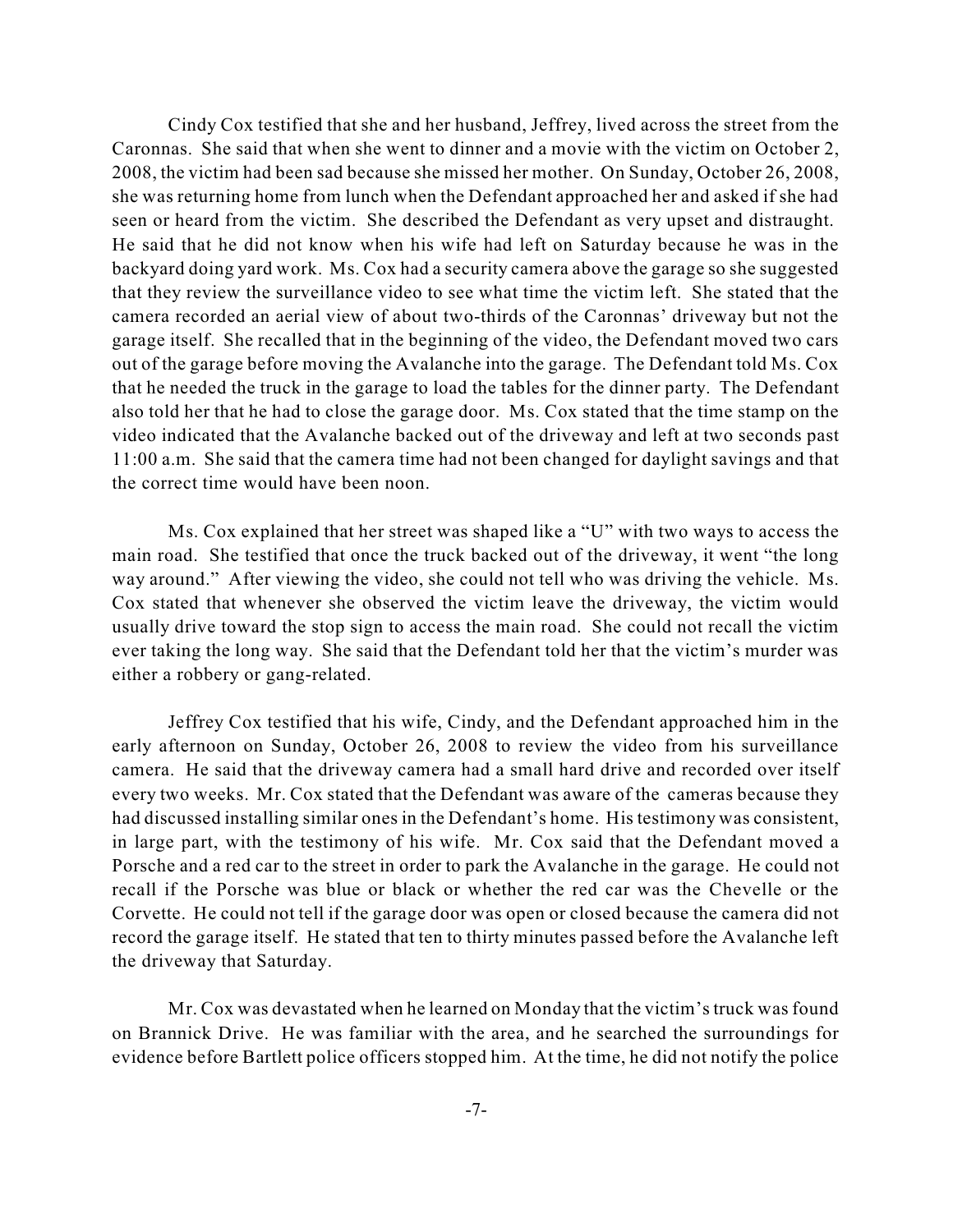about his surveillance video because he did not realize it was relevant. Mr. Cox and his wife were eventually interviewed by the Bartlett police in March 2009. At that point, the surveillance video from October 2008 "had been recorded over quite a few times" and the police were unsuccessful in recovering images from the hard drive.

On March 6, 2009, Mr. Cox reviewed his security cameras and observed people confiscating vehicles and other things from inside the Defendant's house. After he left a message on the Defendant's phone, the Defendant called back and said his cell phone was "'messed up'" and so the Defendant had to call from a payphone. The Defendant told Mr. Cox that he had car trouble and was attempting to return to Memphis after a family visit in Illinois. Regarding the removal of property from his home, the Defendant explained that the victim "'was into something in the Caymans or something about some insurance fraud[.]'"

On cross-examination, Mr. Cox acknowledged that he reported in his March 2009 police statement that the Defendant left in the red Chevelle after the truck had left the house. However, he could not recall this conversation or the events because it had been four years. He denied that the police suggested that the time stamp on the camera was off by one hour due to daylight savings time. Mr. Cox stated that his camera "was off every year" and that he had brought up the issue to the police.

Amanda Panis testified that in October 2008, she lived at the end of Brannick Drive in Bartlett. She explained that Brannick Drive was a dead-end street off of Elmore Road. On Saturday, October 25, Ms. Panis noticed a black Avalanche parked on her street while she was leaving for work at around 12:40 p.m. She stated that her initial reaction was that the truck would be towed because no parking signs had recently been posted on the street. Ms. Panis then realized that it was a Saturday and that the rules did not apply. On crossexamination, Ms. Panis acknowledged that in her initial police statement, she mistakenly reported observing the Avalanche at 9:45 a.m. on Saturday.

Retired Officer Teresa Birgnole of the Bartlett Police Department testified that on Monday, October 27, 2008, she responded to a call regarding a suspicious vehicle on Brannick Drive. At the scene, she verified that the vehicle was registered to the victim. In the backseat of the Avalanche, Ms. Birgnole observed a body covered by a blanket. She then contacted her supervisor and sealed off the crime scene.

Sergeant Connie Justice of the Memphis Police Department (MPD) Homicide Bureau testified that on Monday, October 27, 2008, she called the Defendant to follow up on the victim's missing person report. The MPD then learned that the victim's vehicle had been found in Bartlett, and Sergeant Justice interviewed the Defendant at his home. She did not notify the Defendant about the vehicle at this point. She said that the Defendant "was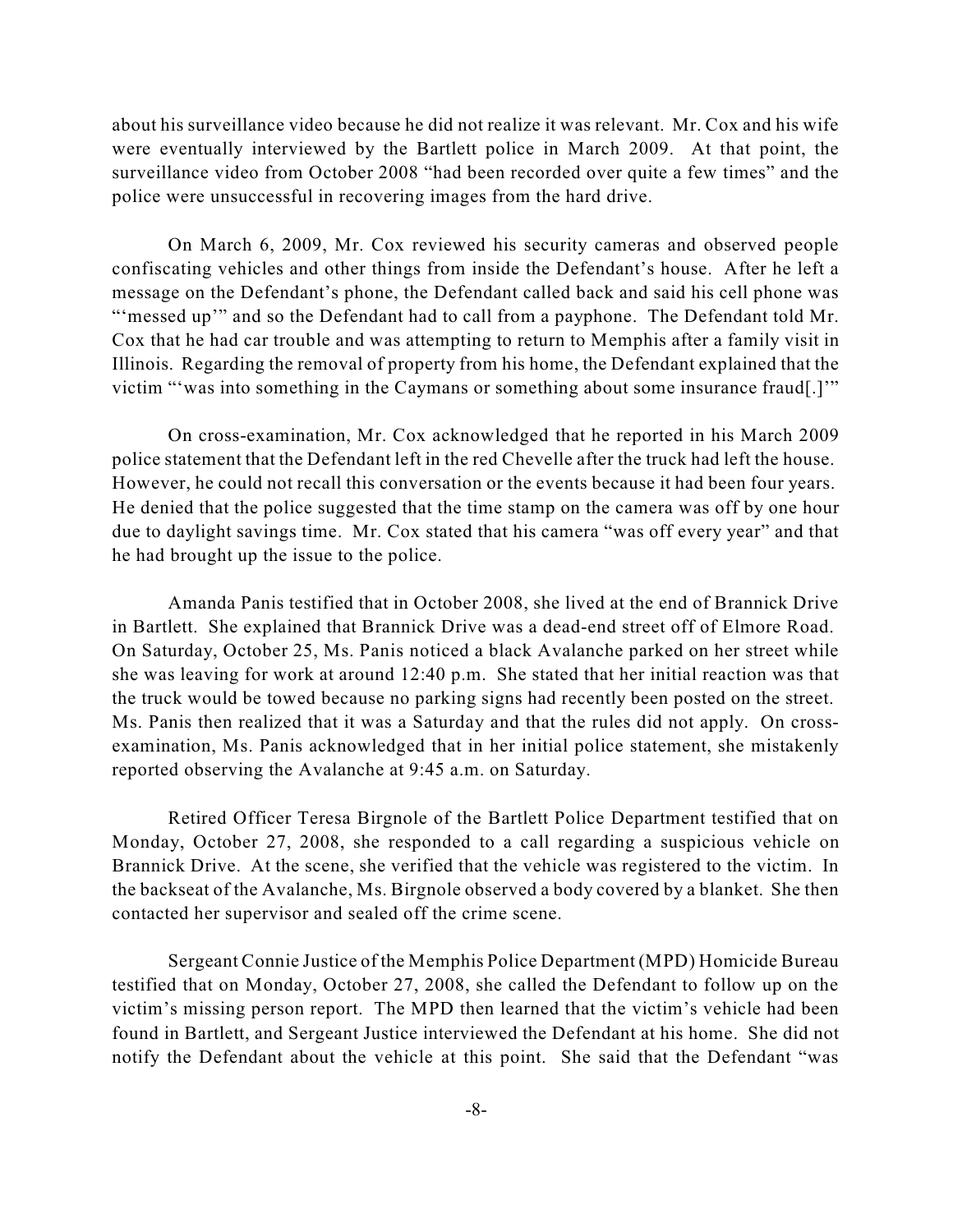obviously very distraught" and would sporadically tear up. She noticed "ten to fifteen faint bruises" on both of the Defendant's forearms. The bruises were round, one-half to one inch in diameter, and "blueish, purplish in color[.]"

During the interview, the Defendant told the investigators that he last saw the victim on Saturday. The Defendant said that he did not know what time the victim left because he did not wear a watch and he had been working on a Corvette and cleaning the backyard pool. The Defendant estimated that the victim left between 10:30 and 11:30 a.m. Sergeant Justice said that the Defendant did not mention the Hathaways or his neighbors' surveillance video. The Defendant expressed confusion in the reporting procedure because he believed that it was enough to notify Norm Jones, a fellow Corvette Club member and a police officer, about the victim's disappearance. The Defendant later told Sergeant Justice that he did file an actual missing person report at the Appling Farms precinct. He explained that he delayed in reporting his wife's disappearance because other people had suggested that there should be a "cooling off period." The Defendant denied that there had been an argument or disturbance before the victim's disappearance. He further stated that he thought the victim would be embarrassed if he had prematurely called the police. Sergeant Justice said that during the interview, the Defendant would intermittently cry, go get a drink, and speak on his cell phone.

SergeantJustice stated that after about twenty-five minutes, the Defendant learned that his wife's vehicle had been found with a body inside. The Defendant then "immediately became angry[.]" As Sergeant Justice was leaving the house, she heard the sound of shattering glass but left without determining the source. After arriving at the scene on Brannick Drive, Sergeant Justice shared her observations with the Bartlett Police Department, who proceeded to investigate the victim's homicide.

Gary Hathaway testified that he and his wife, Patricia, were close friends with the Caronnas through the Corvette Club. Mr. Hathaway had known the Defendant and the victim for nearly a decade and was familiar with their vehicles. He advised the Defendant on a few of his auto purchases and they worked on the Defendant's cars together. Through visiting the Defendant's home about two times a week over the past few years, Mr. Hathaway developed familiarity with which of the Defendant's vehicles were typically kept at the house and which were stored in a rental locker several miles away. He said that both he and the Defendant used the same storage facility to keep their classic cars clean, safe, and out of the elements.

Mr. Hathaway stated that around the time of the victim's death in October 2008, the Defendant kept a red '80 Corvette, a motorcycle, and the victim's dark blue Porsche Carrera in the garage at the house. Outside of the garage, the Defendant also had a powder blue '83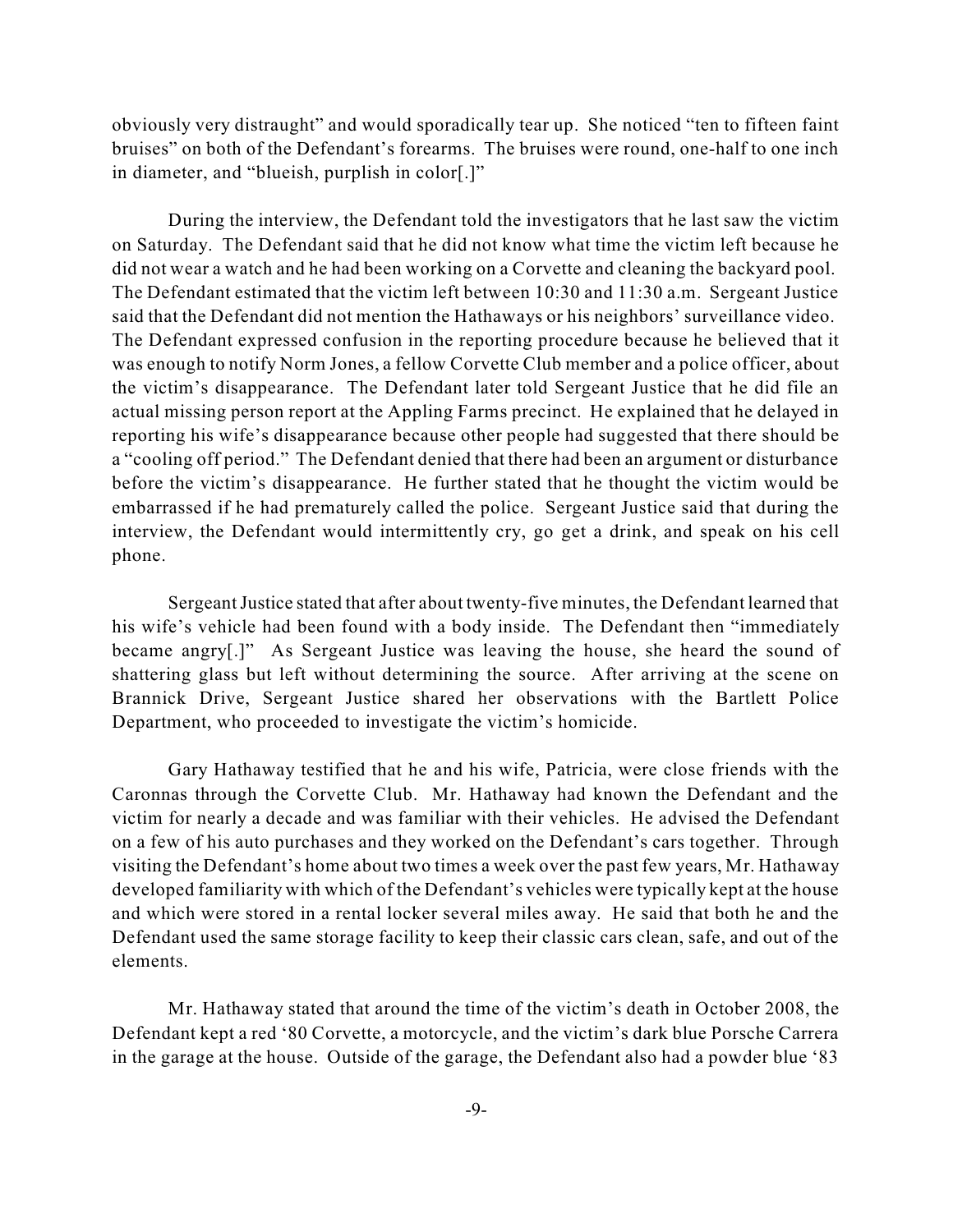Porsche that required maintenance and the black Avalanche truck which was his "daily driver." At the storage unit six or seven miles away from his house, the Defendant kept a yellow '69 Corvette convertible, a black Z06 Corvette, a black '85 Porsche, and a red '71 Chevelle. Mr. Hathaway said that the Defendant would alternate between which of his collector cars were kept in his garage or at the storage unit depending on whether the vehicle was being used or serviced.

Mr. Hathaway said that on the day of the victim's disappearance, the Defendant called him at around 11:30 a.m. to ask about working on the red Chevelle at his garage. He said that they had previously serviced the Chevelle a few weeks earlier but that the Saturday meeting was spontaneous and not specifically planned. He thought that the Defendant "seemed to be excited and in a hurry" on the phone. The Defendant told Mr. Hathaway that the victim was out shopping and that he had just finished draining the hot tub. The Defendant stated that it would take him a while to get to the Hathaways' home because he had to "go get the car." Before hanging up the phone, Mr. Hathaway said that he heard three pants. The Defendant then arrived at Mr. Hathaway's house at around 1:00 p.m., and they worked on the Chevelle for about an hour and a half. At one point, the Defendant "drifted out" and played with Mr. Hathaway's granddaughter while Mr. Hathaway and his son worked on the Chevelle. Mr. Hathaway thought that this behavior was "very surprising" because the Defendant was not fond of children. He said that it seemed as though the Defendant "was just kind of hanging around."

Mr. Hathaway testified that the Defendant had mentioned that he tried to call the victim's cell phone on two occasions that Saturday afternoon. The Defendant left the Hathaways' home at 4:00 p.m. to get ready for the dinner party. Mr. Hathaway said that the Defendant then called him at 4:45 p.m. inquiring about the victim. The Hathaways had planned on attending the party with the Caronnas in the Defendant's Chevelle, but they decided to go on their own. While at the party, Mr. Hathaway received another call from the Defendant at 5:15 p.m. asking whether the victim was there. Mr. Hathaway testified that he became very concerned because no one had seen or heard from the victim. He said that the victim was responsible for setting up the event and that she was "never late for anything." All the Corvette Club members then began to search for the victim and the Hathaways drove to the Defendant's home to meet him. The couple arrived at the Defendant's house at 6:00 p.m. and waited fifteen to twenty minutes for the Defendant to arrive. Mr. Hathaway said that when he saw the Defendant drive the red Corvette to the house, he assumed that the Defendant had "swapped out" the Chevelle for the Corvette from the storage unit. After entering the house, the Defendant told him to "'go check the shed.'" Mr. Hathaway did not understand the reasoning, but he did what the Defendant told him and looked in the shed in the backyard.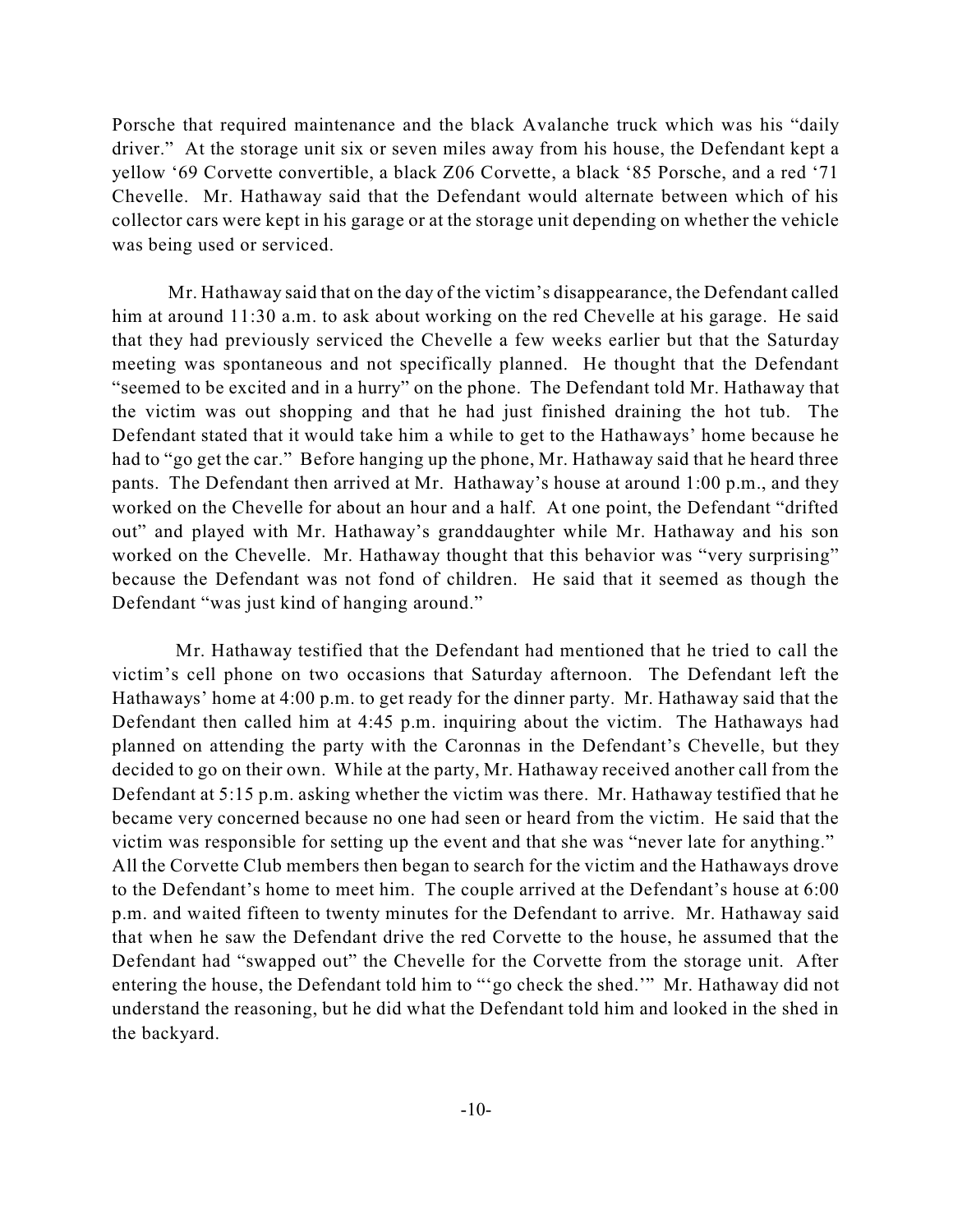For the next six hours, the Hathaways drove with the Defendant to various locations in search of the victim. They went to the police station at 11:30 p.m. Mr. Hathaway testified that the Defendant's demeanor at the police station was atypical and that the Defendant appeared "kind of meek" rather than the usual "big burly kind of a guy[.]" According to Mr. Hathaway, the Defendant asked the police whether it was true that a missing person usually returns after a few days. The Defendant then inquired about the bulletin that a police officer friend had previously issued for the victim. Mr. Hathaway said that they left the police station without filling out any papers or filing a report.

Mr. Hathaway stated that the entire Corvette Club assembled at the Defendant's house on Sunday morning to help with the search. As the members were coordinating a plan, Mr. Hathaway recalled that someone had offered to look in Bartlett. He then heard the Defendant state, "'[D]on't go to Bartlett, Tina never goes to Bartlett.'" Mr. Hathaway then drove with the Defendant and their friend Gray Locke in his car to look for the victim. He recalled commenting that if something had happened to the victim, the Defendant would be the first suspect because he was the husband. Mr. Hathaway said that the Defendant responded, "'[W]ell, you're my alibi.'" He stated that throughout the day, the Defendant was resistant to involving the media in the victim's search. The Defendant explained that he was concerned because the police officer told him that most missing persons returned shortly, and he did not want to embarrass his wife with the media attention.

On Monday morning, Mr. Hathaway learned that the victim's body had been found in her vehicle on Brannick Drive. Although he was not familiar with the street at first, he immediately recognized the area once someone mentioned Summer Avenue and Elmore Road. Mr. Hathaway said that the storage locker where he and the Defendant kept their cars was located at the intersection of Summer and Elmore Road in Bartlett. He stated that the victim's body was found on Brannick Drive "about two blocks away[.]" Mr. Hathaway recalled that the Defendant had to retrieve his Chevelle from the storage unit on Saturday.

Mr. Hathaway noticed that the red '80 Corvette was parked in the Defendant's driveway on Monday. He did not understand why the Defendant would have kept the Corvette outside because the Defendant "would never leave a Corvette out over night when he didn't have to." He then saw the Chevelle parked inside the garage. Mr. Hathaway recalled that when he and his wife met with the Defendant on Saturday evening, the Defendant was driving the red Corvette. He had previously assumed that the Defendant had "swapped out" the Chevelle for the Corvette at the storage unit. He wondered how the Defendant could have gotten to the storage unit because a person would need a ride to and from the facility or he could drive there and "swap" the vehicle for another one. When Mr. Hathaway saw the Chevelle, he realized that the only vehicle near the storage unit was the Avalanche, which had been found "a stone's throw away" from the facility. He identified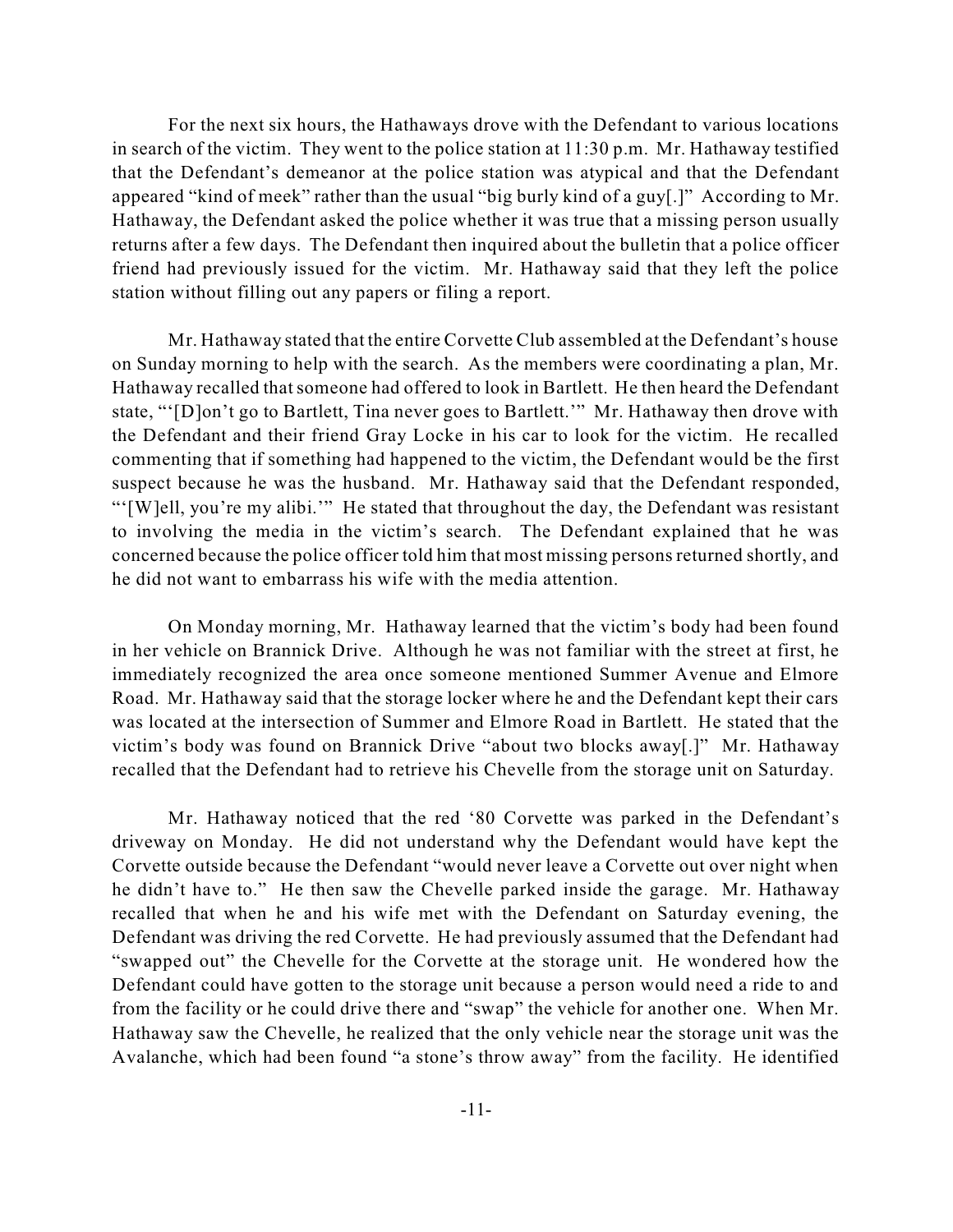a map depicting the Caronnas' residence on Eatonwick Drive, the Hathaways' residence on Bruton Parish Drive, the storage unit on Summer Avenue, and Brannick Drive where the victim's body was found.

Mr. Hathaway testified that he and his wife accompanied the Defendant to view the victim's body at the funeral home. He said that the Defendant stumbled back and seemed upset. On the ride back in the Hathaway's car, the Defendant spoke to someone on his cell phone and said, "'[Y]eah, it was Tina. Yeah, I've got closure now.'" Mr. Hathaway thought that this comment was odd because the victim had just been murdered.

On cross-examination, Mr. Hathaway acknowledged that he did not hear the entire conversation between the Defendant and the police officer on Saturday night. He agreed that if his wife was missing, he would be more concerned about finding her than about storing his collector cars. He conceded that the Defendant's statement about closure could be interpreted in different ways.

Sean Lester, the Director of Investigations and Technical Services at Forensic Medical, testified that on Monday, October 27, 2008, he went to the Bartlett Police Department to examine a black Chevy Avalanche that had been towed from the crime scene. He said that the truck bed contained two coolers and either picnic tables or chairs. He observed a pair of woman's shoes "placed side by side in order" under the steering wheel. On the passenger side, Investigator Lester found an open glove box and center console with various items strewn on the passenger seat and floor. He said that the victim was on the floor between the front and rear seats and that her body was partially covered with two towels. The victim's hands were loosely bound together with duct tape. Her head was tilted toward her chest and there was a piece of duct tape from her chin to her blouse. Because the space between the seats was very tight, the Bartlett police had to remove the center console to move the victim's body from the truck. Investigator Lester noted that the victim had two rings and one earring. He identified the photographs that he took during his investigation.

Detective Kevin Martin of the Bartlett Police Department testified that he was assigned to investigate the victim's homicide in October 2008. On Monday morning, October 27, he arrived at the crime scene on Brannick Drive and observed a parked black truck with an undamaged exterior. Upon closer inspection of the vehicle'sinterior, Detective Martin noticed a human leg protruding from underneath some towels. He banged on the truck's windows but the victim was unresponsive. All the doors of the vehicle were locked and the truck was towed to the Bartlett Police Department. Detective Martin was able to retrieve an extra set of truck keys from the Defendant that afternoon.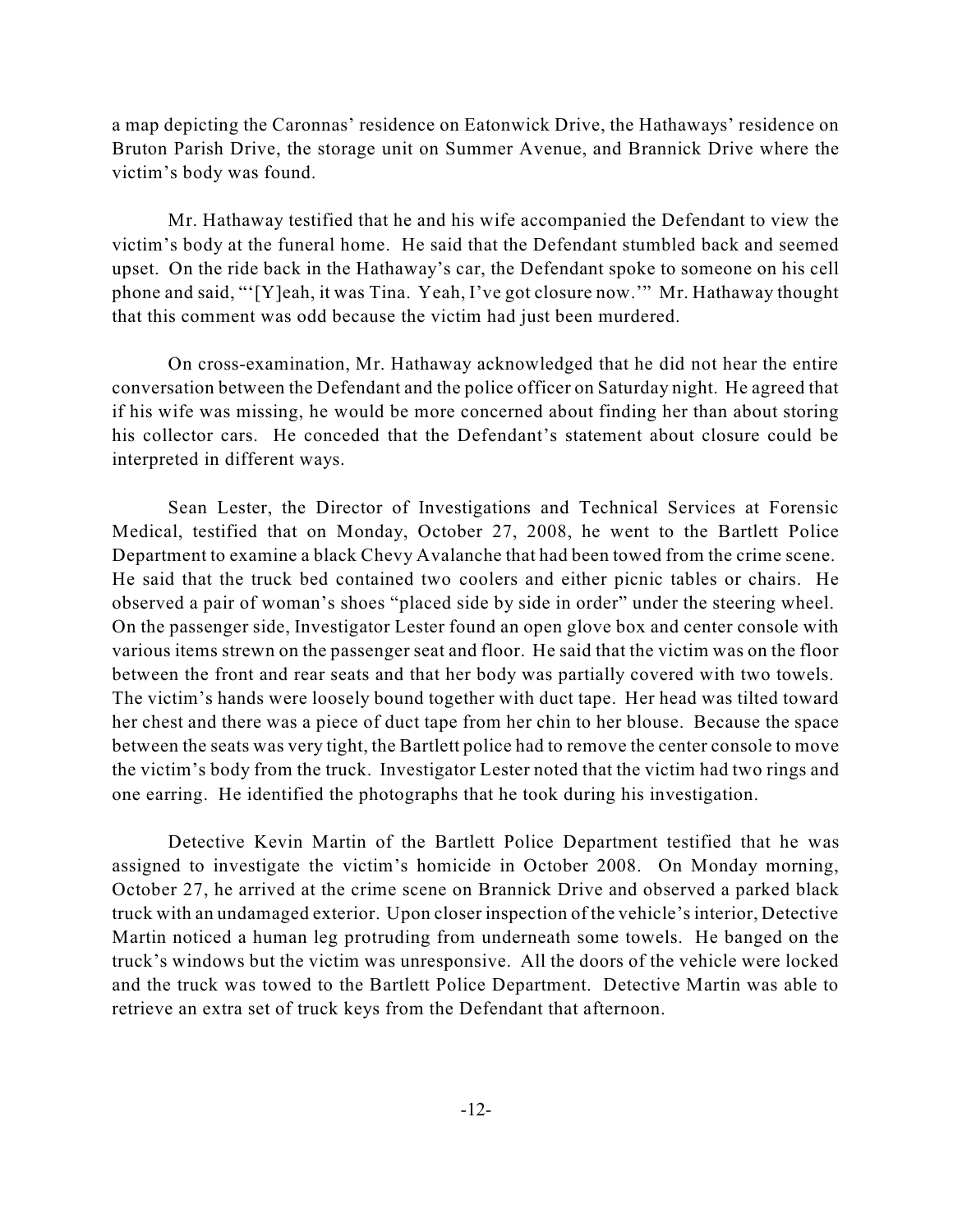In the back of the truck, Detective Martin found coolers and tables. He opened the cooler and found stagnant water and some drinks. He could tell that the contents were old based on the smell inside the cooler. He observed a pair of ladies' shoes on the front driver side of the truck. On the passenger side floor, there were receipts, an owner's manual, and some other glove box items. The victim's body was confined to a small space in the backseat floorboard with her legs on the driver side and her head on the passenger side. Detective Martin said that he had to disassemble the center console to remove the victim's body from the truck. Bartlett police detectives and MPD officers processed the interior and the exterior of the vehicle for fingerprint and DNA evidence. He stated that the police did not find the victim's purse, phone, or other personal items in the truck.

Detective Martin interviewed the Defendant at the Bartlett police station on Tuesday, October 28 for about an hour and a half. The Defendant reported that on Friday night, he and the victim met at Lowe's to shop for appliances for a new house that they were purchasing. The Defendant said that he was driving his red Corvette and the victim drove the Avalanche. The Bartlett police later obtained the Lowe's surveillance video and confirmed that the two vehicles were in the parking lot from about 4:00 to 6:00 p.m. The Defendant explained that he and his wife were trying to purchase a new home and that he had planned on surprising the victim with the closing that night. He stated that the closing did not happen because there were difficulties with the financing and the paperwork. The Defendant said that he was in charge of the home purchase and that his wife was not involved.

The Defendant told Detective Martin that he last spoke to his wife early on Saturday morning while she was getting ready to go out. He observed that she was in bed talking on the phone, but he was mostly occupied with yard work and other chores outside. The Defendant said that he did laundry, purchased gas for his lawn equipment, worked on the battery of his motorcycle, and fixed a wire in the Avalanche. The Defendant could not specifically recall when he last saw his wife. He said that he never wore a watch and estimated that the victim left sometime between 10:50 a.m. and noon. Detective Martin testified that the Defendant did not ever advise the Bartlett detectives that his neighbors across the street had a surveillance video which showed when the Avalanche left the house. At the time that the victim left the house, the Defendant said that he was doing chores and working on either the pool or the hot tub.

The Defendant further stated that while his wife was running errands, he was at the Hathaways' house working on his Chevelle until about 4:00 p.m. He said that Ms. Hathaway came out of the house to the garage area to ask whether the Defendant should go get ready in order to pick up the Hathaways at 5:00 p.m. for the party. The Defendant said that he did not realize anything was wrong until people at the party called him inquiring about the victim's whereabouts. He started calling his wife at around 4:20 or 4:30 p.m. but she did not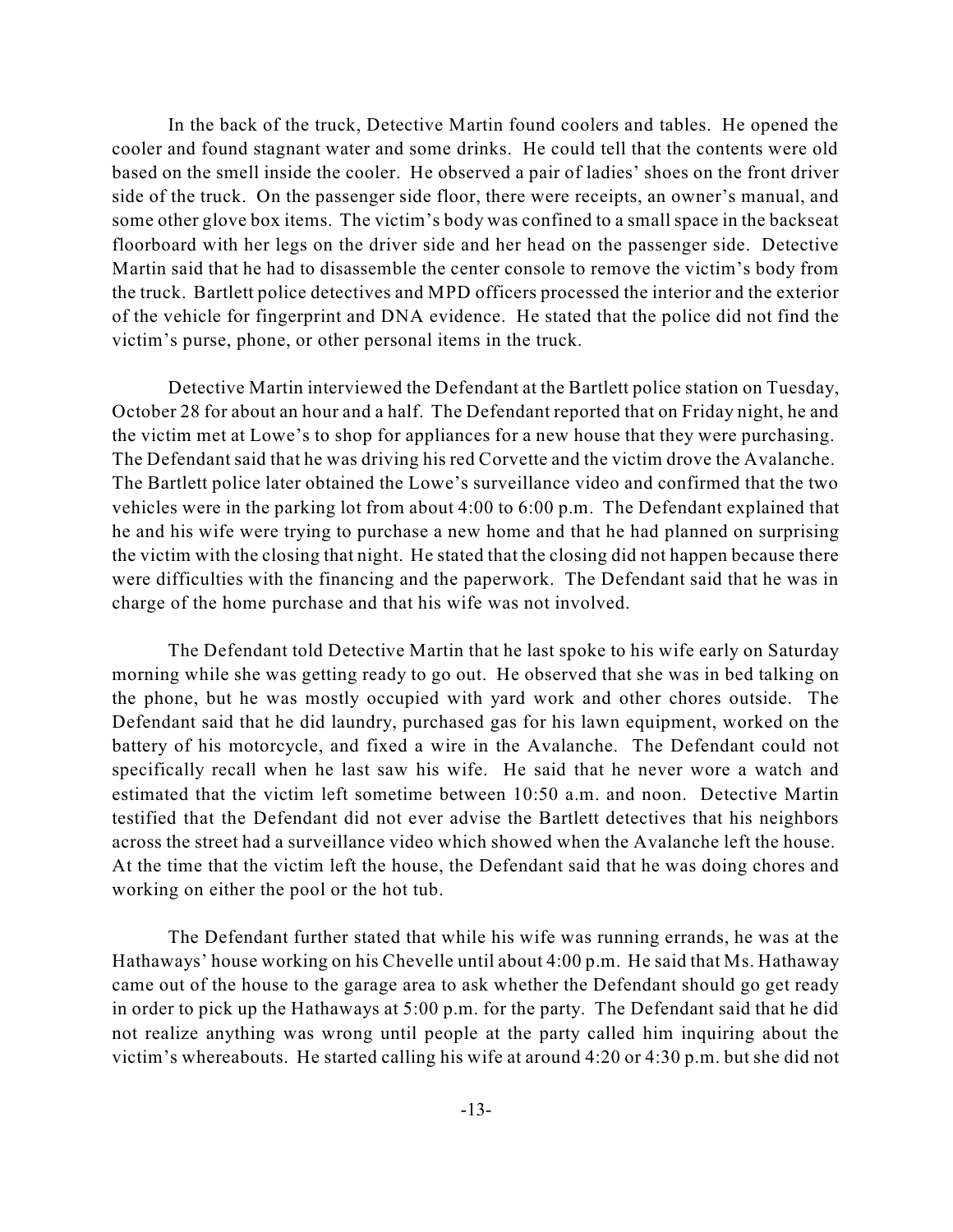answer. The Defendant said that he became worried and called some individuals to see if they had been in touch with the victim. He also went to some locations where she was supposed to have gone to that day. The Defendant told Detective Martin that his wife was "[n]otoriously late[.]"

The Defendant explained the search process in detail. He said that he finally made a police report late Saturday night. He stated that Corvette Club members "basically set up shop at his house" and monitored the victim's credit card and phone accounts but they did not detect any activity. The club members and the Defendant broke into groups and searched different areas and went to all the various police departments. The Defendant said that he had to go to the Appling Farms police station three times regarding his missing person report. Detective Martin testified that he and the Defendant explored various scenarios about what may have occurred, including road rage, disputes with neighbors, financial motives related to the victim's profession, and family members. He said that the Bartlett police investigated all the potential situations and followed-up on the information provided by the Defendant. The police obtained the surveillance videos from various businesses but did not observe the Avalanche or the victim in the videos. Detective Martin said that they also investigated all of the information provided from calls to the police department.

Detective Martin recalled that the victim was found with two rings and earrings. One of the rings had a very large square cut diamond and the other was a gold ring with diamonds. During the interview, the Defendant had described his wife as "flashy," and he was very specific about the expensive jewelry that she owned. The two rings matched the description provided by the Defendant in his interview. The Defendant had stated that the rings were valued at roughly \$30,000. Based on his twenty-three years in law enforcement, Detective Martin ruled out robbery as the cause of the victim's death because the valuable rings were still on her fingers. He explained that the Avalanche had been parked at the side of the road whereas vehicles involved in robberies are frequently taken to commit other crimes and are usually "trashed" or "stripped" of anything useful.

After exhausting every lead, Detective Martin said that the police began to investigate the Defendant and the Caronnas' finances. Based on surveillance of the Defendant, the police learned that he had cashed a \$30,000 annuity check. After further investigation, Detective Martin suspected the Defendant of fraudulent business practices, and he contacted the federal authorities. The police also learned of a potentially ongoing relationship between the Defendant and Becky Black. Detective Martin said that "everybody was a suspect" and that Ms. Black was cooperative. Ms. Black later contacted the police department and agreed to record her conversations with the Defendant. Detective Martin stated that Ms. Black eventually became too scared to cooperate. In one of her meetings with the Defendant,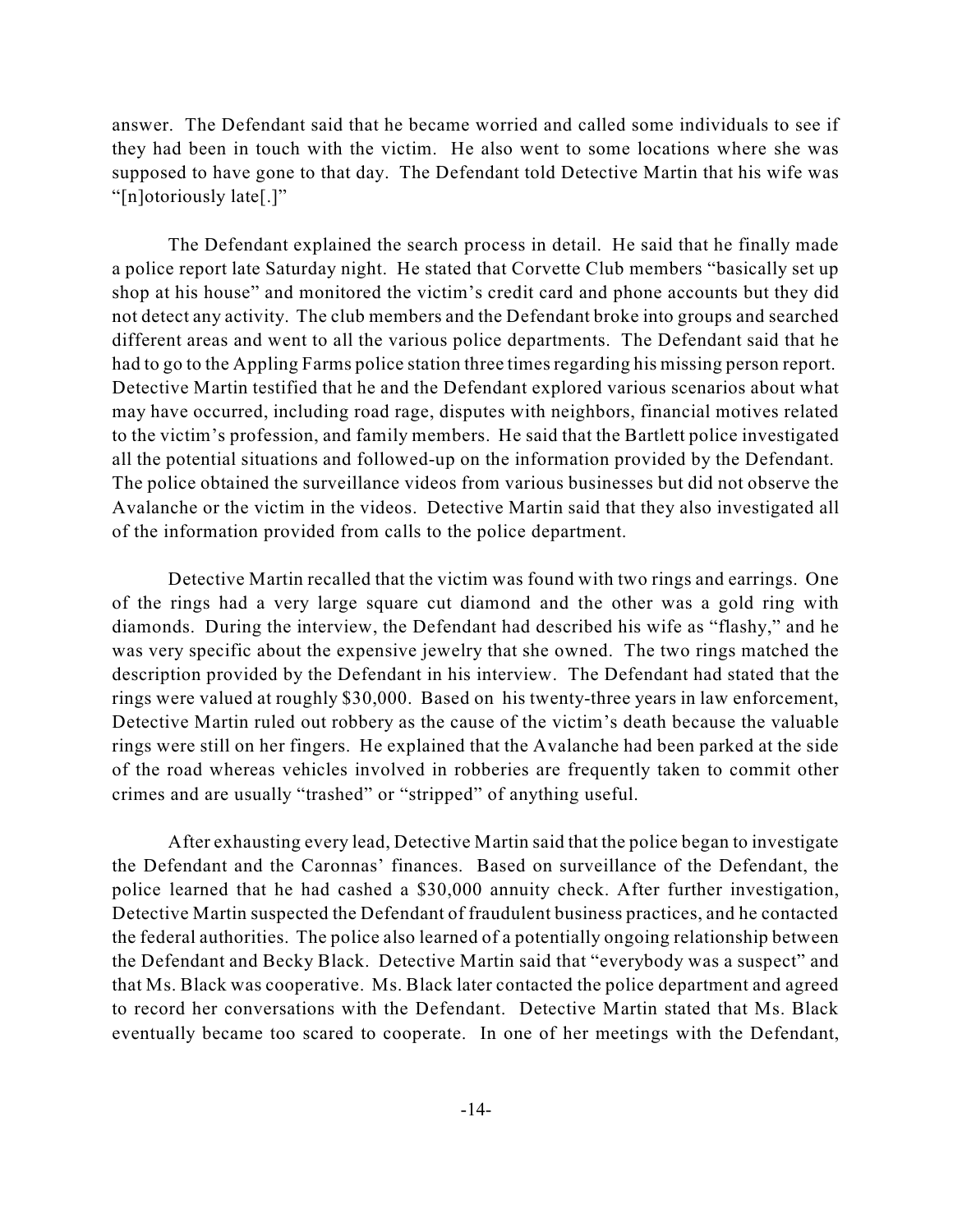Detective Martin observed the Defendant hand Ms. Black several notebook. Ms. Black then provided these pages to the police.

Detective Martin said that a warrant was issued for the Defendant's arrest on Sunday, March 8, 2009. After the initial interview on October 28, 2008, Detective Martin met with the Defendant at least three times. Once the arrest warrant was issued, the Defendant ceased all contact with the Bartlett Police Department. Detective Martin stated that he was unable to locate the Defendant until a Crime Stoppers tip led the police to a motel in Jackson, Tennessee about two weeks later. Detective Martin took the Defendant into custody and drove with him to Bartlett.

During the lengthy interview at the Bartlett Police Department, the Defendant denied any involvement in his wife's murder. Detective Martin testified that he knew the Defendant did not view appliances at Lowe's on Friday night based on the surveillance. The police had contacted the realtor and learned that the Defendant could not have had a surprise closing that night. When confronted about Saturday morning, the Defendant admitted to shuffling his cars but said that he brought the Avalanche into the garage to fix a wire in the seat heater. The Defendant never mentioned the security camera at the home of Jeffrey and Cindy Cox. Detective Martin said that the Defendant "would never answer" when asked about how the Chevelle got to his house from the storage unit. When asked again, the Defendant said he did not remember. Then he said that the Chevelle was already at the house. Regarding the house purchase, the Defendant stated that he was trying to find a lower rate and that he had endorsed and cashed the annuity check as a down payment on the home. He denied pursuing a long-term relationship with Becky Black, and he did not want to discuss the notebook pages that he had given her.

Special Agent Donna Nelson, a forensic scientist with the Tennessee Bureau of Investigation (TBI), testified as an expert in the field of serology and DNA. In the instant case, she analyzed the victim's blood sample; the victim's fingernail clippings; swabs from the victim's shirt with duct tape attached; two sets of the victim's clothing; and the victim's car. Specifically, there were swabs taken from the seat control, steering wheel, gear shift, and exterior and interior door handles. Agent Nelson used the victim's blood sample and saliva samples from the Defendant and Becky Black to generate their DNA profiles. She said that tests confirmed the presence of the victim's blood in the Avalanche and on the victim's shirt with the duct tape attached. The Defendant and Becky Black were excluded as donors of the genetic material found on the victim's shirt. Agent Nelson said that the partial DNA profile found on the duct tape matched that of the victim. She stated that the swab from the seat control switch consisted of a mixture of genetic material and that there was insufficient information to determine the match, though the Defendant and Becky Black could not be excluded as donors. Testing indicated that the Defendant was the major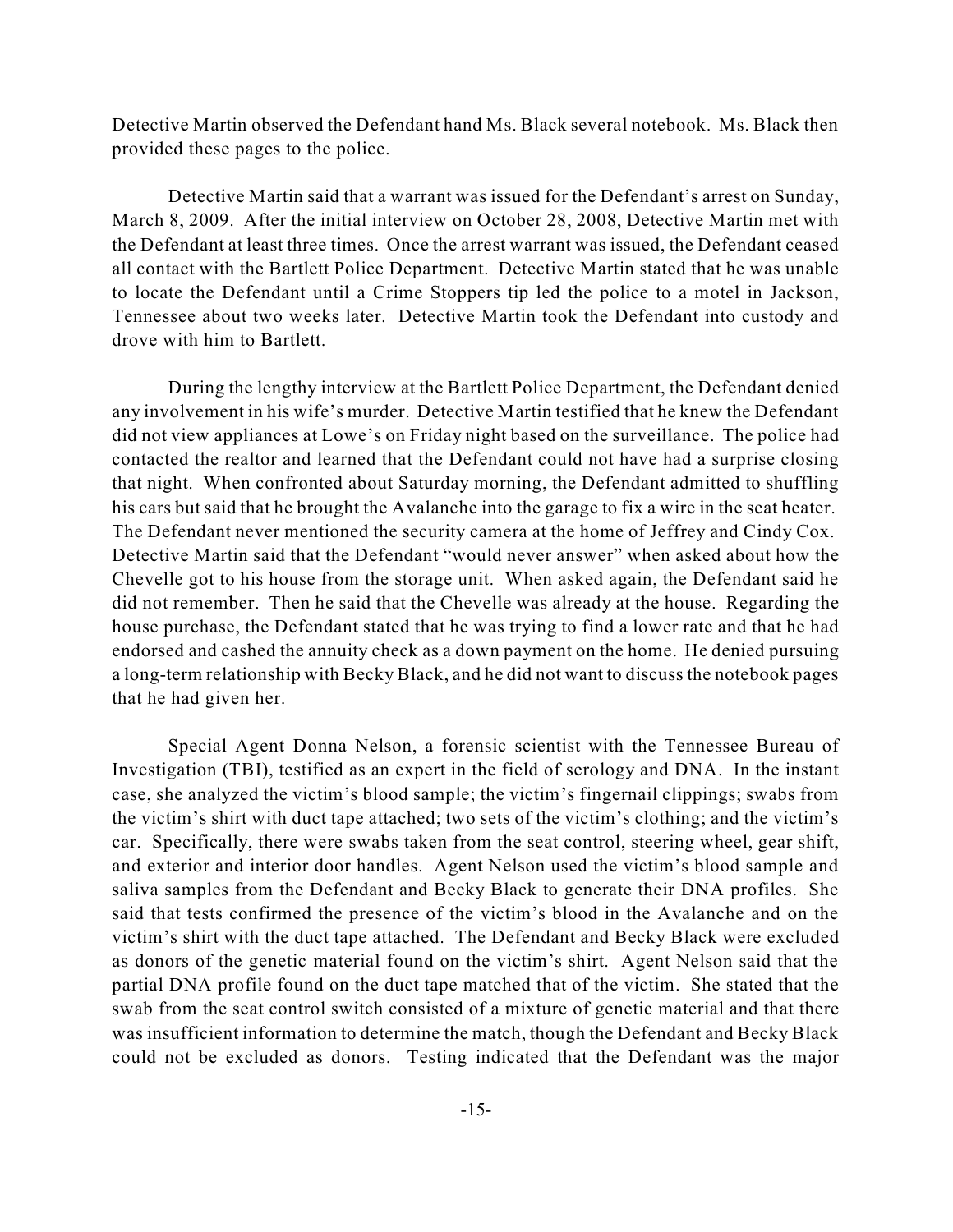contributor of genetic material found on the steering wheel. The results were inconclusive as to the minor contributor of material on the steering wheel, though Becky Black was excluded as a donor. Agent Nelson stated that the Defendant and Becky Black could not be excluded as contributors to the genetic material from the gear shift. She said that the victim was the major contributor of the DNA profile from the handle inside the left front door and that Becky Black was excluded as a donor.

On cross-examination, Agent Nelson stated that DNA may degrade due to exposure to the elements, heat, dirt, and sunlight. She agreed that she could not obtain DNA profiles from the exterior door handles on the left side of the vehicle. She said that through testing, she could determine whether genetic material was present but not when the material was left. She explained that "cannot exclude" means that there may have been information consistent with a certain genetic profile but that the information was not above the "calling threshold" to make a determination. Agent Nelson said that an individual is a "major contributor" when that person's DNA profile is more apparent than another person's DNA. She agreed that DNA analysis could not determine the identity of the person who had last touched an object. She said that it was possible to test the victim's earrings and two rings for genetic material but that she did not recognize the jewelry. She stated that only the victim's DNA was found beneath the victim's fingernail clippings.

Dr. Karen Chancellor, an expert in the area of forensic pathology, testified that she performed the victim's autopsy and determined the cause of death to be asphyxiation. She explained that asphyxiation can be caused by strangulation, where the blood vessels supplying oxygen to the brain are compressed; suffocation, where a person's nose and mouth are covered by another object; and positional asphyxia, where the chest or neck is positioned in a way such that breathing is inhibited. Dr. Chancellor said that in the instant case, each of these three mechanisms of asphyxiation was possible. Positional asphyxia may have caused the victim's death because her body was found wedged between the front and back seats of the truck. The victim could have been strangled because she "had some areas of darkening in the strap muscles of her neck[.]" Finally, suffocation involves compression of the nose and mouth, and "there may be no marks on the body at all." Dr. Chancellor stated that placing a plastic bag over a person's head may cause death by asphyxiation. She said that the person "could become unconscious in forty seconds to a minute" and that death would occur "after a few more minutes[.]" In the case of strangulation, she explained that compression of the neck arteries would result in unconsciousness "in just a few seconds" but that the hold must be maintained for about three minutes to cause death. She did not find any fingertip bruising or other external markings on the victim's neck.

During the autopsy, Dr. Chancellor noted that the victim's body was in "an early state of decomposition[.]" She was able to easily remove the pieces of duct tape found wrapped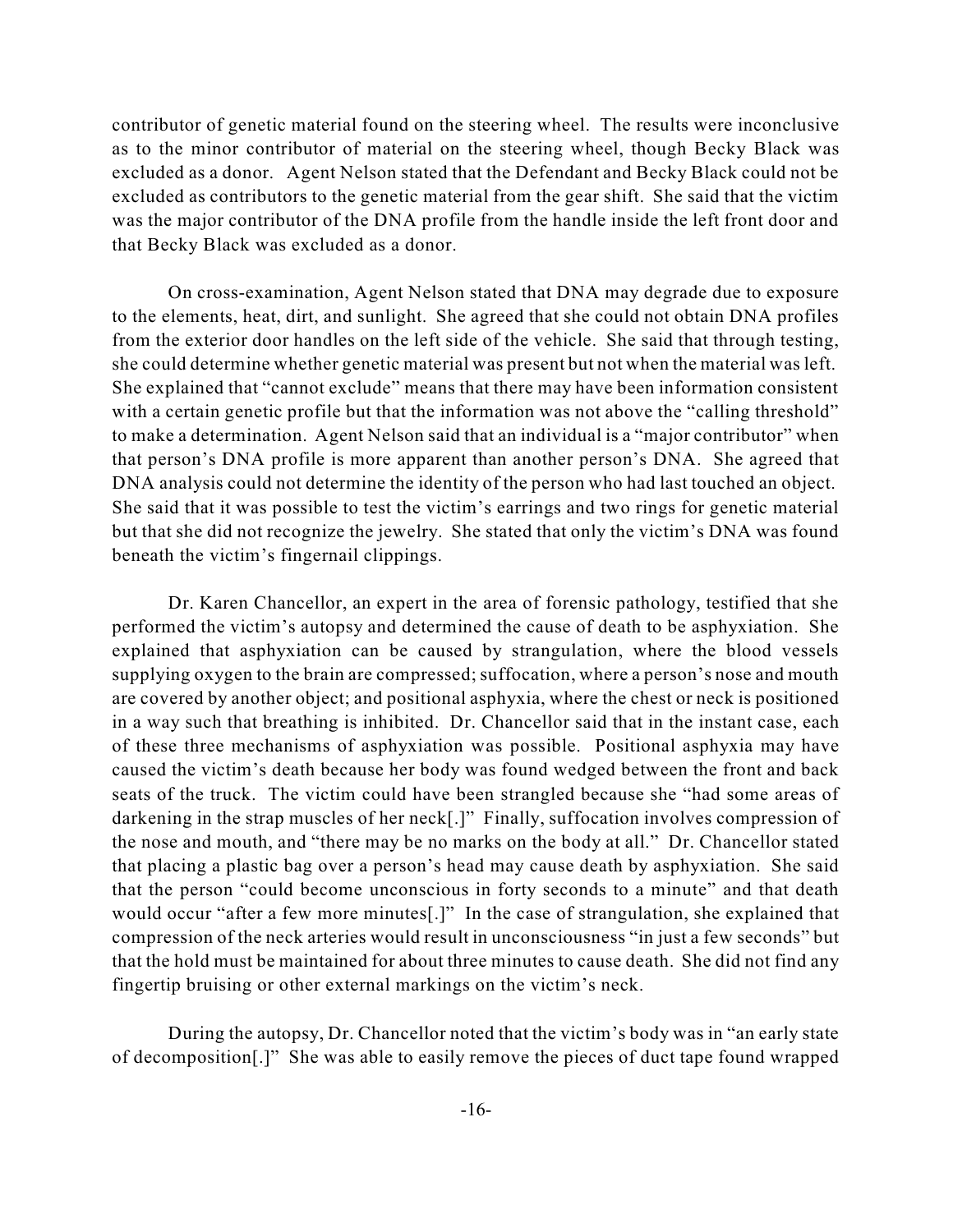loosely around the victim's right wrist and attached to the right side of the victim's face. Dr. Chancellor found several bruises on the victim's body including three parallel bruises on the front of the victim's left forearm, several on the back of the left arm, one on the right buttock, several bruises on the front left hip, a small bruise on the right elbow, and several small bruises on the inner part of the right thigh. She said that bruises may occur after death, though such bruising would be unusual. There were also markings on the victim's left side which matched the pattern of the truck's floor mats and which were caused by blood settling in the body. The victim had a broken fingernail on the right index finger and a broken toenail on her right foot. Dr. Chancellor observed that the victim was wearing earrings as well as a ring with clear stones on each hand. She did not document any difficulty in the removal of the rings. Dr. Chancellor identified several photographs that were taken during the examination. She opined that the manner of death was homicide.

Stephanie Dodson testified that she processed closing documents at Edco Title. In the fall of 2008, she was involved with the closing on a new house for the Caronnas. She stated that the closing was tentatively scheduled for September 25, 2008, but it did not occur because she was unable to get in touch with the buyers or obtain their loan information. She contacted the victim at one point but was directed to speak to the Defendant because "he was handling everything." Ms. Dodson kept a record of her attempts to contact the Defendant. On September 19, 2008, she spoke with the Defendant and noted that he did not have a lender yet. On October 24, she left a message for the Defendant seeking his lender and homeowner's insurance information. She testified that the information was required for the closing to occur. Ms. Dodson never obtained the necessary information, and she denied that there was a closing scheduled on October 24, 2008.

Mary Ann Tapp testified that she was the real estate agent for the new house that the Defendant wanted to purchase. She said that the purchase price of the home was \$440,000 and that the contract was finalized on September 3, 2008. Ms. Tapp stated that apart from the signed contract, a mortgage and insurance were necessary for a closing to take place. She attempted to contact the Defendant on numerous occasions in September and October 2008 regarding the home purchase. She was motivated to close on the house because she worked on commission. She said that she returned the Caronnas' calls when they left messages. She was unsuccessful in obtaining lender information from the Defendant, and the closing never occurred.

Brad Whitener testified that he had known the victim since 1986 and that they had worked together at various financial institutions before he hired her to work at Cantor Fitzgerald, an investment banking company. He said that he worked in close proximity with the victim in a team setting and that the victim was a vice president with a \$200,000 salary. He stated that the Defendant was frequently at the office and would bring flowers to the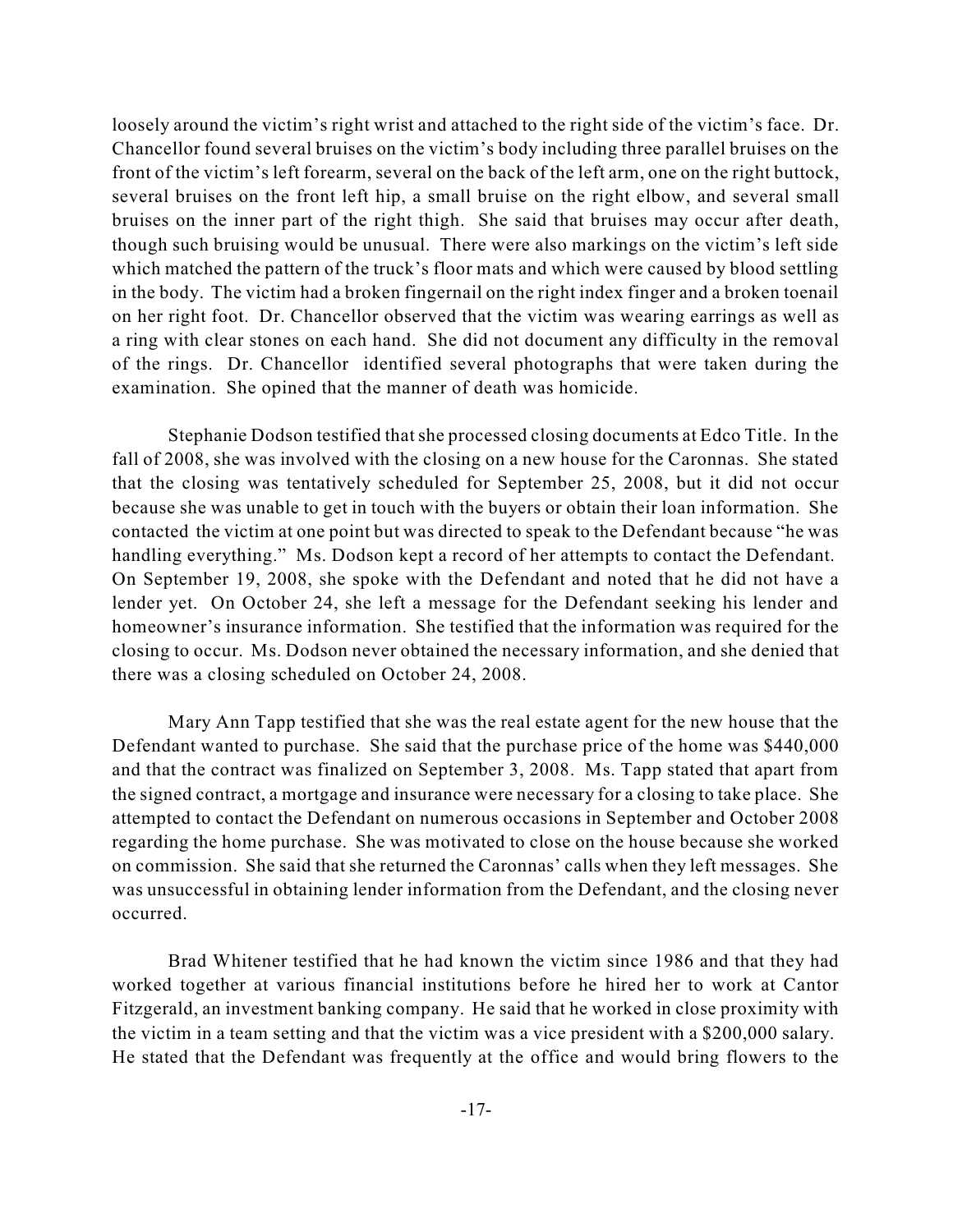victim. The Defendant would constantly call the victim's office phone and then her cell phone if she did not answer the land line.

According to Mr. Whitener, the victim was "very excited" about purchasing a new house. He said that the victim was frustrated with the various delays throughout the process, including issues with the builder, the lender, and the realtor who would never call the Caronnas back. He last saw the victim on Friday, October 24 and recalled that she was supposed to close on the house on Monday, October 27. Mr. Whitener said that the victim had planned on attending a conference that Tuesday and then returning on Thursday or Friday to move into the new house. He saw the Defendant on the Friday before the victim disappeared because the Defendant came to the office to photocopy the homeowner's policy for the new house. He observed that the victim "was quite upset" though he did not know why. The victim spoke with the Defendant outside of the office and then appeared normal after she returned thirty minutes later.

At around 9:00 p.m. on Saturday, October 25, the Defendant called Mr. Whitener and asked if the victim may have run off with someone from the office. The Defendant also asked if the victim's work cell phone had GPS capability, and Mr. Whitener told him that it did not. Early on Monday morning, the Defendant arrived at the office and wanted to go through the victim's computer and personal things. Mr. Whitener said that he called the Defendant later that day, but the Defendant told him that it was not the victim's body that was found in the truck.

Dr. Thomas Crenshaw testified that he was the victim's OB/GYN physician from her pregnancy to the end of her life. He said that the victim had also participated in a pharmaceutical study in 1998, which required monthly visits to his office for about two years. He stated that the Defendant accompanied the victim in the examination room during the "vast majority" of her appointments. Dr. Crenshaw said that husbands sometimes accompanied their wivesto pregnancy-related visits but that they were rarely there for routine appointments. He acknowledged that the Defendant's presence did not appear to cause any problems for the victim.

Cheryl Brady testified that she was a close friend and former co-worker of the victim. During their conversations, the victim told Ms. Brady that she was distraught about her estrangement with her mother. However, the victim was happy once she began to e-mail her mother again. The victim told Ms. Brady that she did not want the Defendant to find out about the e-mails. She also told Ms. Brady that she and the Defendant did not have any debt on their house or their cars.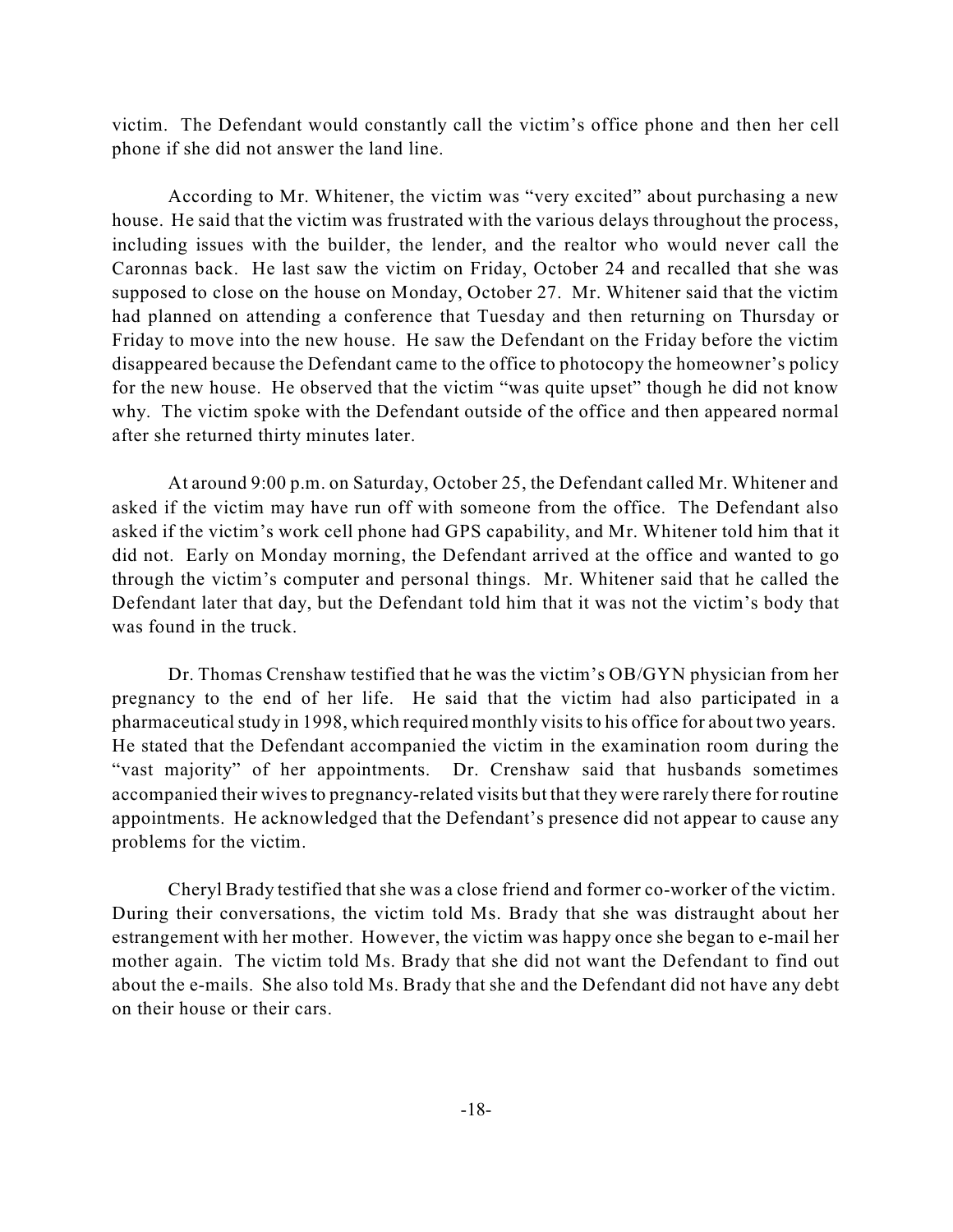Brenda Berlin testified that she had known the victim for over twenty years and that they were co-workers at Cantor Fitzgerald. The victim sometimes told Ms. Berlin that she wished she could go to the grocery store and to doctor's appointments without the Defendant. The victim also wanted to spend more time alone with her son. According to Ms. Berlin, the victim would discuss her frustrations with her home purchase at work. The victim had mentioned that the realtor would not return the Defendant's calls, and she thought that the closing was supposed to occur in the first week of October 2008. The victim subsequently believed that the closing would take place in mid-October and then, after that, at the end of October.

Ms. Berlin said that at around 7:00 p.m. on Saturday, October 25, the Defendant called her inquiring about the victim and stating that the victim had not returned from Costco. She thought it was odd that the victim had gone to the store alone because the Defendant accompanied the victim to most places. She then searched the victim's office desk on Sunday at the Defendant's request. A few weeks after the victim's funeral, the Defendant came to the Cantor Fitzgerald office and told Ms. Berlin that he thought the victim's death was gang-related and that there had to have been at least two perpetrators because the victim was heavy. The Defendant also told her that the victim's mother had repeatedly called the police station and "kept throwing him under the bus."

On cross-examination, Ms. Berlin testified thatshe sometimes went on overnight trips with just the victim. She said that the victim appeared normal on Friday, October 24. On Saturday, she and her husband drove to various places, including the home of the victim's mother, to search for the victim. She stated that the victim did not seem upset whenever the Defendant visited or brought flowers to the office.

Carrie Brown, a lifelong friend of the victim, testified that the victim was "very down" and "not herself" when they had dinner together on the Tuesday before the victim's death. Ms. Brown said that the victim was sad about the estrangement with her mother, though she was elated that they had recently been in touch. The victim told Ms. Brown that the Defendant could not find out about the communication. She also told Ms. Brown that the current house was free of debt and had been sold. Ms. Brown said that the victim was excited about the new house when they spoke on the phone that Thursday. She learned that the victim was missing when the Defendant called her on Saturday evening.

Ms. Brown testified that in 2006, she invested \$20,794.82 with the Defendant for an annuity with Allianz. She said that the Defendant instructed her to write the check to Caronna Investments rather than to Allianz. In March 2008, she called the Defendant to request \$10,000 from her annuity, and he attempted to talk her out of the withdrawal. After about three weeks, the Defendant apologized for the delay and obtained Ms. Brown's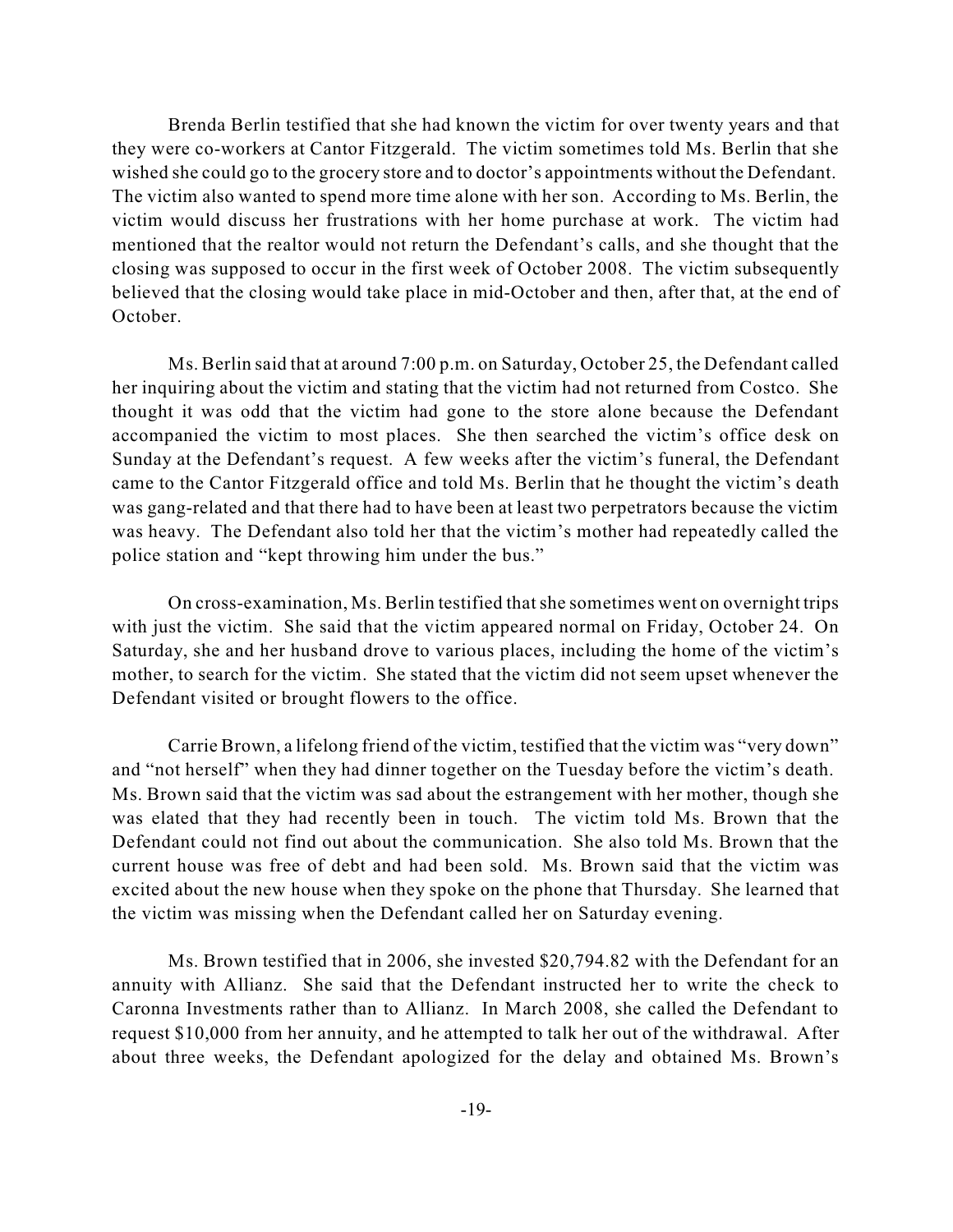banking information for a wire transfer. Ms. Brown assumed that the \$10,000 in her bank account was from Allianz but later learned that her money had never been invested in Allianz. She did not have any suspicions regarding her money until after the victim's death. She also had a life insurance policy with Allianz that the Defendant had handled without any issues. While going through the victim's belongings, Ms. Brown found a roll of gray duct tape, which she gave to the Bartlett police.

Donna Marr, the victim's family friend, testified that she invested nearly \$30,000 with the Defendant to create retirement funds with Allianz. She identified three separate checks written to Caronna Investments per the Defendant's instructions. The Defendant had also instructed her to leave the memo line of the checks blank. Ms. Marr first became suspicious when she received an IRS statement in January 2009 regarding back taxes owed on one of the checks. She later learned that her three checks were never invested in Allianz.

Michael Roper testified that the Defendant had handled his investments for about ten years. He identified nine checks totaling nearly \$130,000 that he had written to Caronna Investments to purchase annuities from either Jefferson Pilot or Allianz. Mr. Roper also identified a check payable to him from Allianz for a withdrawal of \$13,800. He stated that he had neither requested the withdrawal nor endorsed the check. He later discovered that his checks for annuity products were never sent to the investment companies.

Bruce Black testified that he and his wife, Becky, had known the Caronnas for about ten years and had frequently socialized with them. As a business owner, he purchased annuities from the Defendant for four of his employees. He also wrote a check for \$25,000 payable to Caronna Investments to purchase an annuity for his grandson. Mr. Black said that he became concerned about his investments when the Defendant failed to produce Allianz documents despite repeated requests. After receiving separate lists from the Defendant and from Allianz regarding his annuities, he noticed a discrepancy in two checks. He discovered that he was missing the annuities for his grandson and for one of his employees. On crossexamination, Mr. Black acknowledged that he had invested with the Defendant despite his suspicions of an affair between his wife and the Defendant.

Retired postal inspector Thomas Terry testified that he investigated instances of financial fraud involving the Defendant. He said that he became the case agent after the Bartlett Police Department provided evidence to him. After interviewing victims and collecting evidence, Mr. Terry discovered a pattern of fraud in which checks written to Caronna Investments were deposited into the Defendant's personal account and never forwarded to the appropriate insurance companies. In addition, some of the victims received fraudulent documents and reported unauthorized withdrawals from their insurance accounts into the Defendant's bank account.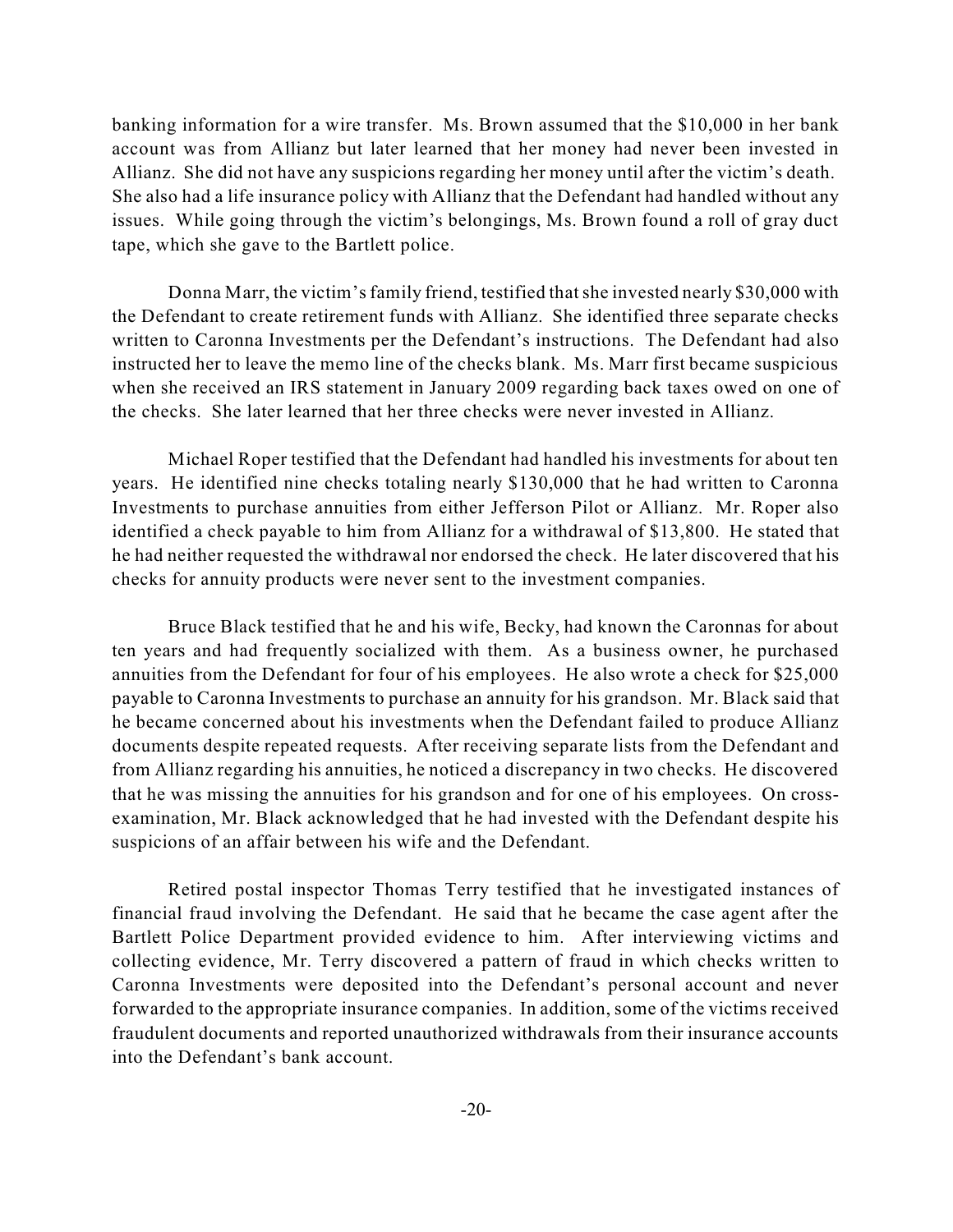Mr. Terry identified various documents recovered from the Defendant's business office and Hummer. Specifically, he identified checks from Matt Struna, Carrie Brown, Donna Marr, Michael Roper, and Bruce Black that were written to Caronna Investments and deposited into the Defendant's bank account. In one instance, Mr. Terry discovered evidence of a wire transfer of \$10,000 from the Defendant's account to Carrie Brown with a note stating, "From Allianz." He also found a record of a withdrawal request for \$13,800 from the annuity of Michael Roper and a corresponding Allianz check payable to Michael Roper. He testified that the signature on the withdrawal request did not appear to be Michael Roper's, and the \$13,800 check had been deposited into the Defendant's bank account. Mr. Terry further identified a withdrawal request for \$30,000 from the victim's annuity that was submitted to Allianz on October 15, 2008. He stated that the victim's signature on the request form did not appear to be authentic. Allianz subsequently sent a \$30,000 check payable to the victim, which was endorsed and deposited on November 4, 2008. Mr. Terry said that the victim did not endorse the check.

In reviewing the seized records, Mr. Terry also found a mortgage application dated October 6, 2008, which reflected that the Caronnas owed over \$160,000 for the mortgages on their two existing homes. He identified a document titled "Estate Information," which listed debts owed in the amount of \$250,000 as well as the victim's life insurance valued at \$140,000.

Lisa Jones, an investigator with Jefferson Pilot, testified thatshe began to examine the Defendant's business activity after receiving a complaint from customer Michael Roper. After reviewing the original documents on file with her company, she discovered that the Defendant had provided altered statements to Mr. Roper. She described various irregularities in a policy statement, including incorrect dates and monetary figures, different fonts, missing statement periods, and sections that were left blank due to correction fluid. She noted that authentic documents from Jefferson Pilot would not include blank sections.

Lori Wells, an Allianz investigator, testified regarding the discrepancies between documents involving the Defendant and those generated by her company. She examined a purported annual statement from Allianz and noted that it was missing a policy number and a statement period. She identified other annual statements that had omitted the issue date and used irregular font. Although one statement was for 2006, the statement period listed 2004 to 2005 as the year of coverage. She said that Allianz statements would not contain these irregularities.

Patrice McKnight testified that she handled legal matters and was a custodian of records at Verizon Wireless. She identified the phone records that had been kept for the Defendant, the victim, and others during the weekend of the victim's disappearance. She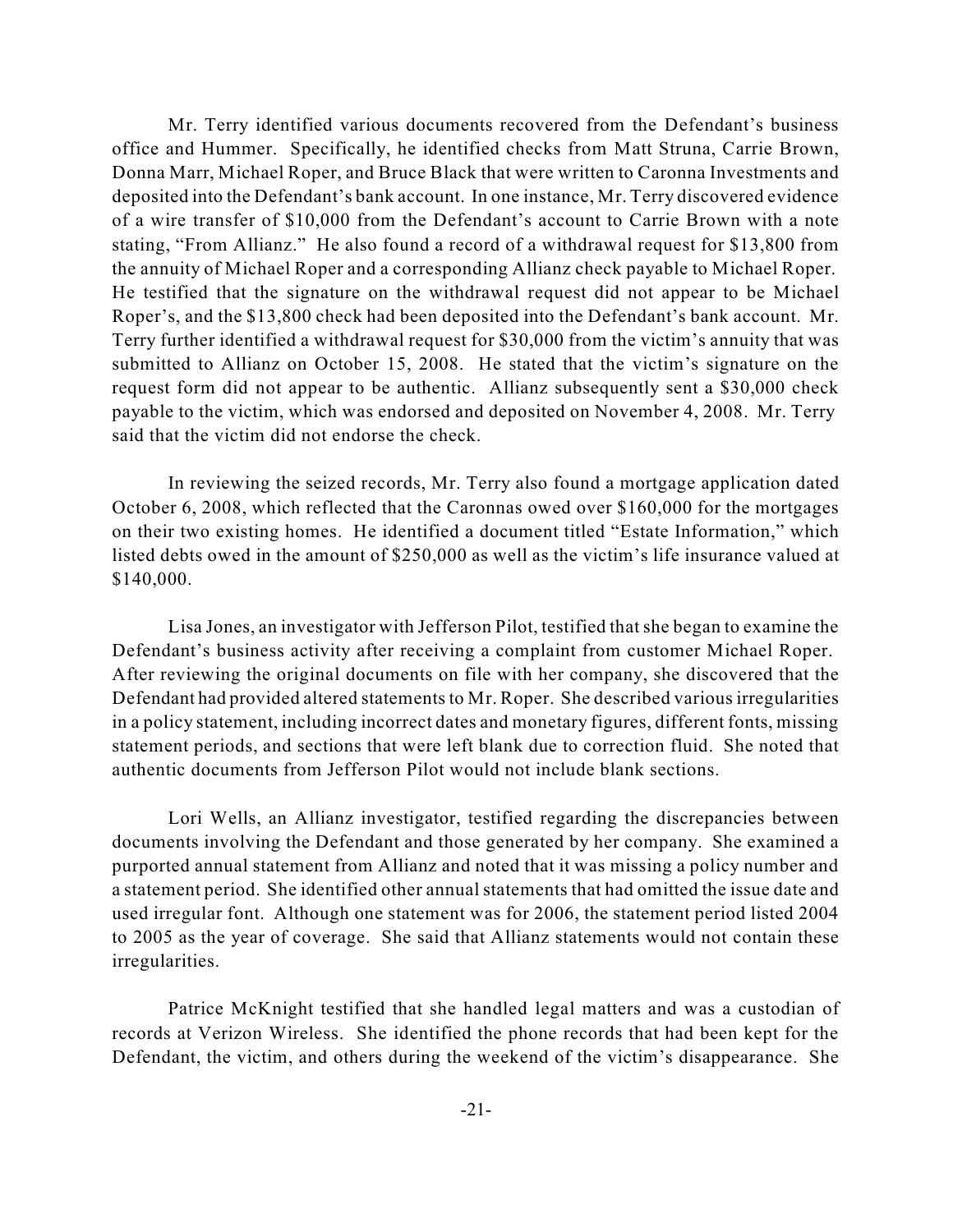stated that on Saturday, October 25, the Defendant called the victim's cell phone twice, at 4:12 p.m. and 4:44 p.m. The Defendant then called the victim's work cell phone at 5:36 p.m.

Special Agent Scott Eicher of the FBI testified as an expert in the field of historical cellular analysis. In the instant case, he reviewed the cell phone records for the Defendant's Verizon account and a list of cell tower sites in the area to map the phone's usage during the specified period of time. He explained that cell tower coverage overlaps to prevent dropped calls and that cell phones constantly measure signal strength from surrounding towers to select the one with the best signal. Agent Eicher identified a map that he produced which depicted the coverage from certain Verizon cell towers as well as points of interest including Brannick Drive, Eatonwick Drive, and Bruton Parish Drive.<sup>1</sup> He stated that at 11:22 a.m. on October 25, 2008, the phone in question used tower 149 to make a twenty-seven-second call.<sup>2</sup> He agreed that this call could have been made from the Eatonwick address. The next call was placed at 12:21 p.m. and also used tower 149. Less than a minute later, a third call was made using tower 571, which was southwest of tower 149. Agent Eicher explained that the phone had to have moved in order to switch coverage between the two cell towers. He identified the Brannick address as being further west on the map and in the area of tower 571. Based on the records, he could determine the general area of the phone but not its precise location. He said that the phone could not have used tower 571 if it were moving from Eatonwick to Bruton Parish Drive because another tower covered that area and because Bruton Parish Drive was in the opposite direction. There was a fourth call that day at 3:45 p.m., which used tower 568, located near the Bruton Parish address.

Karen Bean testified that she met the victim at a work conference in 2003 and that they had remained close. At the victim's funeral, Ms. Bean hesitated in embracing the Defendant because she noticed that he had a lot of makeup on his shirt collar from hugging many tearful women. She told the Defendant that she did not want to further ruin his shirt because she had been crying. She said that the Defendant responded, "'[W]ell, it's not like I have a wife to bother me about that stuff anymore.'"

Donna Kidwell of Kellon Insurance Agency testified thatshe shared an office building with the Defendant, whom she had known for six years. She said that about three or four months after the victim's death, the Defendant asked her to set him up on some dates. Ms. Tidwell arranged two dates for the Defendant.

 $<sup>1</sup>$  The record reflects that the victim's truck was found on Brannick Drive; the Caronnas' house was</sup> on Eatonwick Drive; and the Hathaways lived on Bruton Parish Drive.

 $2^2$  The phone records identified by Verizon Wireless employee Patrice McKnight indicate that this call was made to Gary Hathaway's number.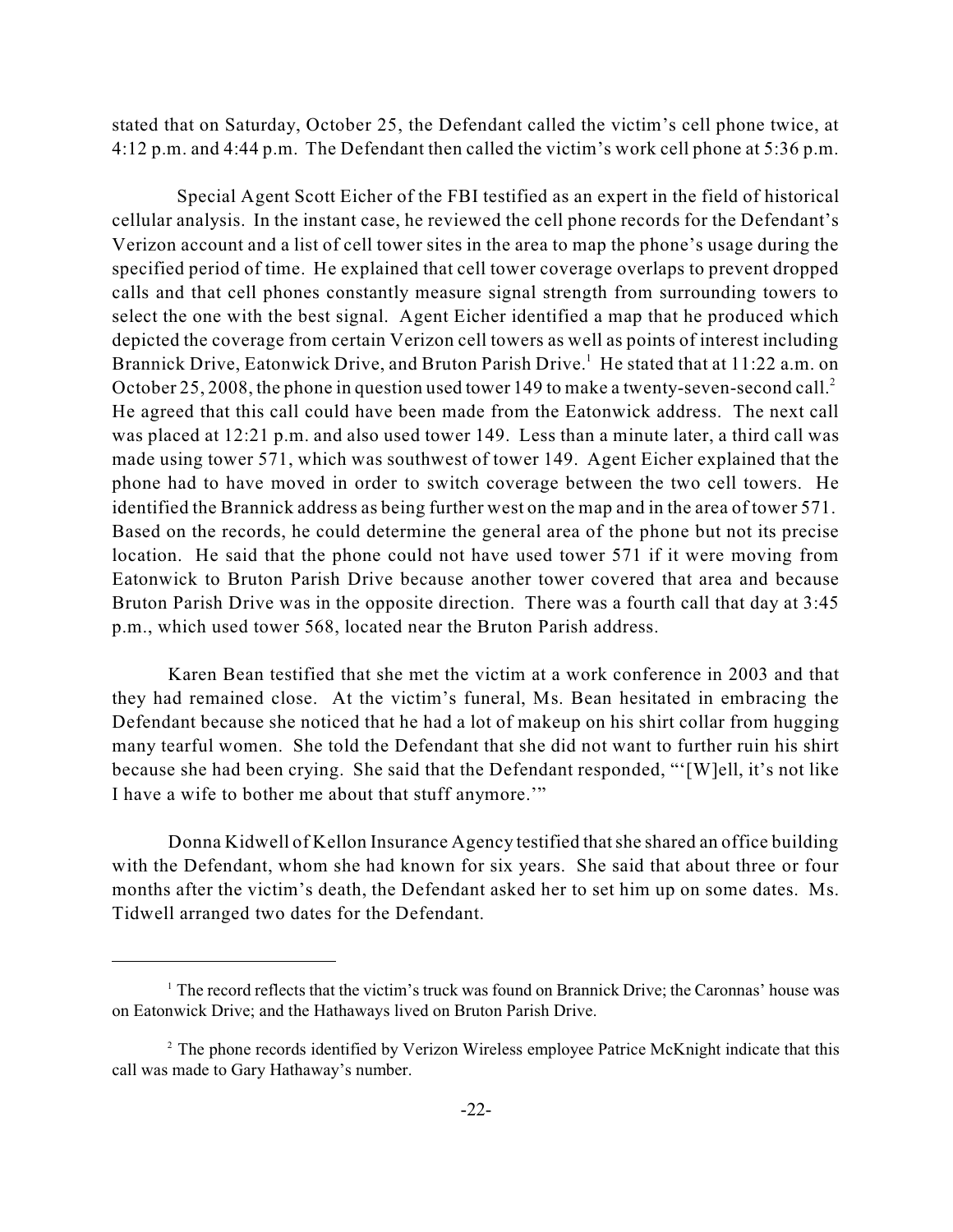Dana McBride, a Kellon Insurance employee, testified that in February or March 2009, she had gone out after work with the Defendant and some co-workers to cheer up the Defendant. After the Defendant said that the victim had died from asphyxiation, Ms. McBride asked him whether the victim had been strangled or smothered. The Defendant said "'smothered'" and Ms. McBride commented, "[W]ell, that makes me feel like it was someone that cared about her." The Defendant asked her why she would say that, and Ms. McBride responded, "[B]ecause that would be the less painful way to die. It would be like falling asleep." She testified that the Defendant then stated, "'[D]o you have any idea how long it would take to smother someone?"" After Ms. McBride said no, the Defendant abruptly responded, "'four to six minutes.'" The Defendant had also mentioned that he had been cleared by the police.

Janet Vanelli testified that she worked at Kellon Insurance Agency from 2000 to the end of 2008. During that time, she became acquainted with the Defendant through a coworker. She said that he would visit the office two or three times a week to chat with everyone. The Defendant also purchased his personal insurance policies through Kellon Insurance. In May 2002, Ms. Vanelli had a one-time affair with the Defendant while she was going through a divorce. The Defendant told her that he was in a loveless and sexless marriage.

Ms. Vanelli said that on Friday afternoon, October 24, 2008, the Defendant came to her office to discuss the purchase of homeowner's insurance for a new house. She stated that the closing was scheduled for Monday, October 27, but the Defendant did not have the necessary lender information on Friday for her to write a policy. Ms. Vanelli told the Defendant to call her with the information first thing on Monday morning so that she could fax the proof of insurance to him. She testified that proof of insurance was necessary to obtain a mortgage and to complete the closing. She said that the Defendant could have closed on Monday, October 27 if he had provided her with the mortgage information. She never received the lender information from the Defendant. That Friday afternoon, the Defendant had also told Ms. Vanelli that he suspected the victim of having an affair. He then stated, "'I don't care if the bitch is or not.'"

After Ms. Vanelli learned that the victim's vehicle had been found, she went to the Defendant's house on Monday afternoon to console him. She noticed a smell of bleach at the house and the Defendant told her that he had broken something and had cleaned it up. After the visit, the Defendant walked Ms. Vanelli to her car and voluntarily stated that he did not kill the victim.

Ms. Vanelli testified that about two weeks after the victim's death, the Defendant came to the Kellon Insurance office to ask if she and some of her co-workers could help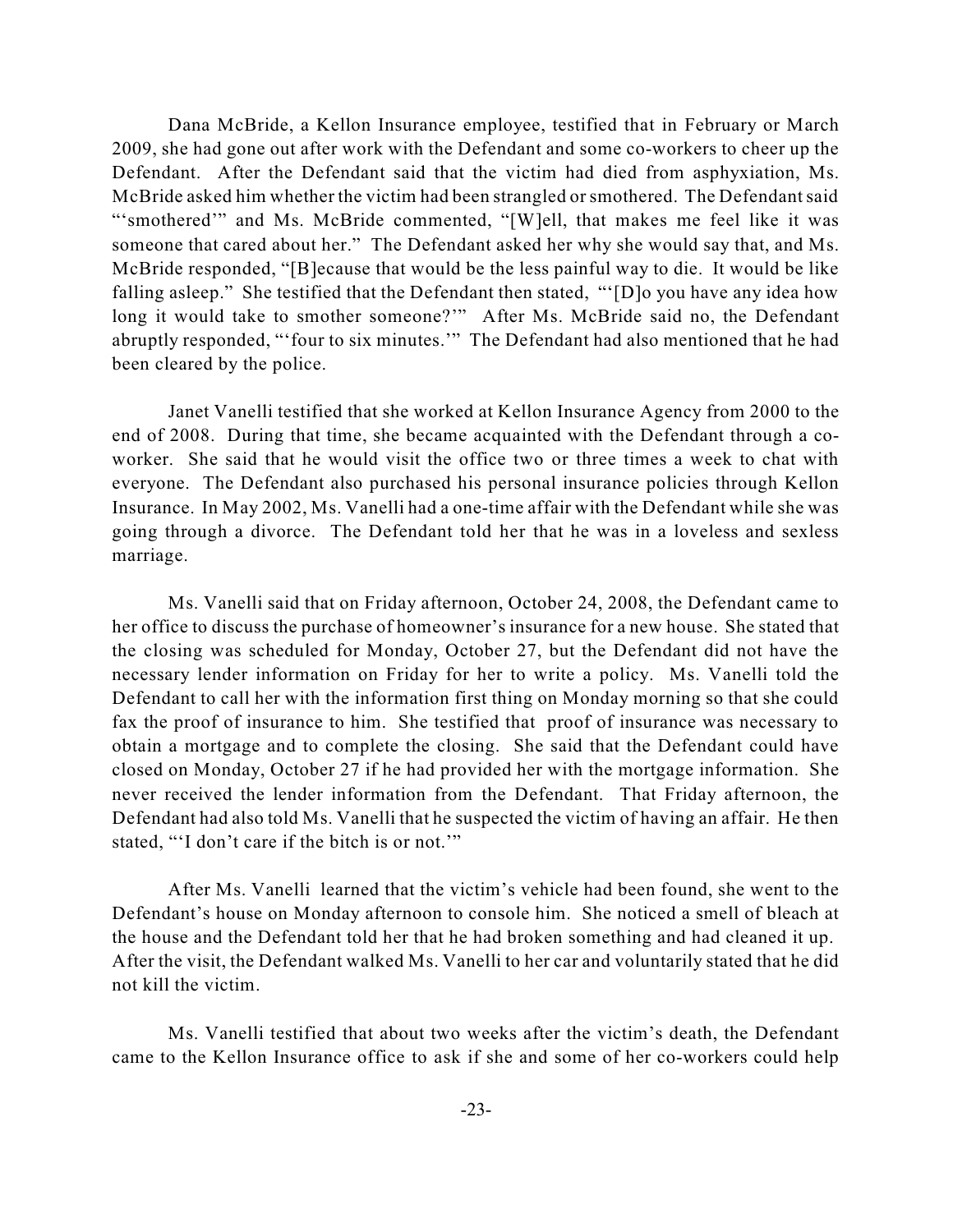clean out the victim's closet. Ms. Vanelli and five other women then went to the Defendant's house to gather the victim's things for a charity sale. According to Ms. Vanelli, the Defendant wanted everything gone except for the victim's jewelry box, which was full jewelry. At one point, the Defendant took the victim's Bible from one of the women and threw it in the trash, stating that the victim would no longer need it. Ms. Vanelli said that they retrieved the Bible from the garbage can and sent it to the victim's mother.

In late February 2009, Ms. Vanelli said that the Defendant came to the Kellon Insurance office on a Friday morning to review some policies. She saw the Defendant walk outside the glass doors to the parking lot. Although it was a cold day, she could see the Defendant "sweating, pacing, and talking on the phone at the same time." The Defendant then returned to the office and told everyone that he had to leave because the Bartlett police had just called and wanted to speak with him. Ms. Vanelli then had a brief phone conversation with the Defendant the next day. The Defendant told her that he was in St. Louis for a friend's funeral and that he would see her on Monday. After that, Ms. Vanelli did not have any contact with the Defendant.

Tim Kellon, the president of Kellon Insurance Agency, testified that he and his father had arranged to meet the Defendant on the morning of February 27, 2009, to discuss annuity products. He stated that the Defendant canceled the meeting after receiving a call that morning. The Defendant appeared concerned and said that he had to leave to speak with the Bartlett police. Mr. Kellon testified that after that day, he never saw or heard from the Defendant again.

John Bowers testified that he was currently a federal inmate serving a fifteen-year sentence for a methamphetamine-related conviction. In November 2010, he shared a holding cell with the Defendant in Memphis where they had an eight-hour conversation. Mr. Bowers said that he had been "ranting and raving" for forty-five minutes about killing his exgirlfriend when the Defendant stated that he was charged with murder. Mr. Bowers then asked the Defendant, "[H]ow do you kill somebody with all the CSI and all the other technology[?]" The Defendant responded, "'[S]uffocate them. You put a bag over their head." He told Mr. Bowers that he had been arguing with the victim for about a month and then he "snapped." The Defendant said that the argument began in the house and "escalated all the way back to the garage[,]" and as the victim got into the truck, he "duct taped her and put a bag over her head." The Defendant then parked one of his antique cars on the street "because the neighbor had a camera pointing towards his driveway" and he "snuck back" to the garage and left in the truck. He then "dropped [the victim] off behind the driving license place over there off of Summer." He told Mr. Bowers that he "paid somebody thirty or forty dollars" for a ride back to his house in the Countrywood subdivision. The Defendant then drove to a friend's house to work on his car. He told Mr. Bowers that he had "messed up and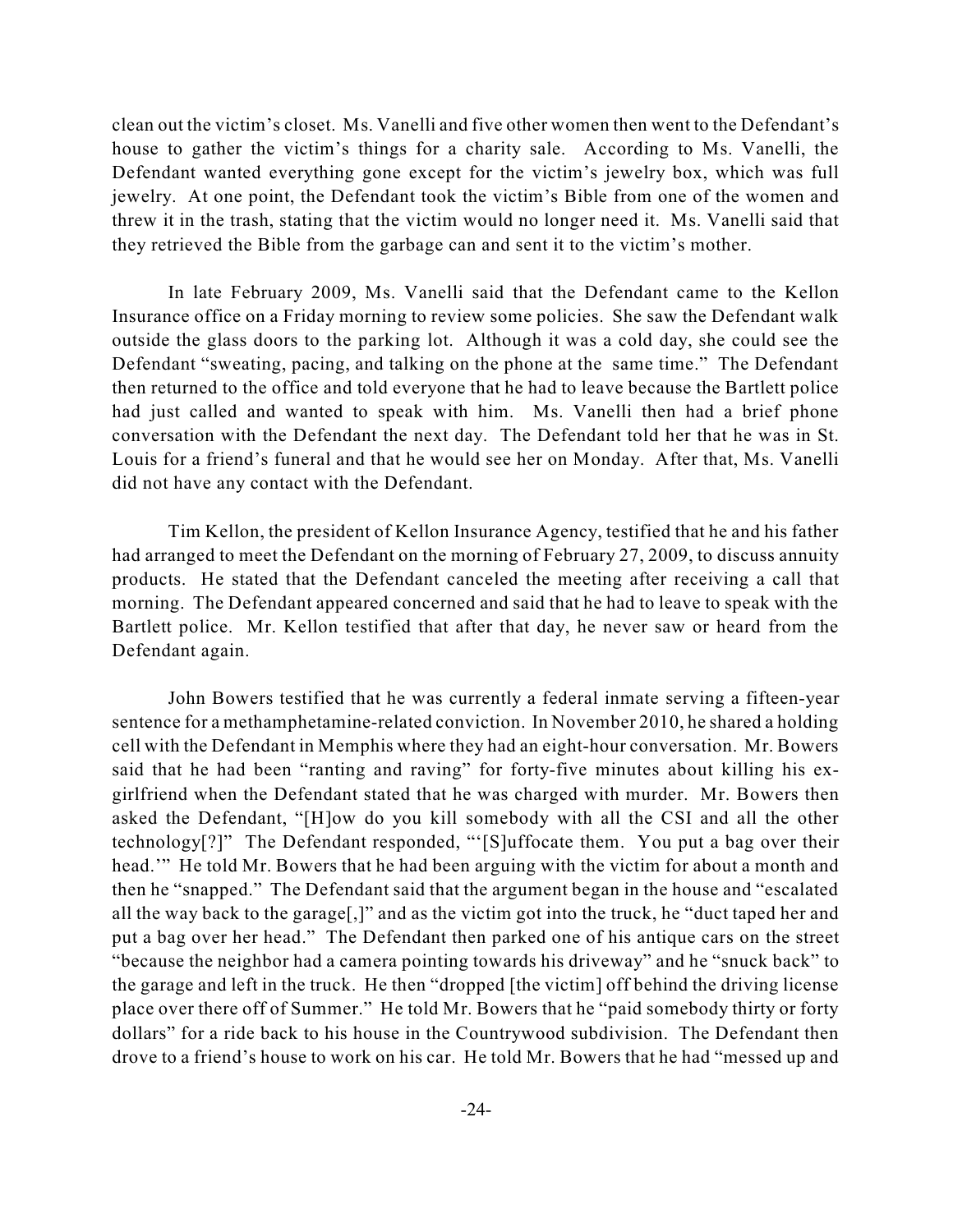left [the victim's] jewelry on." The Defendant also said that he kept six cars in storage and owned two houses.

Mr. Bowers testified that he attempted to tell his federal lawyer about the Defendant, but the lawyer was not interested and told him that the information would not help his case. Mr. Bowers was incarcerated in Louisiana when he read about the district attorney's reelection campaign in Memphis. After obtaining the name of the prosecutor in the Defendant's case, Mr. Bowers wrote a letter in spring 2012 and sent it to the district attorney's office. He acknowledged that the Defendant could have lied to him, but said that his letter was based on what the Defendant told him. He stated that he wrote the letter because he "just wanted to get it off [his] chest and plus maybe help [him]." He denied that anyone in the State had at any time offered to help with his case. On cross-examination, Mr. Bowers testified that he had not been promised anything, though it would be "nice" if his federal sentence were reduced based on his cooperation.

Deputy Jeffrey Davis of the United States Marshall Service testified that John Bowers and the Defendant had been prisoners together in Memphis on November 16, 2010, when they had both been transported from Shelby County Jail to a federal cell block. He said that the two men would have been at the federal building all day while waiting to go to court that afternoon.

Steffany Black, the daughter of Bruce and Becky Black, testified that the Caronnas had been her close family friends. Steffany<sup>3</sup> said that she began to suspect an affair between her mother and the Defendant, and she confronted her mother on the phone a few months before the victim's death. She could hear the Defendant's voice in the background, and her relationship with her mother deteriorated. She mended her relationship with her mother right before the victim's death. However, she did not get along with the Defendant.

Steffany said that she tried to console the Defendant after the victim died, and their relationship improved. She and the Defendant went shopping and out to dinner together. She testified that shortly after the victim died, the Defendant wanted to shop for new items to redecorate the house. When they were together, the Defendant attempted to convince Steffany that he would be a better father and that her mother should leave Mr. Black to be with the Defendant. Steffany felt awkward about these conversations, but they became a daily occurrence. When she asked about developments in the victim's murder case, the Defendant calmly stated that he was not concerned about finding the robbers because "'Tina wasn't coming back, and it wouldn't change anything.'"

 $3$  Some of the witnesses in this case share the same surname. To avoid confusion, we will address Steffany Black by her given name. In doing so, we intend no disrespect.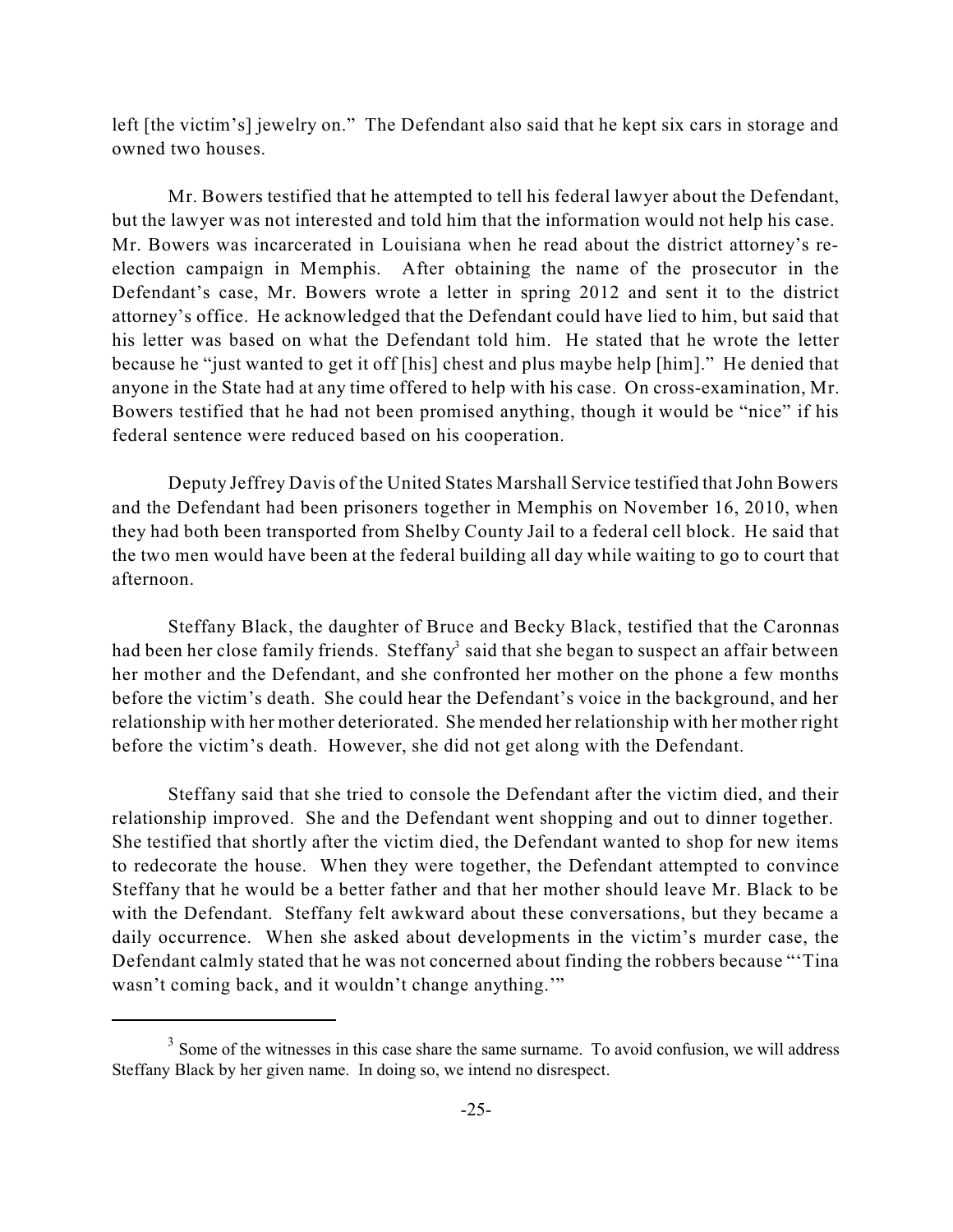In January 2009, Steffany went to the casino with her parents, her former boyfriend, and the Defendant. She said that the Defendant followed her and her mother to the slot machines where he urged Ms. Black not to go on an upcoming cruise with Mr. Black. Steffany observed the Defendant "getting upset, angry and frustrated" because he wanted Ms. Black to leave her husband that night. She and her mother then left the casino. After her parents went on the cruise, Steffany said that the Defendant would call her, text her, and show up at her house to persuade her to break up the Blacks' marriage. She stated that the Defendant's communication "was annoying at first," but she became scared after receiving multiple missed calls, text messages, and voicemails from the Defendant. She then stayed at her cousin's house to avoid the Defendant. The Defendant continued to contact Steffany and she had the impression that he was following her. She was scared at that point and ignored all of the Defendant's calls and texts. While her parents were still out of town, Steffany told her mother about the constant contact from the Defendant.

Becky Black testified that she and the Defendant had an affair for about ten years until early 2009. Throughout their relationship, they would meet about three or four times a week. Ms. Black said that she and her husband continued to socialize with the Caronnas during the affair. She testified consistently with her daughter regarding the Defendant's unusual behavior at the casino. According to Ms. Black, the Defendant insisted that she leave her husband that night. She said that the Defendant was "frustrated" and "raised his voice" after she repeatedly refused to leave. Before her cruise ship departed, Ms. Black had a phone conversation with the Defendant in which he was "very forceful" that she get off the ship and leave. During the cruise, she felt "real nervous and scared" after a phone conversation with her daughter, Steffany. When she returned, Ms. Black and her daughter went to the Bartlett police station.

After speaking with the police, Ms. Black agreed to record her conversations with the Defendant. She later used a device to record approximately six phone conversations. She also wore a wire during a meeting with the Defendant on February 26, 2009. During her testimony, Ms. Black read to the jury an eight-page list written by the Defendant of what she contributed to their relationship. 4

<sup>&</sup>lt;sup>4</sup> The list includes, in part:

Makes me a better man, never pressure [sic] to do anything, she is my angel, can never be mad at, this is hard to explain, could be with forever, always excited to see like a first date every time, need to be loved right, needs to be most important person to someone, want her for just her, not anything else, she is my soul mate and if she tries can tell what I'm thinking,

<sup>. . .</sup> No matter what is wrong or how bad makes me feel all will be okay. Money, cars, toys, not important, but people are.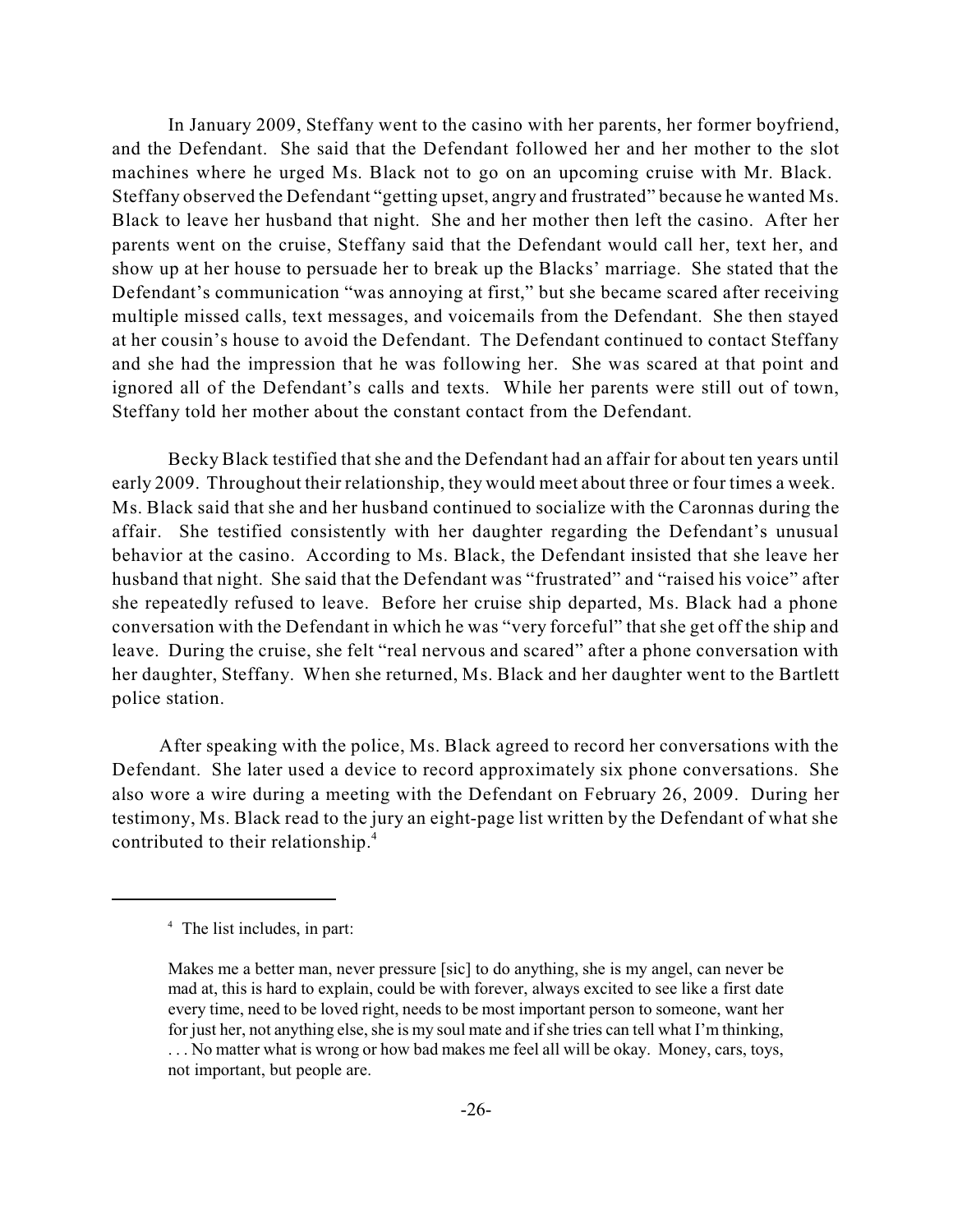On cross-examination, Ms. Black testified that before the victim's death, she had been willing to leave her husband to be with the Defendant. She acknowledged that her husband was an alcoholic but denied that he was abusive. She admitted that she continued to see the Defendant after the victim's death. She also admitted that she had driven the Chevy Avalanche on prior occasions. Before the victim's death, Ms. Black believed that the Defendant would leave the victim, though he wanted her to leave her husband first. She agreed that the Defendant had created the list at her request. She acknowledged that the Defendant had always denied being involved with the victim's death. Ms. Black conceded that she took tens of thousands of dollars from her husband but said that she was saving the money to leave him.

Chris Cozier of the United States Marshall Service testified that he assisted the Bartlett police in apprehending the Defendant on March 26, 2009, in Jackson, Tennessee. He said that he assembled the members of his fugitive task force to locate and arrest the Defendant, who had been staying at a motel. After he was unable to open the Defendant's door with a master key, Marshall Cozier stated, "[R]oom service." When the Defendant said that he did not order room service, law enforcement knocked and announced their presence. The Defendant responded, "'I have a gun.'" The police then attempted to calm the Defendant down, and he opened the door after fifteen minutes. The Defendant was wearing a concealment holster on his belt, and there was an automatic handgun on his bed. The Bartlett police then took the Defendant into their custody. Marshall Cozier said that the Defendant was driving a Hummer at the time.

After the close of the State's proof, the defense moved for a judgment of acquittal on the grounds that the State had failed to present sufficient proof of premeditation. The trial court overruled the motion.

**Defense's Proof.** The Defendant elected not testify at trial. Patricia Turner, a Corvette Club member and wife of Douglas Turner, testified that the victim came to her house on Friday, October 24, 2008, to pick up some items for the dinner party on Saturday. That afternoon, the victim told Ms. Turner that she had cashed an insurance policy to pay toward the closing on the house that was scheduled for Monday.

Gina Caronna, the Defendant's sister, testified that the victim was very intelligent and outgoing. She said that the victim was aware of the Defendant's affair with Becky Black and had confronted the Defendant many times. Despite the occasional fights, the victim called the Defendant "her Joe-Joe" and the two were inseparable. When Ms. Caronna saw the Defendant on Monday evening after the victim's body had been found, the Defendant "had a complete breakdown" and was "hysterical." At the initial viewing of the body, the Defendant "collapsed" and was "extremely upset." Ms. Caronna stated that the Defendant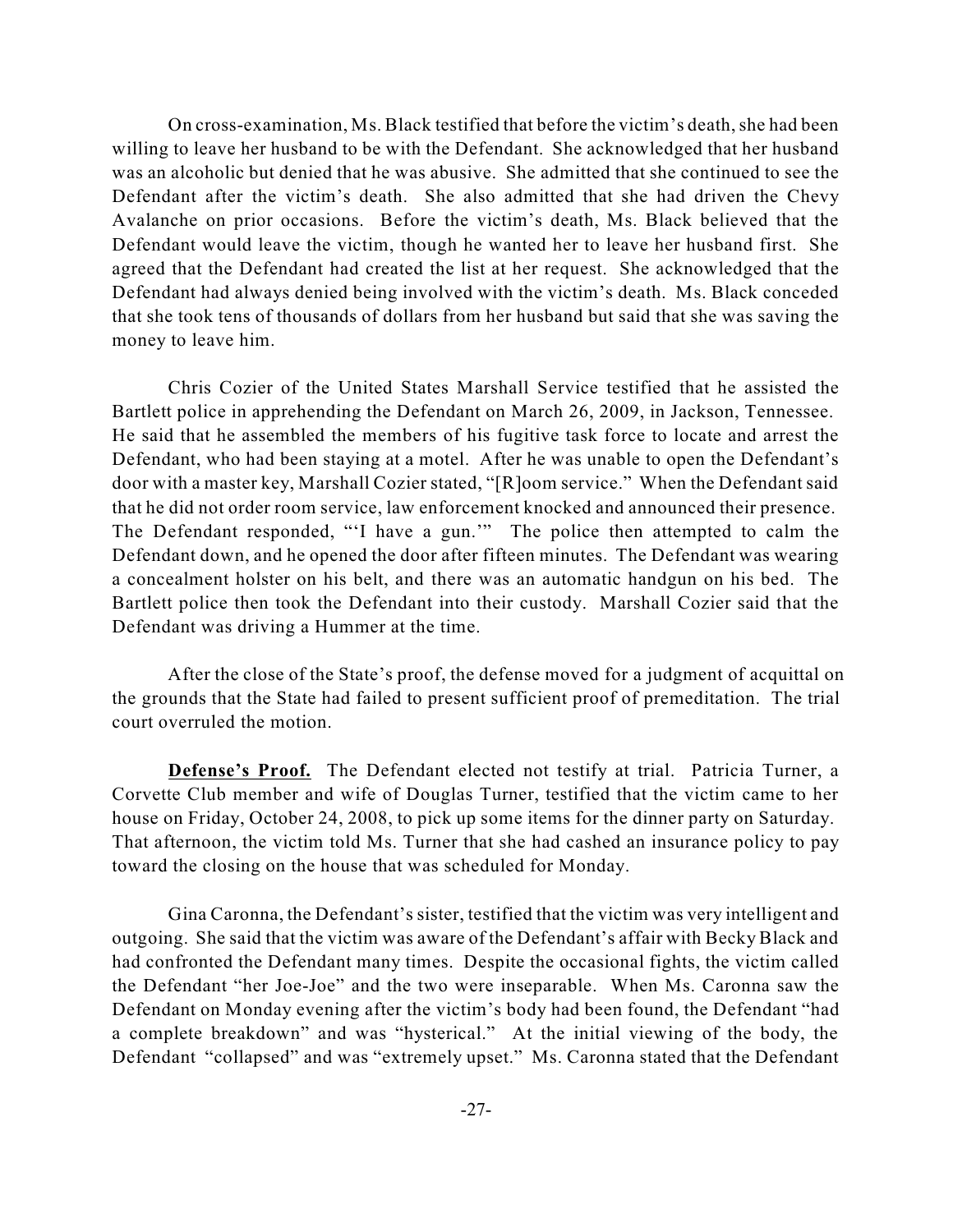liked children and "was always very good" to her three children. She said that the Defendant's garage was "full of things" but was neat.

Jennifer Caronna-Smith, the Defendant's younger sister, testified that the Defendant was "very upset" when she saw him on Tuesday evening after the victim's body had been discovered. Upon viewing the victim's body, the Defendant was crying and required support on both sides to stand. During this time, Ms. Caronna-Smith did not notice any scratches or bruises on the Defendant's arms. She stated that the Defendant had "a two car garage chock full of stuff." She had previously provided the Defendant with the wire shelves that lined the back wall of his garage. She said that the Defendant spoiled her children and that he was "the favorite uncle." Ms. Caronna-Smith described the victim as "super strong-willed" and very smart. She stated that the victim had been excited when discussing the purchase of the new home.

Elizabeth Benson, the Defendant's investigator, testified that she took photographs of the Avalanche's interior. She said that there was some old grass and a "shiny metal looking object" on the floorboard. She also took pictures and measurements of the Defendant's garage. The garage was measured to be twenty feet and four inches across, fifteen feet and four inches deep, and eight feet tall. She measured the length of the truck to be eighteen feet and five inches.

Michael Scholl testified that he was court-appointed to represent John Bowers in a federal drug case and that he remained the attorney of record. He said that federal prisoners may request a sentence reduction if they cooperate with the authorities. Mr. Scholl explained that the extent of the sentencing adjustment depended on various factors and that testifying "would obviously increase your ability to reduce your sentence." He stated that he had not discussed sentence reductions with Mr. Bowers regarding the Defendant's case and that Mr. Bowers had cooperated on his own. He said that, as a defense attorney, he would try to request as much of a reduction as possible for his client and that Mr. Bowers was "absolutely" familiar with time cuts.

Angelo Cobrasci testified that he was the maintenance manager at the storage facility where the Defendant kept his vehicles. He said that he did not see the Defendant at the storage facility on Saturday, October 25, 2008. However, he did see the Defendant the week before on either Thursday or Friday. On cross-examination, he said that owners could access their storage units with a key code even if he was not present.

Robert Davis of the Shelby County's Sheriff's Office testified that he examined the latent fingerprints submitted by the Bartlett police. He identified the Defendant's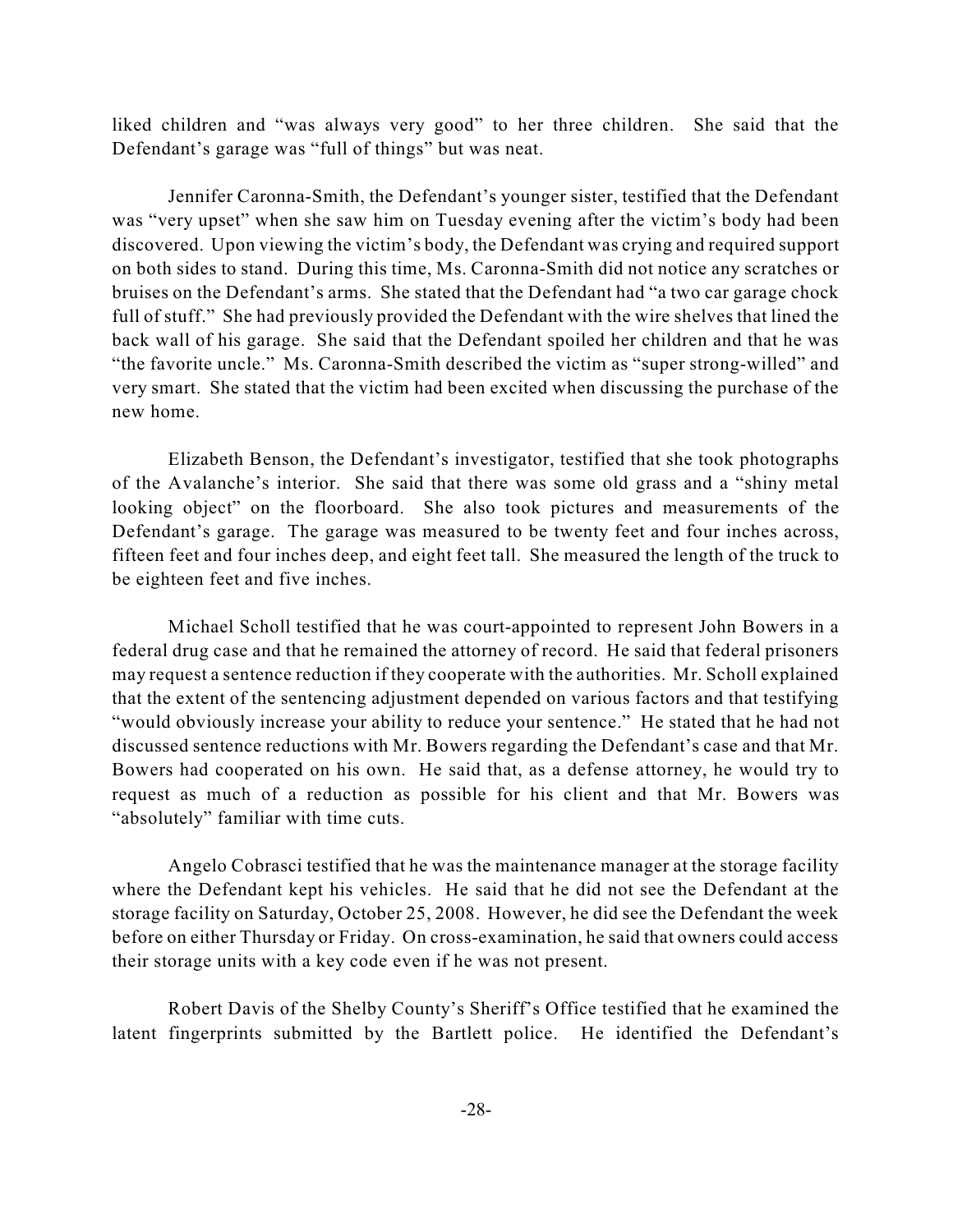fingerprints on the exterior left front door of the Avalanche. He said that there was also a partial palm print on the truck that he could not identify.

J.D. Owen of the Bartlett Police Department testified that he was one of the lead detectives in the instant case. His testimony was consistent, in large part, with the testimony of Detective Martin regarding the investigation of the victim's homicide and the Defendant's subsequent arrest in Jackson. As the case officer, Detective Owen was responsible for gathering evidence and compiling a report. He said that he had worked as a case officer on two prior homicides, and he agreed that the murder rate in Bartlett was lower than that of Memphis. During the processing of the truck at the Bartlett police station, Detective Owen collected DNA swabs after consulting with TBI Special Agent Donna Nelson. He did not recall swabbing the rear door handles.

Detective Owen acknowledged that he confronted Jeffrey Cox near the crime scene at Brannick Drive on the afternoon of Monday, October 27, 2008. He agreed that if the police had taken Mr. Cox into custody for questioning that day, they could have possibly learned about the surveillance video of the Defendant's driveway. He conceded that during his interview with Mr. Cox in March 2009, he suggested that the camera time may have been off by one hour due to daylight savings time. Detective Owen also acknowledged that Mr. Cox had initially reported seeing the red Chevelle leave some time after the truck, but then stated that Mr. Cox could not remember after being confronted with other evidence. Detective Owen said that the Defendant had a carry permit for the handgun that he possessed at the time of his arrest.

Officer Charles Watkins of the Bartlett Police Department testified regarding how he secured the crime scene at Brannick Drive and how he had maintained the crime scene log on Monday morning, October 27, 2008.

Special Agent Linda Littlejohn, a forensic scientist with the TBI Nashville Crime Laboratory, testified that she examined two pieces of duct tape found on the victim and a roll of duct tape. She concluded that the duct tape pieces did not come from the roll of duct tape.

MPD Sergeant Marcus Berryman testified that on Monday, October 27, 2008, he went to the Bartlett Police Department to assist in the processing of the Avalanche. He brought a crime site imager with him because the Bartlett police did not have this expensive piece of equipment. He said that the equipment detects untreated fingerprints. Sergeant Berryman did not go to the crime scene on Brannick Drive, but he said that he would have produced a crime scene diagram if it had been his investigation. While processing the truck, he stated that it bothered him to observe a Bartlett police supervisor reach into the vehicle and pick up a piece of paper without wearing gloves. On cross-examination, he acknowledged that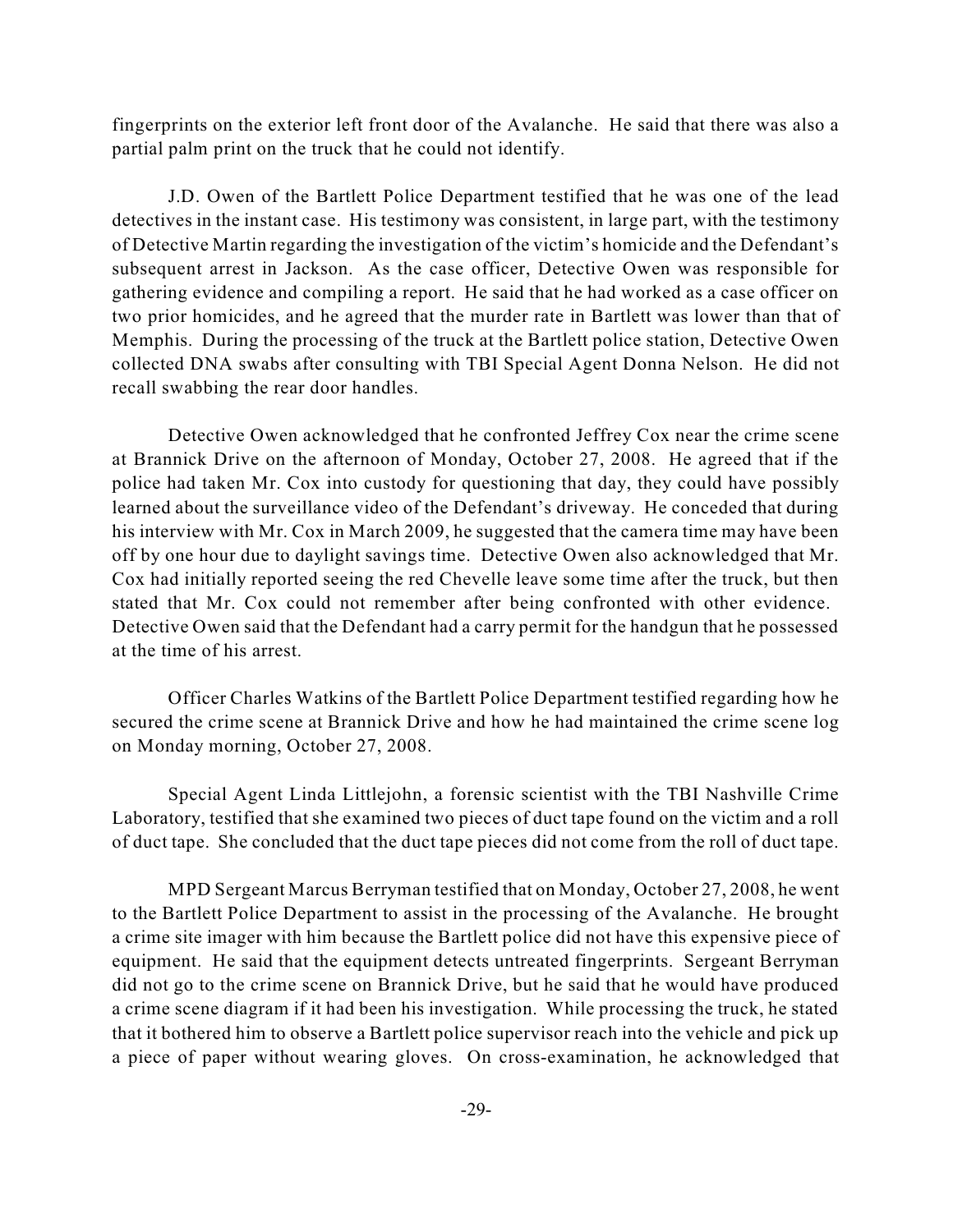Memphis "definitely" has more homicides than Bartlett and that he has processed around 200 homicide scenes in his ten years working in crime scene investigation.

MPD Officer Bryan Shivley testified that he worked at the Appling Farmsstation desk in October 2008, though he did not remember handling the Defendant's missing person report. He agreed that if asked, he would probably respond that missing adults commonly return after their disappearance.

Joseph Underwood, a Corvette Club member, testified that the victim called him sometime before 1:00 p.m. on Saturday, October 25, 2008, while he was at work. The victim told him that she would come to his house after 4:00 p.m. to drop off some items for the party that night. Mr. Underwood assumed that he had received the call on his work phone because he did not have a record of the call on his cell phone. He told the Bartlett police about the phone call, but they said that he was a liar. He could not recall whether the police showed him copies of his cell phone records or if they said that they had them.

Poppy Underwood testified that the victim had planned to come to her house at lunchtime on October 25 to bring some food for the party. When the victim did not appear, she called her husband, Joe Underwood, at around 1:00 or 2:00 p.m. She learned that he had spoken with the victim who had decided to come by at 4:30 p.m. instead.

Roy Lemmon testified that he was leaving his house on Brannick Drive at 5:45 p.m. on October 25 when he observed a woman with short blonde hair in the driver's seat of a green and brown SUV. He thought it was unusual that the woman did not look at him or move.

Darlene Lemmon testified consistently with her husband. She said that the woman was "kind of heavy set" and was sitting in "a dark green small SUV." She thought it was odd that the woman just looked straight ahead without moving.

Carol McElya testified that she lived at the corner of Brannick and Elmore Road in Bartlett. At around 3:00 p.m. on October 25, 2008, she was seated in her driveway watching her daughter, Carley, ride a bike. She did not notice anything unsual on Brannick until her daughter nearly hit a "black truck SUV like vehicle" that was moving down the street. She then took her daughter inside and did not see where the vehicle went. On cross-examination, Ms. McElya conceded that she did not mention in her police statement that she saw the vehicle driving down Brannick.

Carley McElya testified that she was eight or nine years old in October 2008. She said that on the afternoon of October 25, she was riding her bike when she saw "a black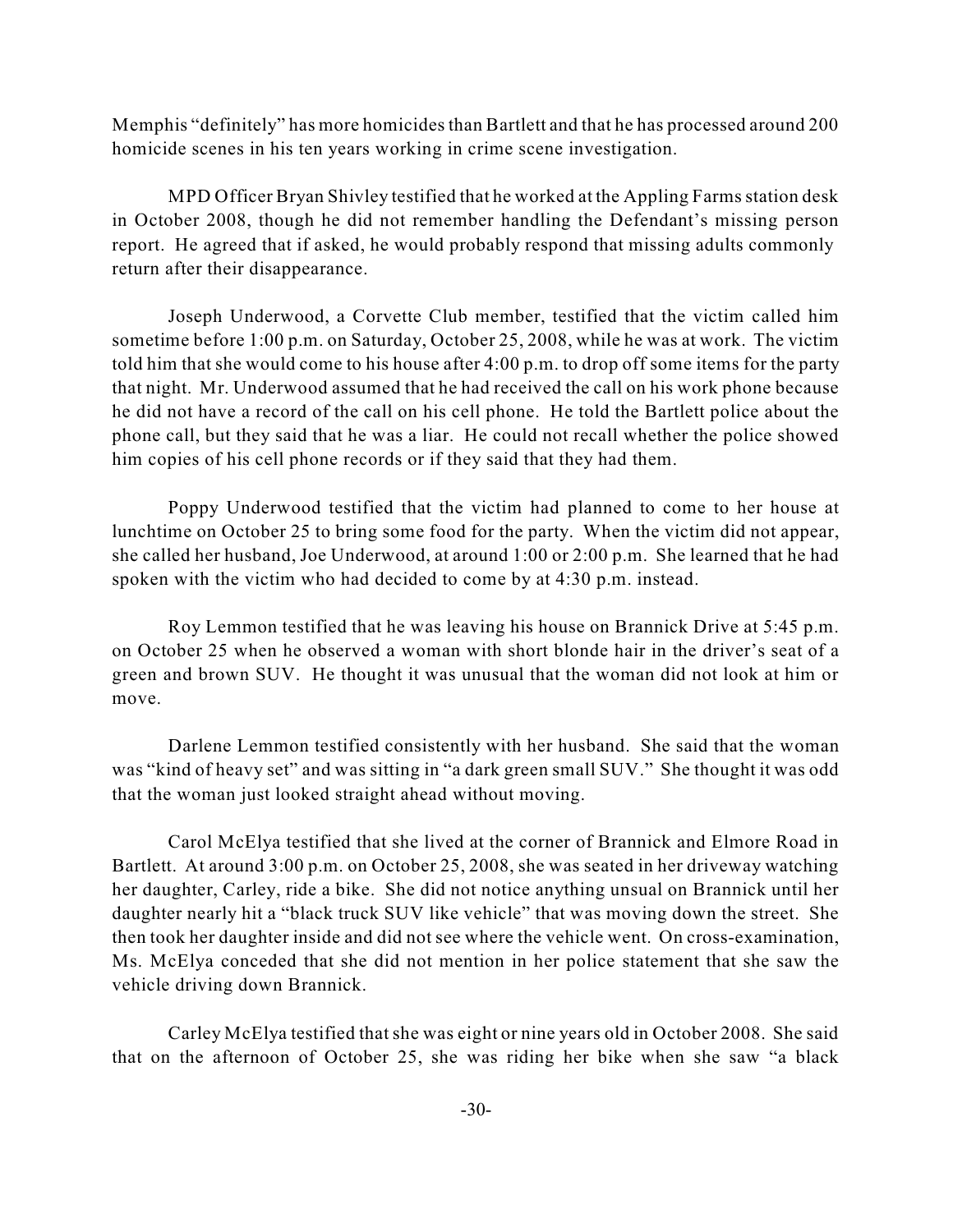Avalanche that went into the cove but [she] didn't see it come back out." She stated that it was around 3:00 p.m. because she had to run some errands with her mother. She said that she had a sore throat and went back inside shortly after seeing the vehicle.

Juanita Myers testified that her Brannick Drive home had previously been burglarized so she paid attention to anything unusual in her neighborhood. She said that she did not observe anything strange as she and her family left for dinner at around 4:00 p.m. on Saturday, October 25, 2008. When they returned between 5:00 and 6:00 p.m. that evening, there was a dark SUV parked in front of their house. Her husband called the Bartlett police on Monday morning because the vehicle was still there. On cross-examination, she acknowledged that she told the police that it had been either Friday or Saturday. She said that her husband "kept trying to convince [her] that it was Friday or Saturday" but that she was always certain that it had been Saturday.

Stanley Myers testified consistently, in large part, with the testimony of his wife. He said that he did not like strangers parking on his street and that he did not see the black SUV at his property until after returning from dinner. When Mr. Myers called the Bartlett police on Monday morning, he learned that the vehicle's tag number matched that of a missing vehicle. He said that he and his wife had disagreed on the day in question and that he thought they had seen the vehicle on Friday night.

James Coleman testified that when he returned at 3:00 p.m. to his Brannick Drive home after work on October 25, 2008, he noticed the Avalanche parked on his street.

Mary Quon testified that she did not see anything unusual when she left her Brannick Drive home at around 11:55 a.m. on Saturday, October 25, 2008. When she returned an hour later, she saw a van on the street.

Harris Quon testified that when he returned home from a fishing trip at 8:00 p.m. on Saturday, October 25, he saw a truck that did not belong there on Brannick Drive. On Monday, he observed multiple squad cars investigating the truck on his street.

Erica Vinson, the Caronnas' next-door neighbor, testified that between 9:00 and 10:00 a.m. on Saturday, October 25, 2008, she was leaving to attend a homecoming in Jackson. She saw the victim in the driver's seat of the Avalanche at the end of the Caronnas' driveway. After speaking with the victim, Ms. Vinson left while the victim remained in her driveway.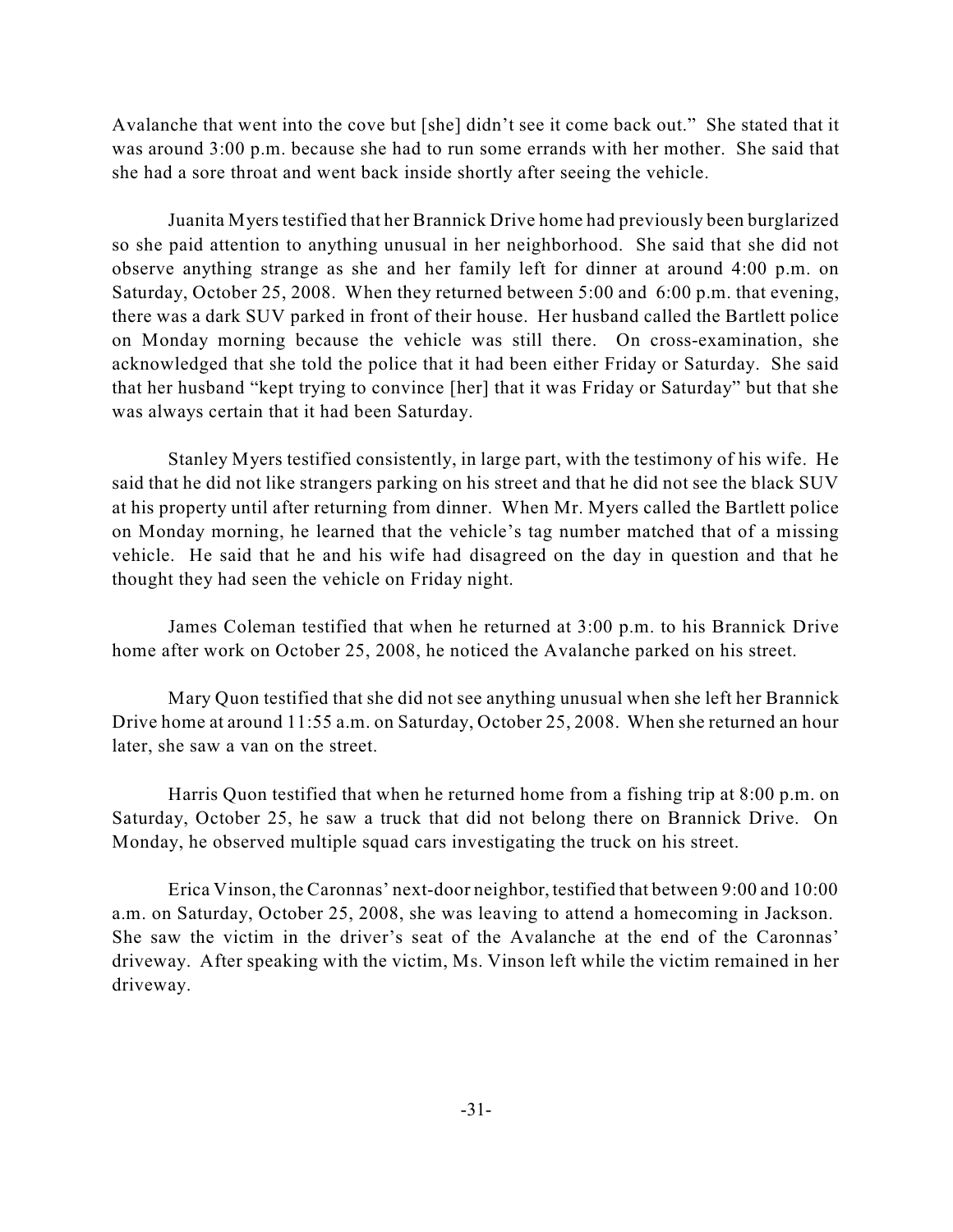**Rebuttal Proof.** Todd Gray, the victim's son, testified that the Avalanche could fit in the garage with enough room for the garage door to close. However, he never observed the Avalanche parked in the garage with the door closed.

Based on the above proof, the jury found the Defendant guilty as charged of first degree murder. The trial court sentenced the Defendant to life imprisonment in the Tennessee Department of Correction. After the denial of his motion for new trial, this timely appeal followed.

#### **ANALYSIS**

**I. Right to Speedy Trial.**<sup>5</sup> The Defendant contends that his case should be dismissed because his right to speedy trial was violated. He asserts that the delay of three and a half years in his case prejudiced his defense and caused him to suffer oppressive pretrial incarceration. The State responds that the Defendant has not established a speedy trial violation and that the trial court properly denied relief. We agree with the State.

The Defendant was arrested in late March 2009.<sup>6</sup> Some eight months later, on November 12, 2009, the Shelby County Grand Jury returned an indictment charging him with first degree murder. The trial was originally set for March 21, 2011, but the parties agreed to a continuance until August 1, 2011. Thereafter, the State was granted a continuance and the trial was scheduled for January 23, 2012. On January 13, 2012, the State filed its motion for continuance for more time to independently obtain financial information relevant to Rule 404(b) after it discovered that documents from to the Defendant's pending federal case would not be available. On January 17, 2012, the Defendant filed a response that opposed the State's motion and requested that the trial court dismiss the indictment due to a violation of his right to a speedy trial.

After a hearing on January 17 and 18, 2012, the trial court granted the State's motion for continuance and denied the Defendant's motion to dismiss. In conducting its analysis, the trial court found that the length of the delay – which was thirty-four months at the time of the hearing – warranted further consideration of the speedy trial factors. However, the court did not find that the delay was excessive given the complexity of the case. The court

 $5$  We have re-numbered the Defendant's issues for clarity.

 $\delta$  We note that there are varying dates in the record regarding the specific day that the Defendant was arrested in Jackson, Tennessee. In his motion to dismiss for lack of speedy trial, the Defendant stated that he was arrested on March 24, 2009. In its "Order Denying Bond," the trial court noted, "The Defendant was eventually arrested at a motel in Jackson, Tennessee on March 25, 2009." At trial, United States Marshall Chris Cozier testified that the Defendant was arrested on March 26, 2009.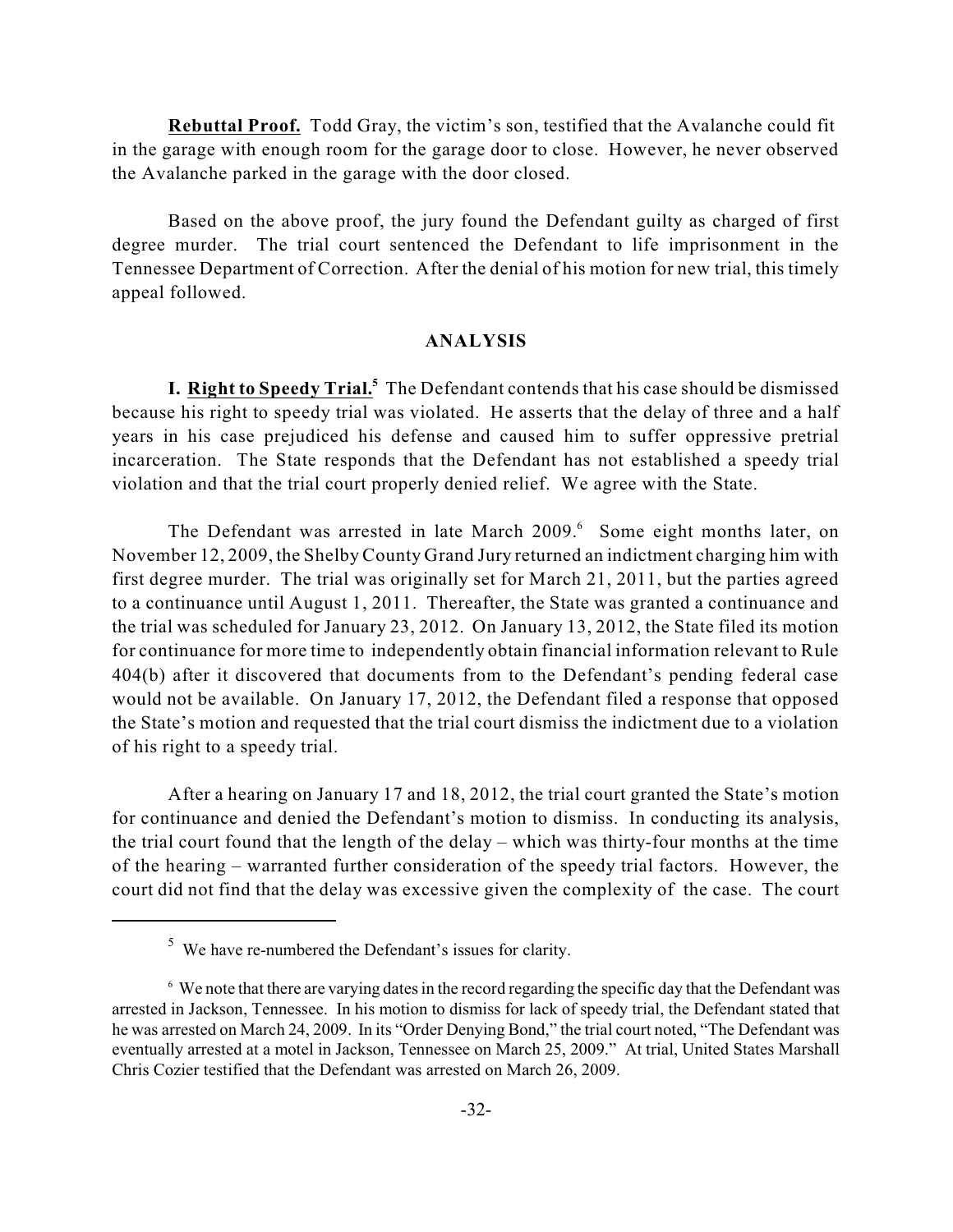noted that the case involved a prosecution for first degree murder with unusual 404(b) evidence and "an astronomical number of witnesses." The trial court further noted that the Defendant had sixty-three federal indictments and that the parties in the federal case were still exchanging discovery. Regarding the reason for the delay, the trial court found a lack of due diligence on the part of the State in preparing its 404(b) proof, but it did not find evidence of an intentional delay. The court found that the Defendant had acquiesced to the initial continuances and that the Defendant asserted his right to speedy trial for the first time in January 2012. In considering the prejudice factor, the court observed that the Defendant would be in federal custody regardless of what it ruled. Finally, the trial court stated that the parties could request depositions for evidentiary purposes to minimize any potential prejudice. The trial subsequently began on October 22, 2012, and the Defendant was convicted and sentenced on November 1, 2012.

Both the Sixth Amendment to the United States Constitution and Article I, Section 9 of the Tennessee Constitution guarantee an accused the right to a speedy trial. See U.S. Const. amend VI; Tenn. Const. art. 1,  $\S$  9. The right to a speedy trial is also statutorily protected in Tennessee. See T.C.A. § 40-14-101 ("In all criminal prosecutions, the accused is entitled to a speedy trial and to be heard in person and by counsel."). In addition, Rule 48(b) of the Tennessee Rules of Criminal Procedure provides that the court may dismiss the indictment if there is unnecessary delay in bringing a defendant to trial. Tenn. R. Crim. P. 48(b). "The purpose of the speedy trial guarantee is to protect the accused against oppressive pre-trial incarceration, the anxiety and concern due to unresolved criminal charges, and the risk that evidence will be lost or memories diminished." State v. Utley, 956 S.W.2d 489, 492 (Tenn. 1997) (citing Doggett v. United States, 505 U.S. 647, 654 (1992)).

The constitutional right to a speedy trial is not implicated until there is an arrest or a formal accusation from a grand jury. State v. Simmons, 54 S.W.3d 755, 758-59 (Tenn. 2001) (citing Utley, 956 S.W.2d at 491). When evaluating claims of a speedy trial violation, we apply the four-part balancing test set forth in Barker v. Wingo, 407 U.S. 514 (1972); see also State v. Bishop, 493 S.W.2d 81, 83-85 (Tenn. 1977) (adopting the Barker analysis in Tennessee). The Barker factors are: (1) the length of the delay; (2) the reason for the delay; (3) the defendant's assertion of the right to a speedy trial; and (4) the prejudice to the defendant because of the delay. Barker, 407 U.S. at 530; Simmons, 54 S.W.3d at 759. "The factors relevant to a speedy trial inquiry are interrelated and depend upon the particular circumstances of each case." Simmons, 54 S.W.3d at 762 (declining to articulate a brightline rule for speedy trial claims); see also Barker, 407 U.S. at 530 ("A balancing test necessarily compels courts to approach speedy trial cases on an ad hoc basis."). If a reviewing court concludes that the accused has been denied the right to a speedy trial, the only remedy is reversal of the conviction and dismissal of the indictment. See Barker, 407 U.S. at 522; Bishop, 493 S.W.2d at 83. We review a trial court's determination of whether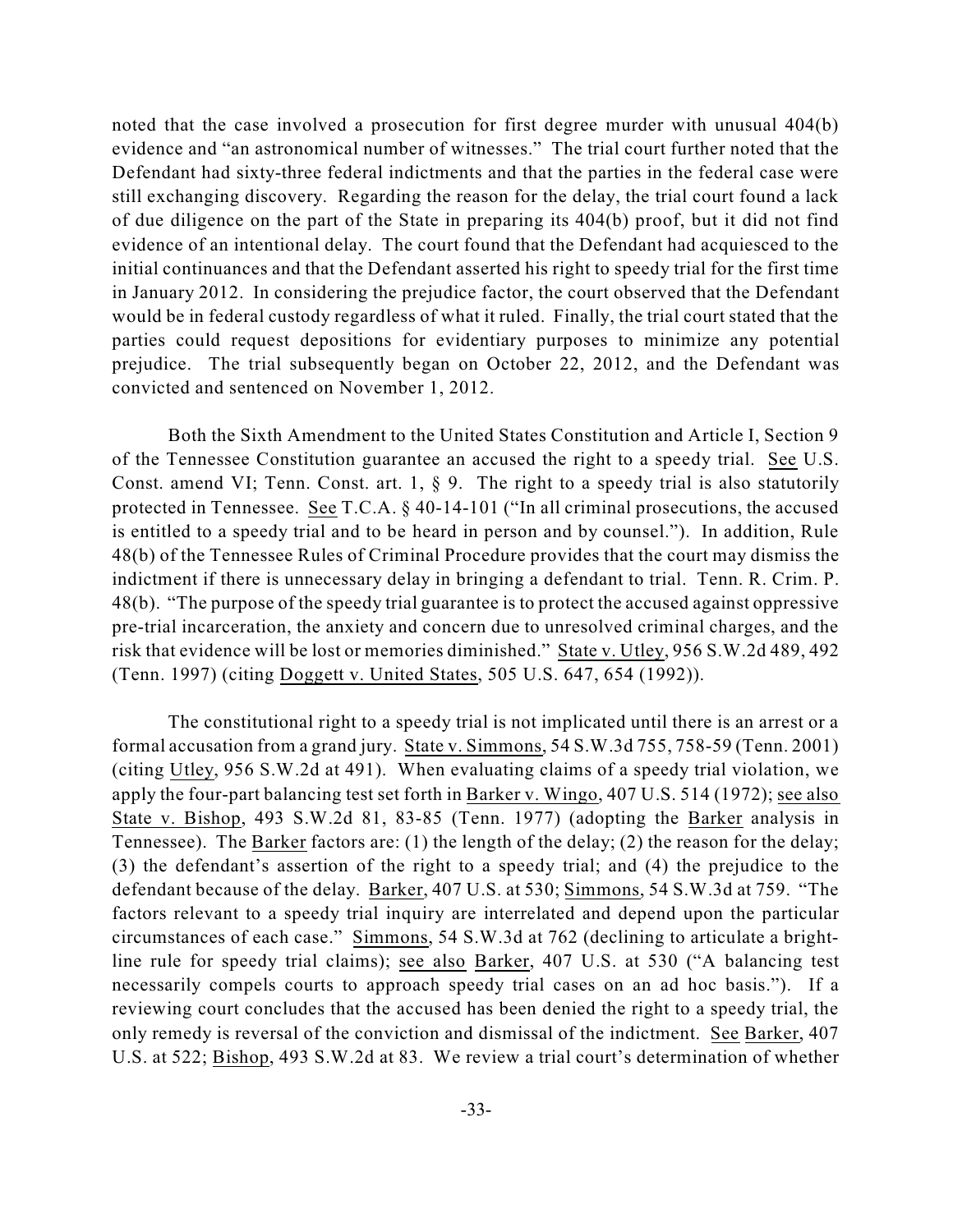a defendant's right to a speedy trial was violated under an abuse of discretion standard. State v. Hudgins, 188 S.W.3d 663, 667 (Tenn. Crim. App. 2005) (citing State v. Jefferson, 938 S.W.2d 1, 14 (Tenn. Crim. App. 1996)); State v. Easterly, 77 S.W.3d 226, 236 (Tenn. Crim. App. 2001); State v. Gai D. Kuot, No. M2012-01884-CCA-R3-CD, 2013 WL 4539020, at \*10 (Tenn. Crim. App. Aug. 26, 2013), perm. app. denied (Tenn. Dec. 11, 2013).

**A. Length of Delay.** First, we consider the length of the delay. A post-accusation delay of one year or more is "presumptively prejudicial" and will trigger a speedy trial inquiry. Utley, 956 S.W.2d at 494. "The reasonableness of the length of the delay depends on the complexity of the case." State v. Wood, 924 S.W.2d 342, 346 (Tenn. 1996). "[D]elay that can be tolerated for 'an ordinary street crime' is generally much less than for a serious, complex felony charge." Easterly, 77 S.W.3d at 235 (quoting Barker, 407 U.S. at 530-31). However, the presumption that the delay has prejudiced the defendant intensifies over time. Simmons, 54 S.W.3d at 759 (citing Doggett, 505 U.S. at 652; Utley, 956 S.W.2d at 494; Wood, 924 S.W.2d at 346).

Here, the Defendant was arrested in late March 2009 and indicted on November 12, 2009. After three continuances, two of which the Defendant acquiesced in, the matter proceeded to trial on October 22, 2012. The post-accusation delay of three years and seven months was sufficient to warrant a speedy trial inquiry. However, the delay was not necessarily unreasonable when compared to other cases. See Simmons, 54 S.W.3d at 759 (approximate twenty-three-month delay between the return of the indictment and the defendant's arrest was not unreasonable); Wood, 924 S.W.2d at 346 (delay of thirteen years did not violate right to speedy trial); Bishop, 493 S.W.2d at 84-85 (delay of two years supported defendant's speedy trial claim but "[wa]s not per se extreme"); Barker, 407 U.S. at 533-36 (five-year delay between arrest and trial did not violate right to speedy trial). Moreover, the pretrial delay in this case was not unreasonable given the complexity and seriousness of the matter. The record reflects that the trial lasted ten days and involved over sixty witnesses. There were also multiple pretrial motions and hearings, including a two-day hearing regarding prior bad acts evidence. In our view, the length of delay weighs against the State, but not heavily.

**B. Reason for Delay.** The next factor to consider is the reason for the delay. The reasons for post-accusation delay generally fall within four categories: (1) intentional delay to gain a tactical advantage over the defense or to harass the defendant; (2) bureaucratic indifference or negligence, including lack of due diligence; (3) delay necessary for the fair and effective prosecution of the case; and (4) delay caused, or acquiesced in, by the defense. Wood, 924 S.W.2d at 346-47; see also Simmons, 54 S.W.3d at 759. Deliberate delay is weighed heavily against the State. Negligent delay is also weighed against the State, but less heavily than intentional delay. Delay necessary for effective prosecution, such as locating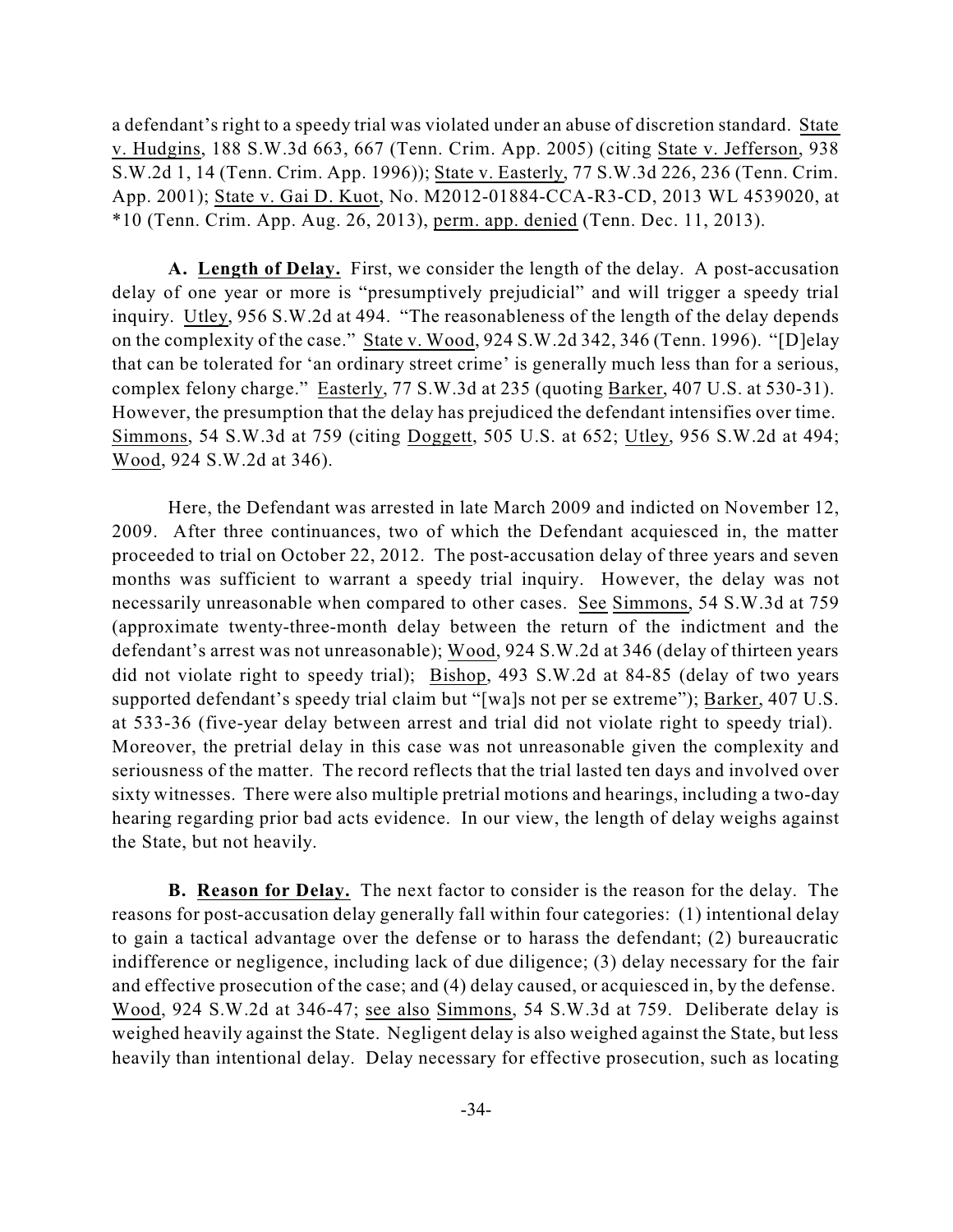a missing witness, is considered valid and not weighed against either party. A delay caused or agreed to by the defendant is weighed against the defendant. Wood, 924 S.W.2d 342, 346-47 (Tenn. 1996); see also Barker, 407 U.S. at 531.

In this case, the Defendant stipulated in his motion to dismiss for lack of speedy trial that he agreed to the continuances in March 2011 and August 2011. The record reflects that the State requested a continuance in January 2012 because it required more time to obtain fraud information related to the Defendant's federal indictments. Therefore, the ten-month delay from January 23, 2012 to the start of trial on October 22, 2012 resulted from a lack of due diligence on the part of the State. Although the defense argued at the motion hearing that the State delayed the trial for a tactical advantage, there is no evidence in the record of deliberate delay on the part of the State. This factor weighs against the State because it is the duty of the State, and not the accused, to bring the matter to trial. See Simmons, 54 S.W.3d at 759-60 (quoting Barker, 407 U.S. at 527). However, the State's lack of due diligence is counter-balanced by the Defendant's acquiescence in the pretrial delay.

**C. Assertion of Right.** The third factor to evaluate is whether the accused asserted the right to a speedy trial. Assertion of the right weighs strongly in favor of the defendant, while failure to assert the right will make it difficult to prove that the right has been denied. Simmons, 54 S.W.3d at 760 (citing Barker, 407 U.S. at 531-32). Here, the Defendant was incarcerated without bond since his arrest in March 2009. He formally asserted his right to a speedy trial by filing a motion to dismiss on January 17, 2012, nearly three years after his arrest. After the Defendant asserted his right, the trial began ten months later in October 2012. In our view, the assertion weighs in the Defendant's favor, but not heavily. See, e.g., Gai D. Kuot, No. M2012-01884-CCA-R3-CD, 2013 WL 4539020, at \*12 ("[T]his factor weighs in the defendant's favor. However, the delay prior to the defendant's filing this motion was necessary, rational, and, in some regards, attributable to the defendant. Moreover, once the trial court heard the defendant's motion, it ruled that the defendant's case would be heard at its next trial date and the case commenced as scheduled within five months of the hearing.").

**D. Prejudice from Delay.** The final factor, the prejudice to the accused caused by the delay, is the most important to consider in the speedy trial inquiry. Simmons, 54 S.W.3d at 760 (citing Barker, 407 U.S. at 532; Wood, 924 S.W.2d at 348; Bishop, 493 S.W.2d at 85). The prejudice factor is assessed in light of the interests that the right to speedy trial is designed to protect. Barker, 407 U.S. at 532 (identifying three interests of the accused: "(i) to prevent oppressive pretrial incarceration; (ii) to minimize anxiety and concern of the accused; and (iii) to limit the possibility that the defense will be impaired."); see also Simmons, 54 S.W.3d at 760 (citing Bishop, 493 S.W.2d at 85). The Tennessee Supreme Court has observed that "the most important issue concerning prejudice to the defendant is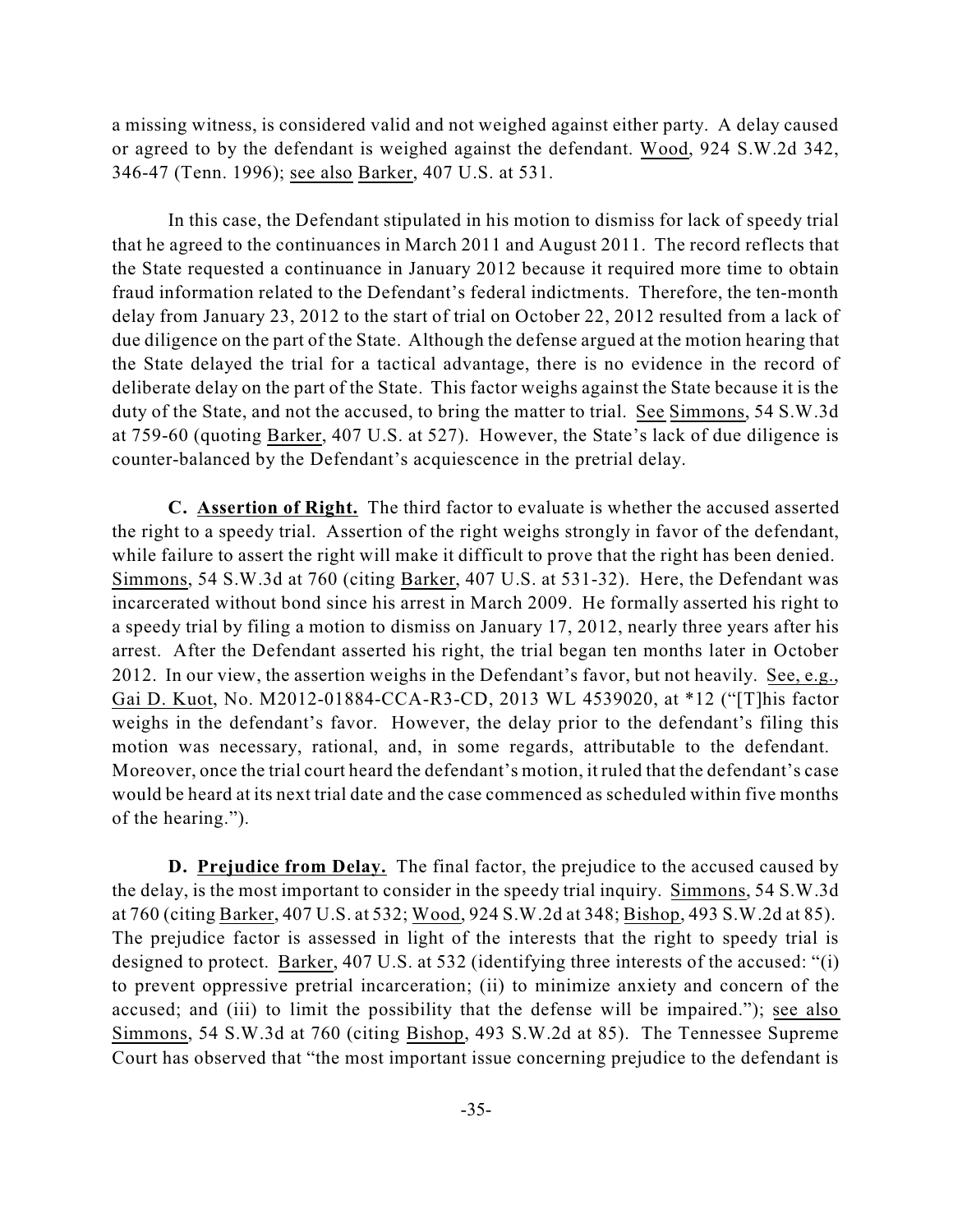the impairment of the ability to prepare a defense." Berry, 141 S.W.3d at 568 (citing State v. Baker, 614 S.W.2d 352, 356 (Tenn. 1981)); see also Barker, 407 U.S. at 532 ("Of these, the most serious is the last, because the inability of a defendant adequately to prepare his case skews the fairness of the entire system."). "Faded memories, erosion or loss of potentially exculpatory evidence, and loss of potentially favorable witnesses are all possible results of a lengthy delay." Wood, 924 S.W.2d at 346.

Courts have recognized the difficulty in establishing impairment to the defense and have held that "affirmative proof of particularized prejudice is not essential to every speedy trial claim." See Doggett, 505 U.S. at 654–55 (finding delay of eight-and-a-half years between indictment and arrest caused by government's negligence to be "excessive" and a violation of defendant's speedy trial rights though defendant could not demonstrate specific prejudice). Nevertheless, in the majority of cases, "courts will still look for a demonstration of actual prejudice." Easterly, 77 S.W.3d at 238; Wood, 924 S.W.2d at 348; State v. Roger David Browder, No. 02C01–9606–GS–00201, 1998 WL 47877 (Tenn. Crim. App., Feb. 9, 1998) ("[E]ven though affirmative proof of particularized prejudice is not essential to every speedy trial claim, . . . we find it difficult to evaluate the degree to which the delay prejudiced the defendant absent some specific information about the deprivations which he incurred."), perm. app. denied (Tenn. Oct. 19, 1998).

In his brief, the Defendant contends that he was prejudiced because he suffered oppressive pretrial incarceration. He has not claimed that the delay caused him anxiety and concern. As the trial court noted, the Defendant would remain in federal custody without bond due to his pending fraud case, which minimized his claim of prejudice. See Baker, 614 S.W.2d at 356 ("It is apparent that the defendant was already incarcerated during the delay period. In such a case, the first two subfactors are nullified; no undue incarceration or anxiety resulting from public accusation can occur where the defendant is already in prison."); see also Bishop, 493 S.W.2d at 85 ("[A]nxiety accompanying public accusation, if any, was at a minimum since defendant was already serving time under a valid conviction[.]"); Berry, 141 S.W.3d at 569 ("[A]ny allegation as to the anxiety and stress suffered from his incarceration during this delay is minimized by evidence that he was also incarcerated awaiting trial for two other crimes unrelated to the crimes involved here.").

Additionally, the Defendant asserts without further elaboration that "[t]here is also a statement in the record that the appellant here was prejudiced by the loss of the memory of some of his witnesses[.]" Apart from this blanket assertion, there is no indication in the record that his defense was impaired at trial. See, e.g., Berry, 141 S.W.3d at 569 ("The bare allegation that the delay affected [the defendant's] ability to prepare a defense is unsupported by any specific examples."). Indeed, the record reflects that the defense presented multiple witnesses to counter the State's theory of the case and vigorously cross-examined the State's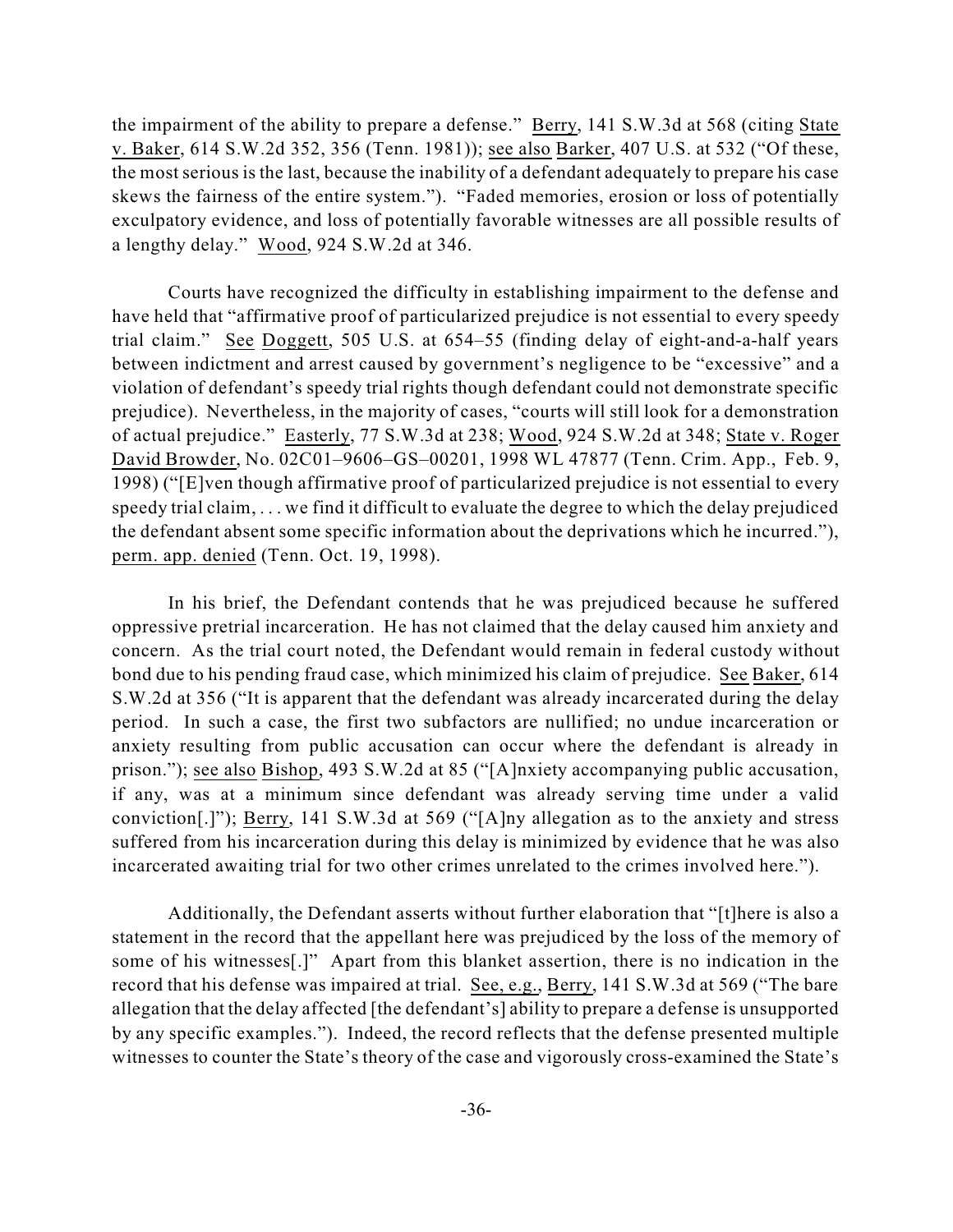witnesses, at times using transcripts from pretrial hearings to impeach witnesses and refresh recollections. The defense presented witnesses to support its theory that the police investigation was incompetent and that Brannick Drive residents witnessed the victim's vehicle and a woman who resembled the victim late Saturday afternoon. The fact that the jury reconciled all conflicts in favor of the State's theory does not mean that the defense was impaired. Moreover, the trial court stated at the motion hearing that the parties could request depositions if they were concerned about the loss of witnesses or fading memories. Based on the record, we cannot conclude that the delay affected the Defendant's ability to prepare a defense.

After applying the Barker balancing test, we conclude that the Defendant's right to a speedy trial was not violated. As we have previously noted, the factors are interrelated and depend on the particular circumstances of the case. While the lack of due diligence on the part of the State was certainly not appropriate, the Defendant agreed to the initial continuances which resulted in the post-accusation delay of twenty-one months. The total delay of three years and seven months was not unreasonable given the complexity of the case and the Class A felony charge. Moreover, the Defendant faced a multiple-count indictment in federal court, and he did not allege specific instances of prejudice to his defense. Accordingly, the Defendant has failed to established a speedy trial violation and the trial court did not abuse its discretion in denying the Defendant's motion to dismiss.

**II. Sufficiency of the Evidence.** The Defendant next argues that the evidence was insufficient to sustain his conviction for first degree premeditated murder. Specifically, he contends that the circumstantial evidence did not establish his guilt beyond a reasonable doubt. The Defendant further asserts that the only direct evidence connecting him to the homicide was the testimony of John Bowers, a federal prisoner seeking a sentence reduction. He claims that the physical evidence did not link him to the crime scene because the Avalanche was his everyday vehicle. Finally, the Defendant maintains that "there is no connection" between the homicide and his presence in a motel in Jackson five months later. In response, the State argues that there is sufficient evidence to support the jury's verdict. We agree with the State.

It is well established law that the State, on appeal, is entitled to the strongest legitimate view of the evidence and all reasonable inferences which may be drawn from that evidence. State v. Bland, 958 S.W.2d 651, 659 (Tenn. 1997). When a defendant challenges the sufficiency of the evidence, the standard of review applied by this court is "whether, after reviewing the evidence in the light most favorable to the prosecution, any rational trier of fact could have found the essential elements of the crime beyond a reasonable doubt." Jackson v. Virginia, 443 U.S. 307, 319 (1979). Similarly, Rule 13(e) of the Tennessee Rules of Appellate Procedure states, "Findings of guilt in criminal actions whether by the trial court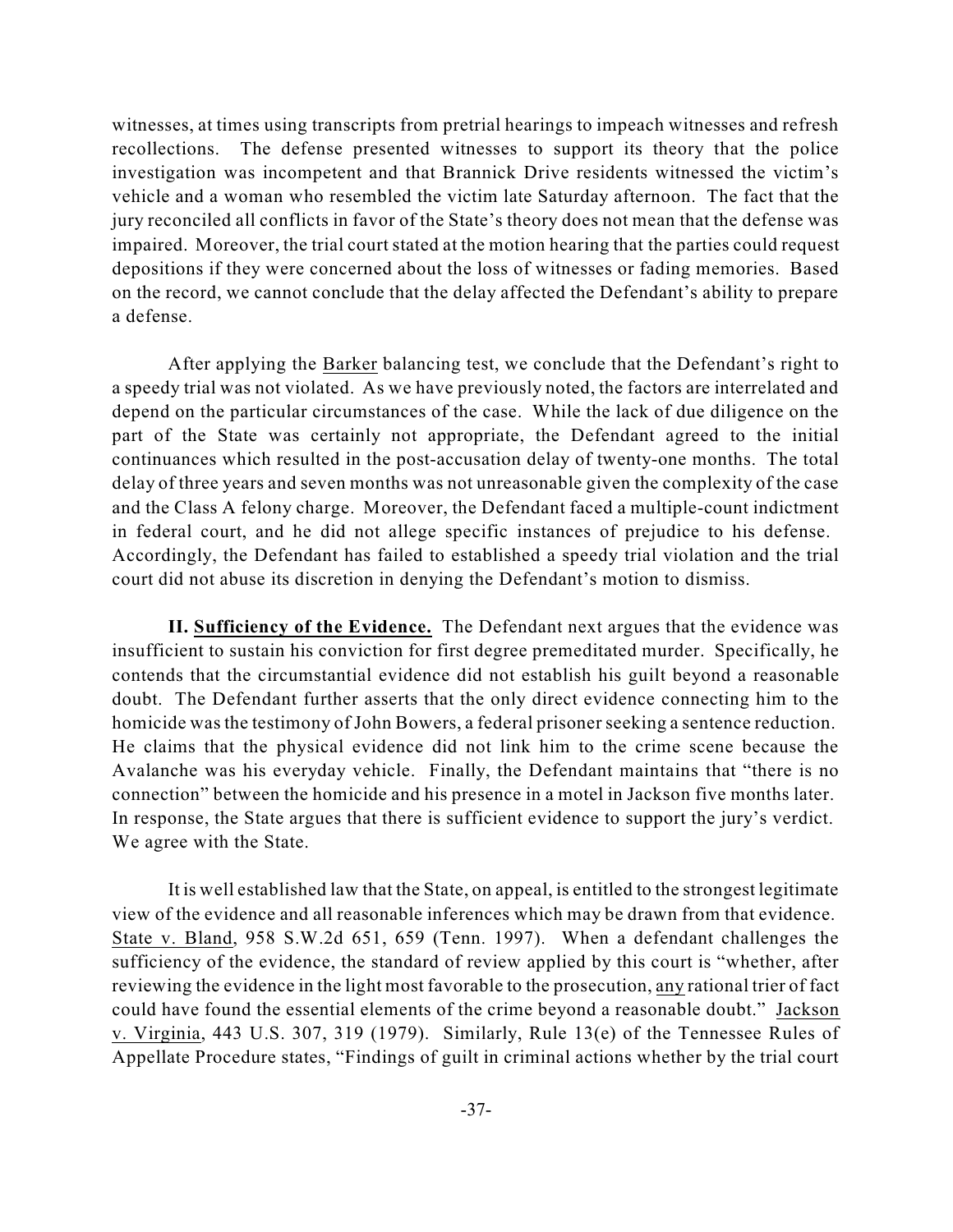or jury shall be set aside if the evidence is insufficient to support the findings by the trier of fact of guilt beyond a reasonable doubt." Guilt may be found beyond a reasonable doubt in a case where there is direct evidence, circumstantial evidence, or a combination of the two. State v. Matthews, 805 S.W.2d 776, 779 (Tenn. Crim. App. 1990) (citing State v. Brown, 551 S.W.2d 329, 331 (Tenn. 1977); Farmer v. State, 343 S.W.2d 895, 897 (Tenn. 1961)).

The trier of fact must evaluate the credibility of the witnesses, determine the weight given to witnesses' testimony, and reconcile all conflicts in the evidence. State v. Odom, 928 S.W.2d 18, 23 (Tenn. 1996). When reviewing issues regarding the sufficiency of the evidence, this court shall not "reweigh or reevaluate the evidence." Henley v. State, 960 S.W.2d 572, 578-79 (Tenn. 1997). This court has often stated that "[a] guilty verdict by the jury, approved by the trial court, accredits the testimony of the witnesses for the State and resolves all conflicts in favor of the prosecution's theory." Bland, 958 S.W.2d at 659. A guilty verdict also "removesthe presumption of innocence and replaces it with a presumption of guilt, and the defendant has the burden of illustrating why the evidence is insufficient to support the jury's verdict." Id. (citing State v. Tuggle, 639 S.W.2d 913, 914 (Tenn. 1982)). Our supreme court stated the rationale for this rule:

This well-settled rule rests on a sound foundation. The trial judge and the jury see the witnesses face to face, hear their testimony and observe their demeanor on the stand. Thus the trial judge and jury are the primary instrumentality of justice to determine the weight and credibility to be given to the testimony of witnesses. In the trial forum alone is there human atmosphere and the totality of the evidence cannot be reproduced with a written record in this Court.

Bolin v. State, 405 S.W.2d 768, 771 (Tenn. 1966) (citing Carroll v. State, 370 S.W.2d 523 (Tenn. 1963)).

"In the absence of direct evidence, a criminal offense may be established exclusively by circumstantial evidence." State v. Dorantes, 331 S.W.3d 370, 379 (Tenn. 2011) (citing Duchac v. State, 505 S.W.2d 237, 241 (Tenn. 1973); Marable v. State, 313 S.W.2d 451, 456- 58 (Tenn. 1958)). However, "[t]he jury decides the weight to be given to circumstantial evidence, and '[t]he inferences to be drawn from such evidence, and the extent to which the circumstances are consistent with guilt and inconsistent with innocence, are questions primarily for the jury.'" State v. Rice, 184 S.W.3d 646, 662 (Tenn. 2006) (quoting Marable, 313 S.W.2d at 457). This court may not substitute its inferences for those drawn by the trier of fact in cases involving circumstantial evidence. State v. Sisk, 343 S.W.3d 60, 65 (Tenn. 2011) (citing State v. Lewter, 313 S.W.3d 745, 748 (Tenn. 2010)). We note that the standard of review "'is the same whether the conviction is based upon direct or circumstantial evidence.'" State v. Hanson, 279 S.W.3d 265, 275 (quoting State v. Sutton, 166 S.W.3d 686,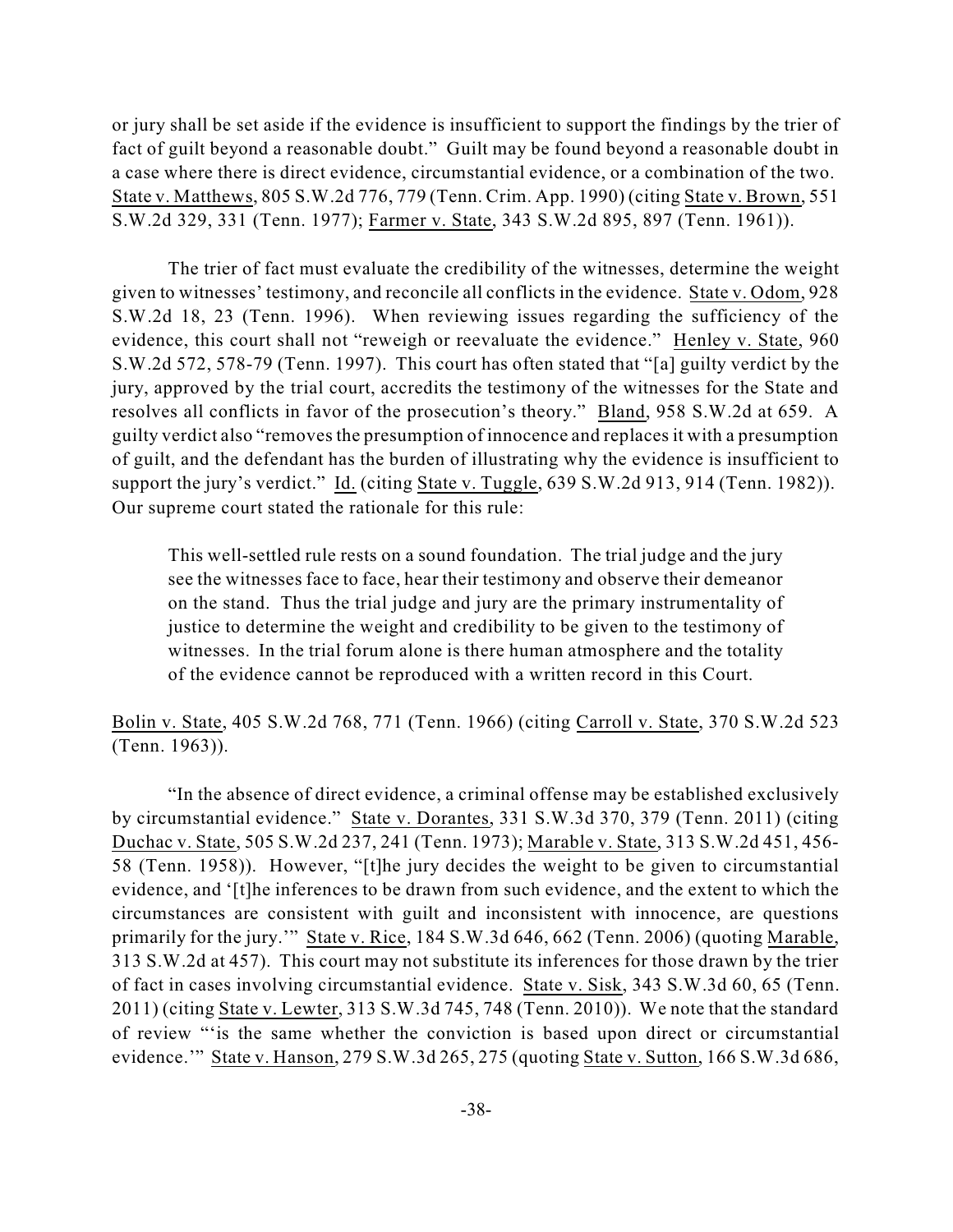689 (Tenn. 2005)); State v. Carruthers, 35 S.W.3d 516, 557 (Tenn. 2000). The court in Dorantes specifically adopted the standard for circumstantial evidence established by the United States Supreme Court in Holland:

"Circumstantial evidence . . . is intrinsically no different from testimonial evidence. Admittedly, circumstantial evidence may in some cases point to a wholly incorrect result. Yet this is equally true of testimonial evidence. In both instances, a jury is asked to weigh the chances that the evidence correctly points to guilt against the possibility of inaccuracy or ambiguous inference. In both, the jury must use its experience with people and events in weighing the probabilities. If the jury is convinced beyond a reasonable doubt, we can require no more."

Dorantes, 331 S.W.3d at 380 (quoting Holland v. United States, 348 U.S. 121, 140 (1954)).

"The identity of the perpetrator is an essential element of any crime." State v. Robert Wayne Pryor, No. M2003-02981-CCA-R3-CD, 2005 WL 901140, at \*3 (Tenn. Crim. App. Apr. 19, 2005) (citing State v. Thompson, 519 S.W.2d 789, 793 (Tenn. 1975)). The State has the burden of proving "the identity of the defendant as the perpetrator beyond a reasonable doubt." Id. (citing State v. Sneed, 908 S.W.2d 408, 410 (Tenn. Crim. App. 1995)). The State may prove the perpetrator's identity using only circumstantial evidence. Rice, 184 S.W.3d at 662 (citing State v. Reid, 91 S.W.3d 247, 277 (Tenn. 2002)). The identification of the defendant as the perpetrator is a question of fact for the jury after considering all the relevant proof. State v. Strickland, 885 S.W.2d 85, 87 (Tenn. Crim. App. 1993) (citing State v. Crawford, 635 S.W.2d 704, 705 (Tenn. Crim. App. 1982)).

The Defendant was convicted of first degree murder, which is defined as "[a] premeditated and intentional killing of another[.]" T.C.A. § 39-13-202(a)(1) (2006). A person acts intentionally "when it is the person's conscious objective or desire to engage in the conduct or cause the result." Id.  $\S$  39-11-302(a). Premeditation is defined as "an act done after the exercise of reflection and judgment." Id. § 39-13-202(d). This section further defines premeditation:

"Premeditation" means that the intent to kill must have been formed prior to the act itself. It is not necessary that the purpose to kill pre-exist in the mind of the accused for any definite period of time. The mental state of the accused at the time the accused allegedly decided to kill must be carefully considered in order to determine whether the accused was sufficiently free from excitement and passion as to be capable of premeditation.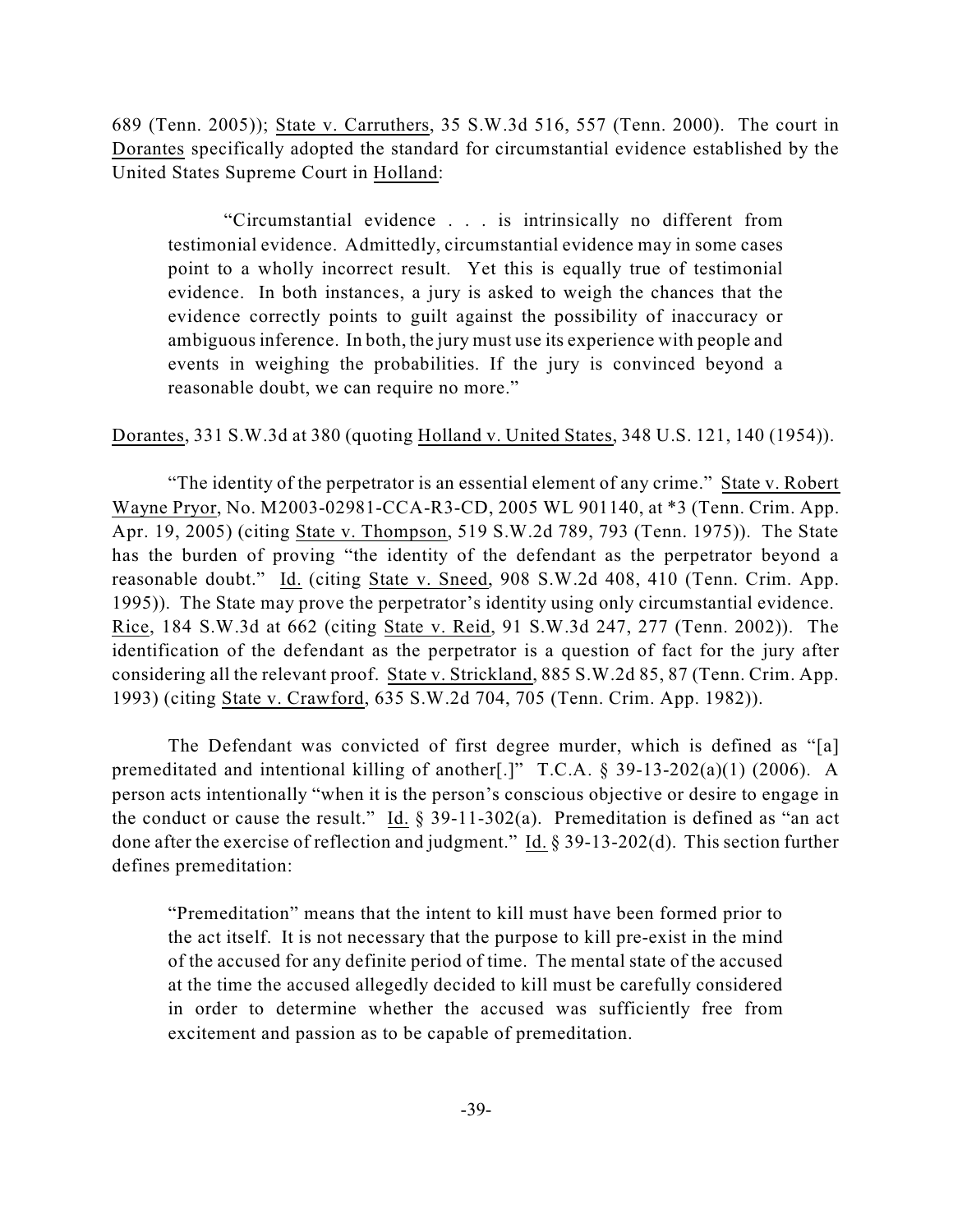Id. "'Premeditation' is the process of thinking about a proposed killing before engaging in the homicidal conduct." State v. Brown, 836 S.W.2d 530, 540-41 (Tenn. 1992) (quoting C. Torcia, Wharton's Criminal Law § 140 (14th ed. 1979)).

The existence of premeditation is a question of fact for the jury to determine and may be inferred from the circumstances surrounding the offense. State v. Rosa, 996 S.W.2d 833, 837 (Tenn. Crim. App. 1999) (citing Brown, 836 S.W.2d at 539). These factors include, but are not limited to, "the use of a deadly weapon upon an unarmed victim; the particular cruelty of a killing; the defendant's threats or declarations of intent to kill; the defendant's procurement of a weapon; any preparations to conceal the crime undertaken before the crime is committed; destruction or secretion of evidence of the killing; and a defendant's calmness immediately after a killing." State v. Davidson, 121 S.W.3d 600, 615 (Tenn. 2003) (citing Bland, 958 S.W.2d at 660; State v. Pike, 978 S.W.2d 904, 914-15 (Tenn. 1998)). This court has also noted that the jury may infer premeditation from any planning activity by the defendant before the killing, evidence concerning the defendant's motive, and the nature of the killing. State v. Bordis, 905 S.W.2d 214, 222 (Tenn. Crim. App. 1995) (citation omitted). In addition, a jury may infer premeditation from a lack of provocation by the victim and the defendant's failure to render aid to the victim. State v. Lewis, 36 S.W.3d 88, 96 (Tenn. Crim. App. 2000).

We conclude that the evidence, though largely circumstantial, was sufficient to sustain the Defendant's conviction for the first degree murder of his wife. Although the Defendant argues on appeal that the circumstantial and physical evidence does not establish his identity as the perpetrator and that the testimony of John Bowers was unreliable, it was the jury's prerogative to evaluate the credibility of witnesses, to determine the weight given to the testimony, and to resolve all conflicts in the evidence. See Odom, 928 S.W.2d at 23. "[O]ur duty on appeal of a conviction is not to contemplate all plausible inferences in the Defendant's favor, but to draw all reasonable inferences from the evidence in favor of the State." Sisk, 343 S.W.3d at 67. Here, the State meticulously built an overwhelming circumstantial case against the Defendant. The jury was well aware that Mr. Bowers was a federal inmate who could seek a sentence reduction after cooperating with the authorities. Moreover, the jury was instructed to judge the truth and weight of the confession evidence and to disregard portions that it considered to be untrue. The jury also assessed the circumstantial and physical evidence and reconciled all conflicts in favor of the State's theory. See Bland, 958 S.W.2d at 659; see also Carruthers, 35 S.W.3d 516, 557-58.

Based on the evidence presented at trial, a rational trier of fact could have found the essential elements of first degree murder beyond a reasonable doubt. After considering all the proof, the jury could find that the Defendant was the perpetrator in his wife's murder and that he engaged in the homicidal conduct with intent and premeditation. The jury could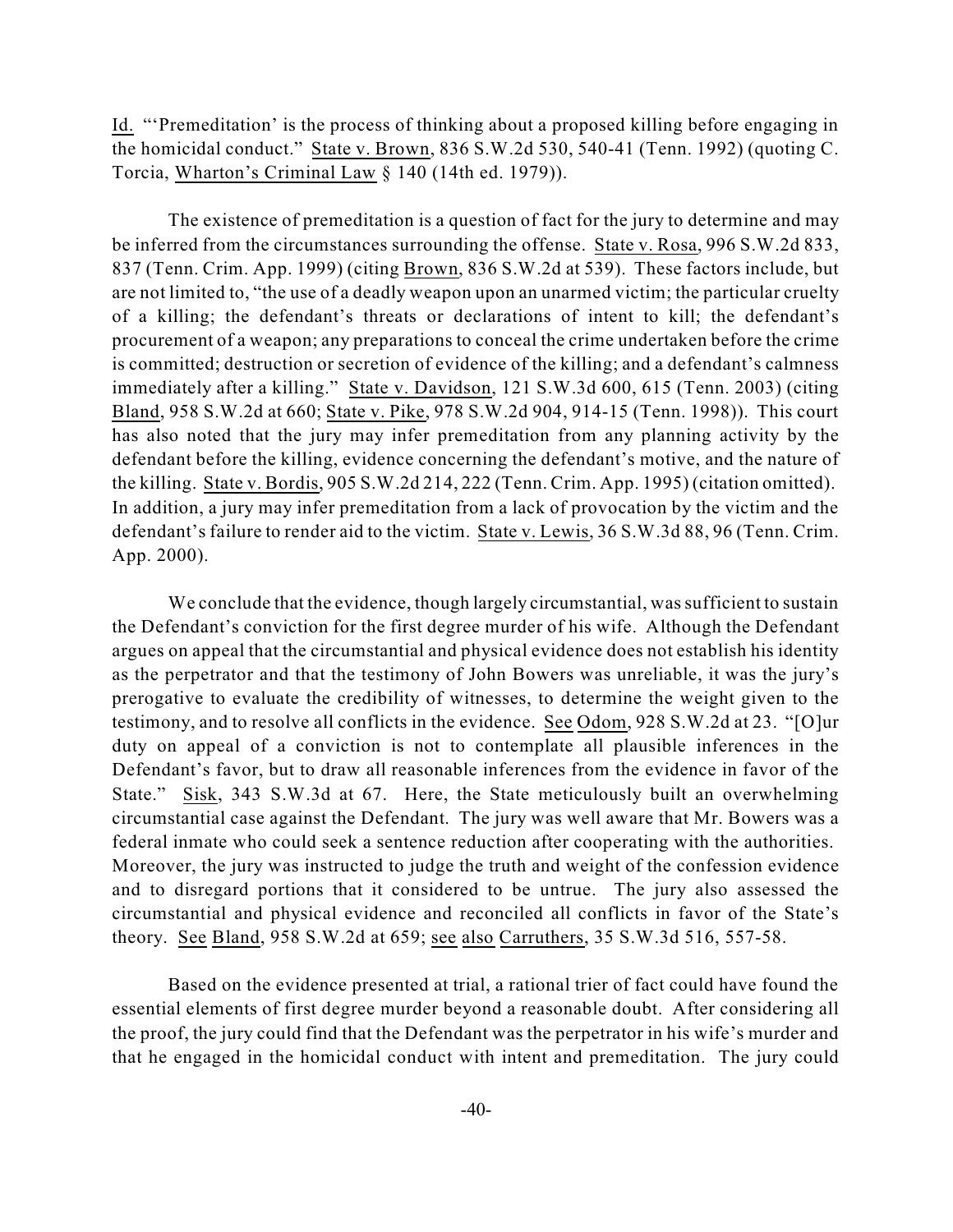reasonably infer from the evidence that at some point between 10:30 to 11:30 a.m. on Saturday, October 25, 2008, the Defendant either suffocated or strangled the victim and then moved the Avalanche into the garage to load her body in the back. Because of the bruises on the victim's body and on the Defendant's forearms, the jury could reasonably infer that there was a struggle and that the Defendant held the victim down as he obstructed her supply of oxygen. After the victim became unconscious, the Defendant would have had to maintain the suffocation or strangulation for a few more minutes to cause death. Therefore, the jury could infer that the Defendant had time to reflect on his actions and to form the conscious objective or desire to murder the victim.

The jury could also infer premeditation based on the circumstances surrounding the offense. The Defendant called Gary Hathaway in an attempt to establish an alibi and drove from his home to Bartlett, using a cell tower in the area while in transit. The Defendant then dropped off the Avalanche at Brannick Drive at around 12:30 p.m., walked to his storage unit two blocks away to retrieve his Chevelle, and then arrived at the Hathaway home at around 1:00 p.m. He remained at the Hathaways' garage for the next three hours and was relatively calm after the victim's homicide. The jury could also reasonably infer that the Defendant attempted to conceal evidence because he was reluctant to contact the police about his wife's disappearance, he told the Corvette Club members not to search in Bartlett, he repeatedly suggested that his wife may have "run off" with someone, and he never advised law enforcement about his neighbors' surveillance video. Moreover, the jury was instructed that it could consider flight as an inference of guilt when evaluating the totality of the evidence. See, e.g., Hackney v. State, 551 S.W.2d 335, 339 (Tenn. Crim. App. 1977) (concluding that "[the defendant's] flight from the scene, his inconsistent statements following the event, and his apparent unconcern and lack of surprise or shock at the desperate plight of his lover all indicate a consciousness of guilt from which the jury could infer unlawful conduct on his part toward the deceased"); Marable, 313 S.W.2d at 459 (concluding that guilt may be inferred from the actions of the accused indicating a desire to evade prosecution); Tillery v. State, 565 S.W.2d 509, 511 (Tenn. Crim. App. 1978) (concluding that guilt may be inferred from the attempts of the accused to conceal or destroy evidence). Here, the evidence in the record was more than sufficient to support the jury's verdict. The Defendant is not entitled to relief on this issue.

**III, IV & V. Prior Bad Act Evidence.** On appeal, the Defendant contends that the trial court erred in allowing character evidence in violation of Tennessee Rule of Evidence 404(b). Specifically, the Defendant argues that the trial court erred in admitting proof of his financial fraud, of his conflict with the victim's mother, and of his extramarital affair with Becky Black. The State responds that the trial court properly admitted the evidence to establish the Defendant's motive and intent to kill the victim. The State further asserts that, in any event, any error was harmless and did not affect the verdict. We will examine each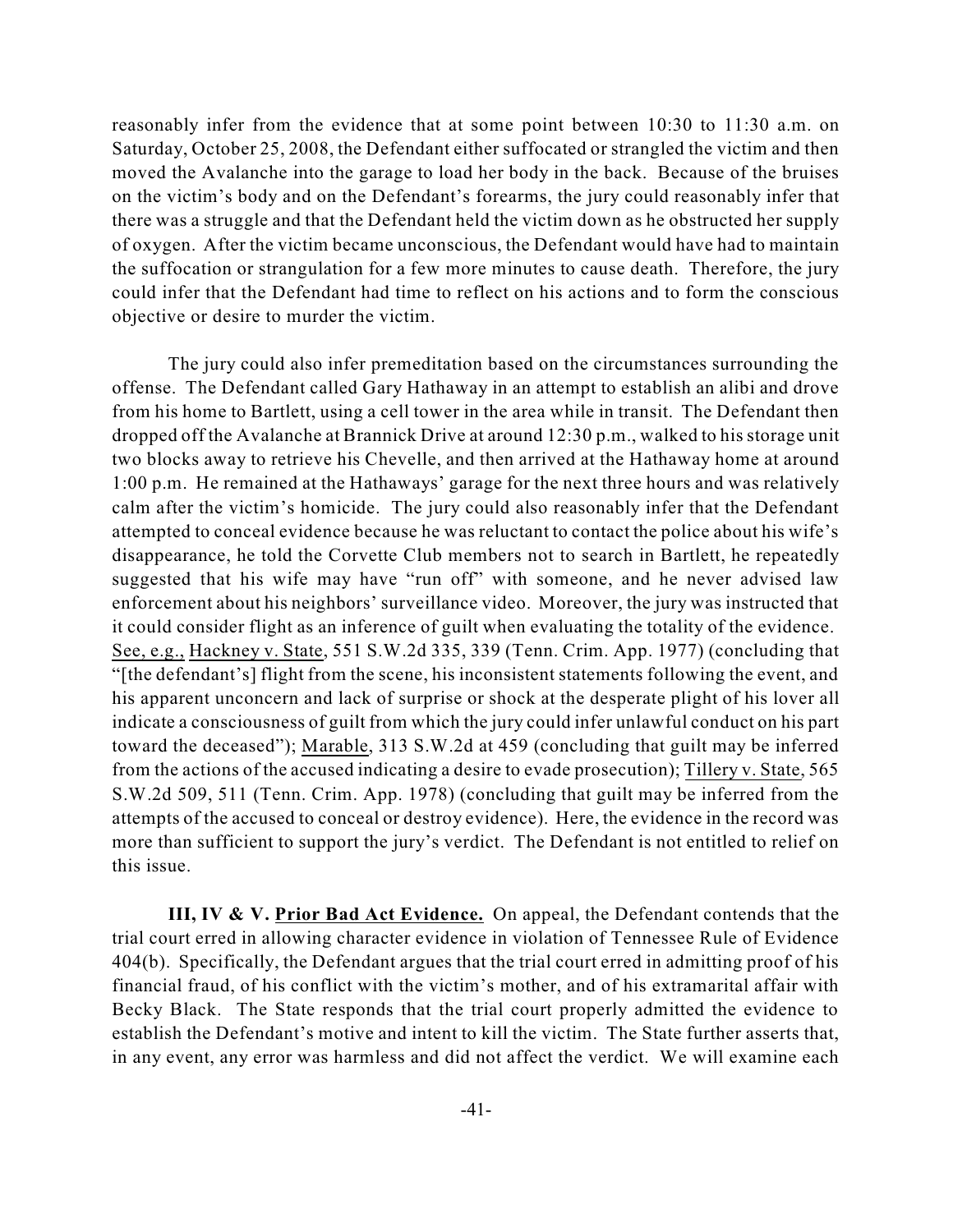of the Defendant's Rule 404(b) arguments in turn.

Tennessee Rule of Evidence 404(b) provides:

**Other Crimes, Wrongs, or Acts.** Evidence of other crimes, wrongs, or acts is not admissible to prove the character of a person in order to show action in conformity with the character trait. It may, however, be admissible for other purposes. The conditions which must be satisfied before allowing such evidence are:

(1) The court upon request must hold a hearing outside the jury's presence; (2) The court must determine that a material issue exists other than conduct conforming with a character trait and must upon request state on the record the material issue, the ruling, and the reasons for admitting the evidence;

(3) The court must find proof of the other crime, wrong, or act to be clear and convincing; and

(4) The court must exclude the evidence if its probative value is outweighed by the danger of unfair prejudice.

Tenn. R. Evid. 404(b). We note that "Rule 404 was patterned in great measure on State v. Parton, 694 S.W.2d 299 (Tenn. 1985), wherein our supreme court ruled that evidence of other crimes is generally inadmissible." State v. McCary, 119 S.W.3d 226, 243 (Tenn. Crim. App. 2003). Rule 404 "establish[es] that character evidence cannot be used to prove that a person has a propensity to commit a crime." Id. (citing Tenn. R. Evid. 404(b); State v. Adkisson, 899 S.W.2d 626, 645 (Tenn. Crim. App. 1994)). The Tennessee Supreme Court has cautioned that trial courts should take a "restrictive approach" to 404(b) evidence because such proof "'carries a significant potential for unfairly influencing a jury.'" State v. Jackson, S.W.3d , No. W2009-01709-SC-R11-CD, 2014 WL 4161966, at \*39 (Tenn. Aug. 22, 2014) (quoting State v. Dotson, 254 S.W.3d 378, 387 (Tenn. 2008)). "'[T]he risk that a jury will convict for crimes other than those charged—or that, uncertain of guilt, it will convict anyway because a bad person deserves punishment—creates a prejudicial effect that outweighs ordinary relevance.'" Id. (quoting State v. Sexton, 368 S.W.3d 371, 403 (Tenn. 2012)). The more similar the conduct or act to the crime for which the defendant is on trial, the greater the potential for a prejudicial result. McCary, 119 S.W.3d at 243 (citing Bordis, 905 S.W.2d at 232). The term "other purposes" in Rule 404(b) has been defined to include motive, intent, guilty knowledge, identity of the defendant, absence of mistake or accident, a common scheme or plan, completion of the story, opportunity, and preparation. State v. Berry, 141 S.W.3d 549, 582 (Tenn. 2004) (citing State v. Robert Wayne Herron, No. M2002-00951-CCA-R3-CD, 2003 WL 151201, at \*2 (Tenn. Crim. App. Jan. 22, 2003)).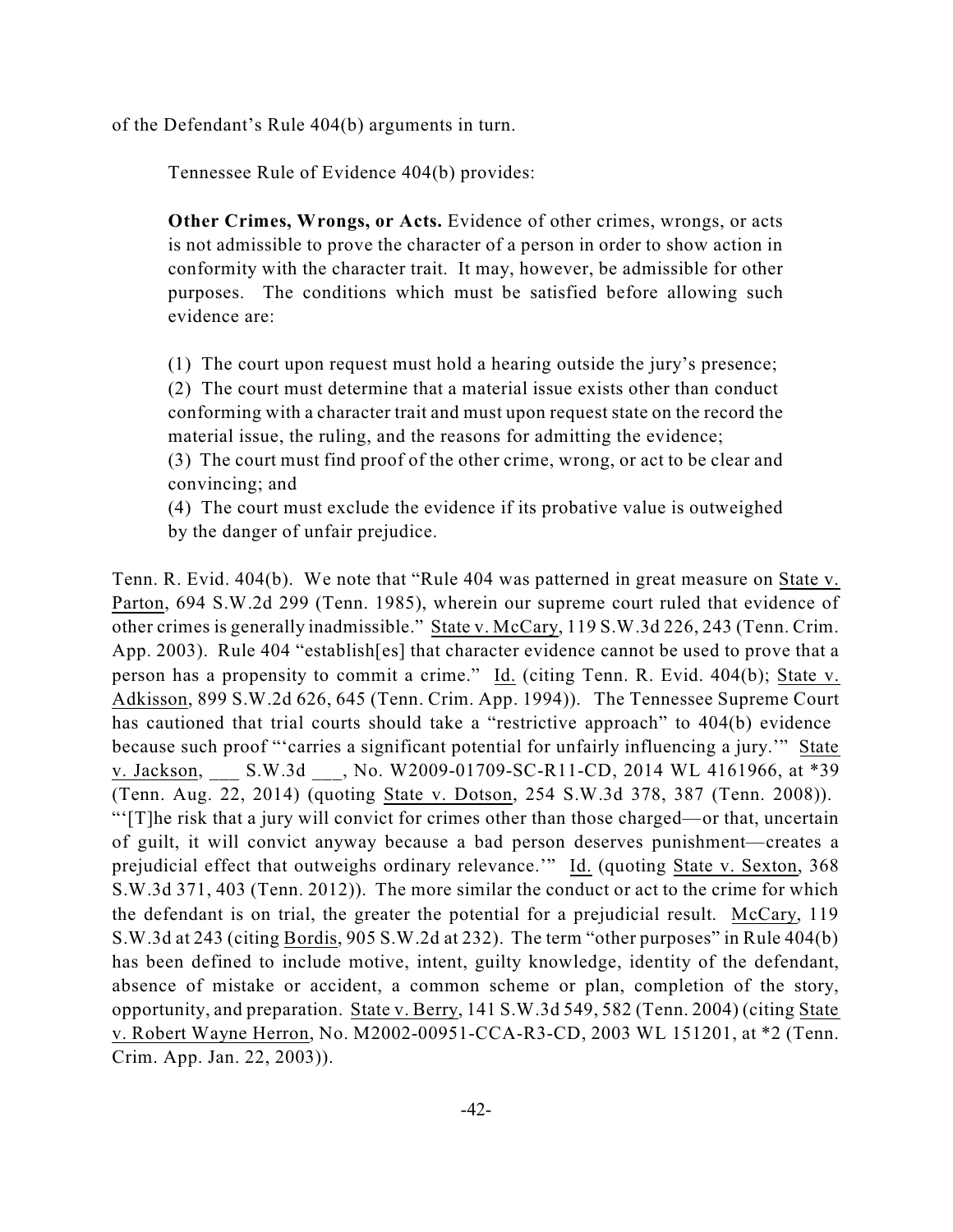We review a trial court's Rule 404(b) ruling under an abuse of discretion standard, provided that the trial court has substantially complied with the prerequisites of the rule. State v. DuBose, 953 S.W.2d 649, 652 (Tenn. 1997). However, if a trial court fails to substantially comply with the requirements of the rule, then the trial court's decision is not entitled to deference by the reviewing court. Id. In this case, the trial court complied with the prerequisites of the rule; thus, we will reverse only upon finding an abuse of discretion.

**A. Proof of the Defendant's Financial Fraud.** First, the Defendant argues that the trial court erred in allowing several witnesses to testify regarding his alleged financial misconduct. He claims that the admission of this proof was speculative regarding motive because "there is no evidence that the victim had any knowledge of the frauds" and because the prior acts were not perpetrated against the victim. The State responds that the trial court properly admitted the evidence and that Rule 404(b) and case law does not limit the admissibility of such proof to bad acts committed against the victim. In his reply brief, the Defendant asserts that the proof of financial fraud was improperly admitted as motive evidence because there was "no relevant connection between the proof of other crimes and the homicide." Upon review, we conclude that the trial court erred in admitting this evidence.

Prior to trial, the State filed a Rule 404(b) motion seeking to introduce evidence of the Defendant's fraudulent business practices to prove his motive, intent, and to show the context of the relationship between the Defendant and the victim. The State offered the evidence to support its theory that "the Defendant killed the victim because he was losing control of the victim, the victim's relationships with others, and the couple's finances." Specifically, the State sought to show that the victim was excited about the purchase of a new home, but that the Defendant repeatedly postponed the closing date to avoid scrutiny of his finances. The State asserted that the Defendant decided to kill the victim because he was "running out of time" to prevent her from discovering his fraudulent scheme, which had spanned seven years and involved their friends. The Defendant responded that the State failed to offer clear and convincing evidence of financial fraud and that the proffered testimony involved the Defendant's "conduct in matters totally unrelated to the death of his wife."

At the two-day pretrial hearing on the Rule 404(b) motion, the trial court heard the testimony of postal inspector Thomas Terry regarding his investigation of the Defendant's fraudulent scheme. The court also heard the proffered testimony of fraud victims Matt and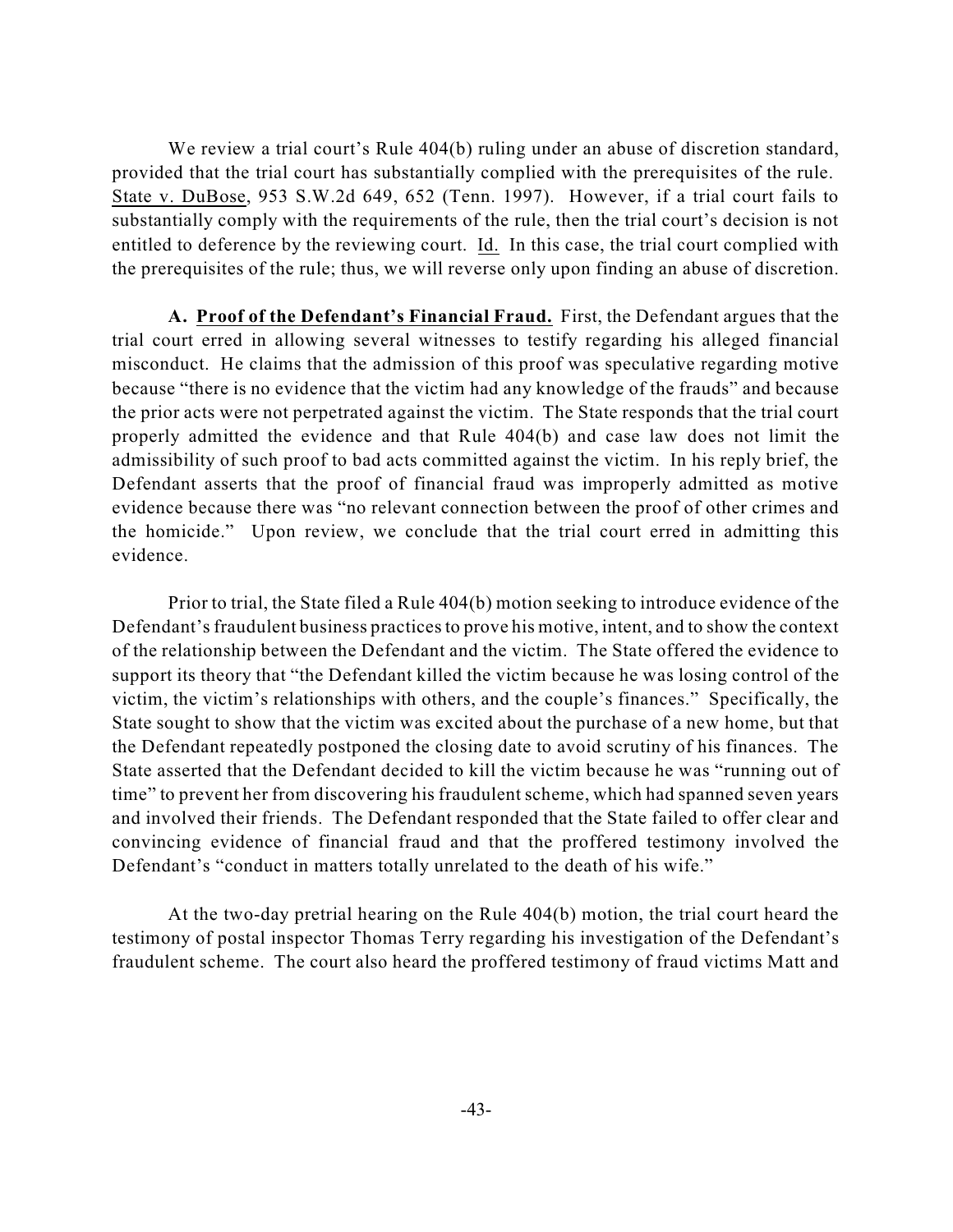Cathy Struna, Michael Roper, John Marr,<sup>7</sup> Bruce Black, and Carrie Brown. The trial court subsequently entered a detailed written order regarding its Rule 404(b) ruling. In determining that the proof of financial fraud was admissible, the trial court held that this evidence was relevant for the purpose of establishing motive and intent.

The trial court reasoned that it was logical to infer "that the possibility of facing criminal penalties provides a motive to keep the frauds from coming to light." Because the frauds were perpetrated against the Caronnas' friends, the trial court stated that it was also logical to infer "that discovery of any fraudulent activity by the victim would lead to the revelation of all of his financial schemes." The trial court found clear and convincing evidence that the Defendant controlled the couple's finances and that he "was engaged in a fraudulent financial scheme in the years immediately preceding the death of his wife." With the exception of the Hathaways, the court found clear and convincing evidence of the fraudulent transactions offered by the State. The trial court concluded that the evidence of the financial crimes had "substantial probative value in establishing circumstances in which the defendant would have a motive to conceal and or continue his multiple frauds." The court also noted the probative value of the frauds in identifying the Defendant as the perpetrator in the victim's homicide. The trial court held that the danger of unfair prejudice did not outweigh the probative value of the financial fraud evidence because economic crimes were dissimilar from the charged offense of murder. Although a 57-count indictment was returned against the Defendant in federal court, the trial court noted that the State had only offered proof of six frauds, which lessened the possibility that the evidence would be used for propensity purposes. The trial court further stated that it would instruct the jury regarding the appropriate use of proof of other crimes.

Regarding the Defendant's fraudulent business practices, Matt Struna testified at trial that he wrote a \$15,000 check to Caronna Investments for an Allianz annuity, which was never forwarded to the company. Carrie Brown testified that she invested \$20,794.82 with the Defendant for an Allianz annuity, but she discovered that this account did not exist after the Defendant wired her \$10,000 from his own bank account. Donna Marr testified that she wrote the Defendant three checks that were never invested in Allianz. Michael Roper identified nine checks written to Caronna Investments for annuity products that were never sent to Allianz or Jefferson Pilot. Bruce Black testified that he was missing two annuity products after having written two checks to Caronna Investments and that the Defendant failed to produce Allianz documents despite repeated requests. Thomas Terry, Lisa Jones, and Lori Wells all testified regarding their investigation of the Defendant's financial fraud and the altered documents that the Defendant provided to his clients. Inspector Terry

<sup>&</sup>lt;sup>7</sup> We note that the State offered proof that the Defendant perpetrated fraud against both John and Donna Marr. Donna Marr did not testify at the pretrial hearing, and John Marr did not testify at trial.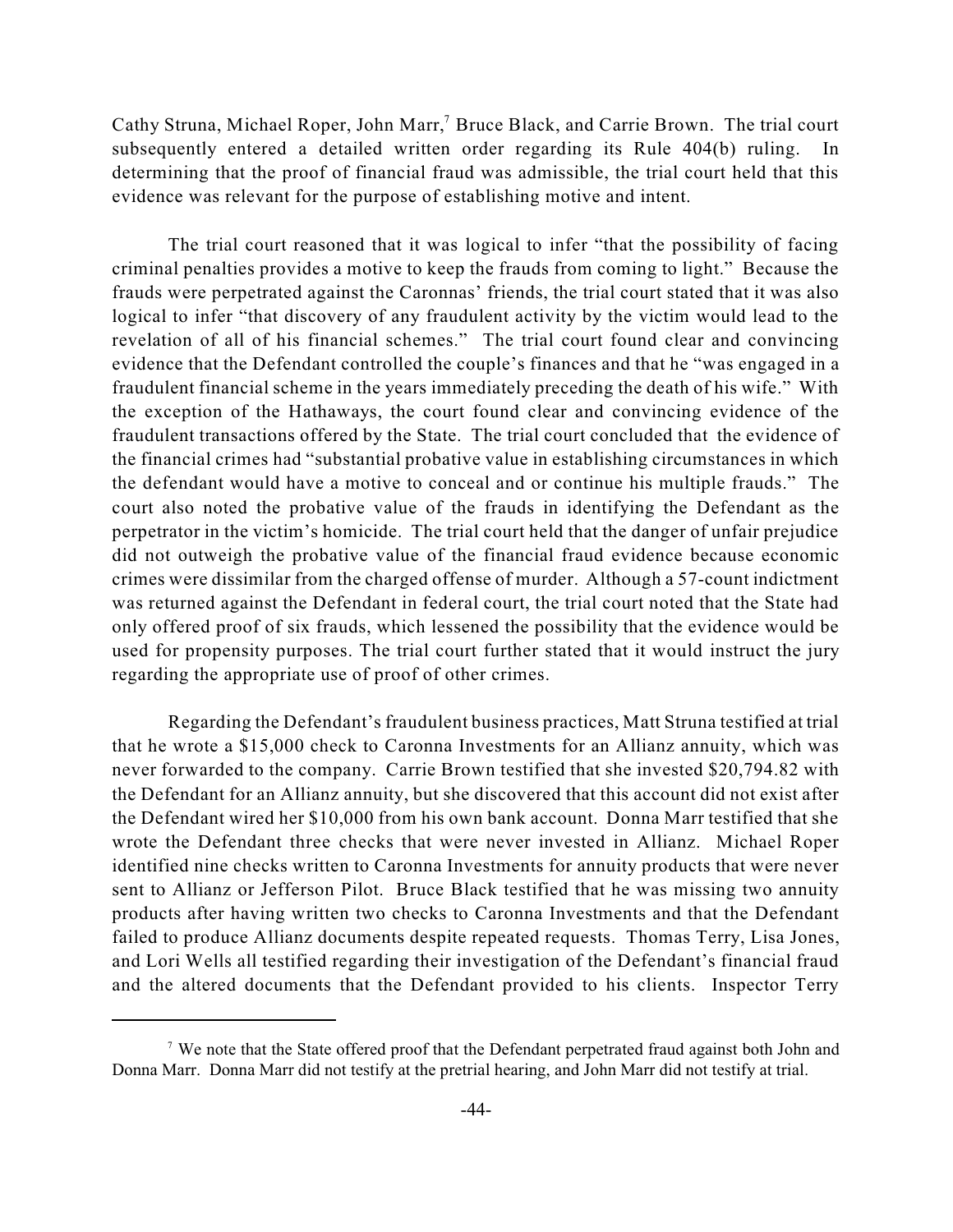specifically identified various checks from the aforementioned victims that were deposited into the Defendant's personal account and never forwarded to the insurance companies.

At the close of all proof, the trial court gave the standard Rule 404(b) limiting instruction to the jury. (See also 7 Tenn. Prac. Pattern Jury Instr. T.P.I.-Crim. 42.10.).

On appeal, the Defendant contends that the trial court erred in admitting the proof of financial fraud in violation of Rule 404(b) because there was no evidence that the victim was aware of these acts. In his brief, the Defendant cites a line of cases for the proposition that prior bad acts evidence is inadmissible to establish motive unless the acts were committed against the victim. See Bordis, 905 S.W.2d 214 (reversing defendant's conviction for first degree murder of his infant son because the trial court admitted unfairly prejudicial evidence of the defendant's sexual proclivities); State v. Glebock, 616 S.W.2d 897, 905-06 (Tenn. Crim. App. 1981) (concluding in attempted first degree murder case that evidence that the defendant had previously broken into ex-wife's apartment and sent her a threatening postcard was relevant and probative of a settled purpose to harm her); State v. Turnbill, 640 S.W.2d 40 (Tenn. Crim. App. 1982) (holding that evidence that the defendant was previously arrested for robbery of the victim was properly admitted in prosecution for the victim's first degree murder because proof of prior relations between the victim and the defendant was relevant to the issue of intent); State v. Smith, 868 S.W.2d 561 (Tenn. 1993) (concluding that evidence of the defendant's prior threats and assaults against the victims was admissible to establish the defendant's motive for the victims' murders).

As a general rule, evidence tending to show motive to commit a crime, even though prejudicial, is relevant and admissible. Goedel v. State, 567 S.W.2d 180, 182 (Tenn. Crim. App. 1978) (citing Ivey v. State, 210 Tenn. 422, 360 S.W.2d 1, 3 (1962)). Such evidence is particularly important in cases built wholly or partially on circumstantial evidence. However, even if the evidence is offered to establish the defendant's motive, it must be relevant to be admissible. In order to determine whether the introduced "crimes or bad acts" of the Defendant were relevant to establish motive, we must determine whether the evidence has "any tendency to make the existence of any fact that is of consequence to the determination of the action more probable or less probable than it would be without the evidence." Tenn. Rule Evid. 401.

Here, the State admitted six separate acts of financial fraud committed by the Defendant against third party victims as the reason why the Defendant killed his wife. The State explained that the Defendant was "running out of time" before the victim would discover that they were in financial ruin. The State theorized that the victim would inevitably discover the Defendant's financial crimes after they were unable to close on their new house as the victim had expected. The State inferred from this that the victim would (1) discover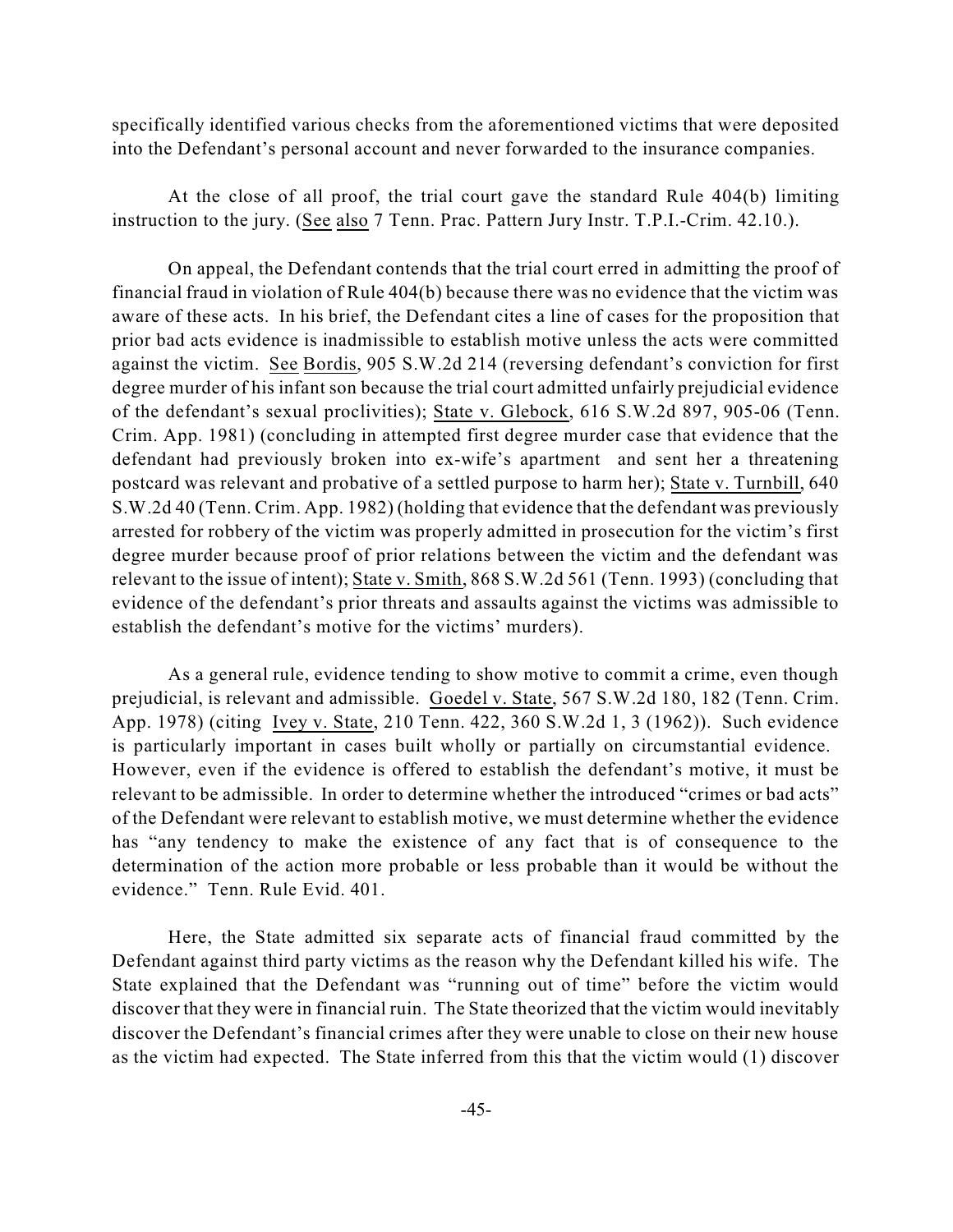that the Defendant had been stealing from their friends and (2) reveal and report the Defendant's financial misdeeds to police. For these reasons, the State theorized the Defendant killed the victim to prevent her from disclosing his crimes to the police.

Based on the proof in this case, we agree with the Defendant, and conclude that the admission of the Defendant's financial crimes as prior bad acts was error. The trial court admitted the financial crimes evidence reasoning that the Defendant killed the victim in order to conceal, continue, or cover-up another crime; namely, his financial fraud. However, we find the purported relevance of the Defendant's financial crimes to the instant case extremely speculative. State v. Raymond Bailey, No. W2004-00512-CCA-R3-CD, 2005 WL 1215965, at \* 6 (Tenn. Crim. App. May 2005) (holding that it was error to admit prior bad act drug testimony because evidence that cocaine/drug funds was motive for the carjacking was "speculative at best"). There was no direct or indirect proof that the Defendant killed the victim to continue or to conceal the financial crimes. There was also no proof establishing (1) that the victim was aware of the financial crimes committed against the third parties; (2) that the victim's death would have prevented the Defendant's fraud from being disclosed; or (3) any reasonable connection between the crimes at issue. Without any additional proof, the fact that the Defendant stole thousands of dollars from third parties does not make it more probable than not that he killed the victim. See State v. Charles Edwin Lamb, No. 03C01-9701-CR-00010, 1998 WL 103316, at \* 10 (Tenn. Crim. App. Feb. 1998). In concluding that there was error in admitting the evidence of financial fraud in this case, we do not hold that motive evidence under Rule 404(b) is limited to bad acts perpetrated against the victim of the instant offense or where the victim had knowledge of the other crimes. See State v. Moss, 13 S.W.3d 374, 384 (Tenn. Crim. App. 1999) (allowing evidence of bad acts committed against a third party in order to prove motive to kill the victim where there is a link between the crimes committed against the third party and the victim). Rather, we hold that there was no evidence from which the jury could reasonably infer that the Defendant killed the victim to prevent her from discovering or disclosing his financial misdeeds.

Nevertheless, in light of the overwhelming evidence of the Defendant's guilt in this case, we further conclude that the trial court's error in admitting the financial crimes evidence was harmless. When undertaking a harmless error analysis, this court must consider whether "an error more probably than not had a substantial and injurious impact on the jury's decision-making." State v. Rodriguez, 254 S.W.3d 361, 372 (Tenn. 2008). "The line between harmless and prejudicial error is in direct proportion to the degree of the margin by which the proof exceeds the standard required to convict beyond a reasonable doubt." State v. Carter, 714 S.W.2d 241, 248 (Tenn. 1986). As noted above, the State meticulously built the case against the Defendant with over 40 witnesses. The time line established that the Defendant was the last person to see the victim alive and was inconsistent with the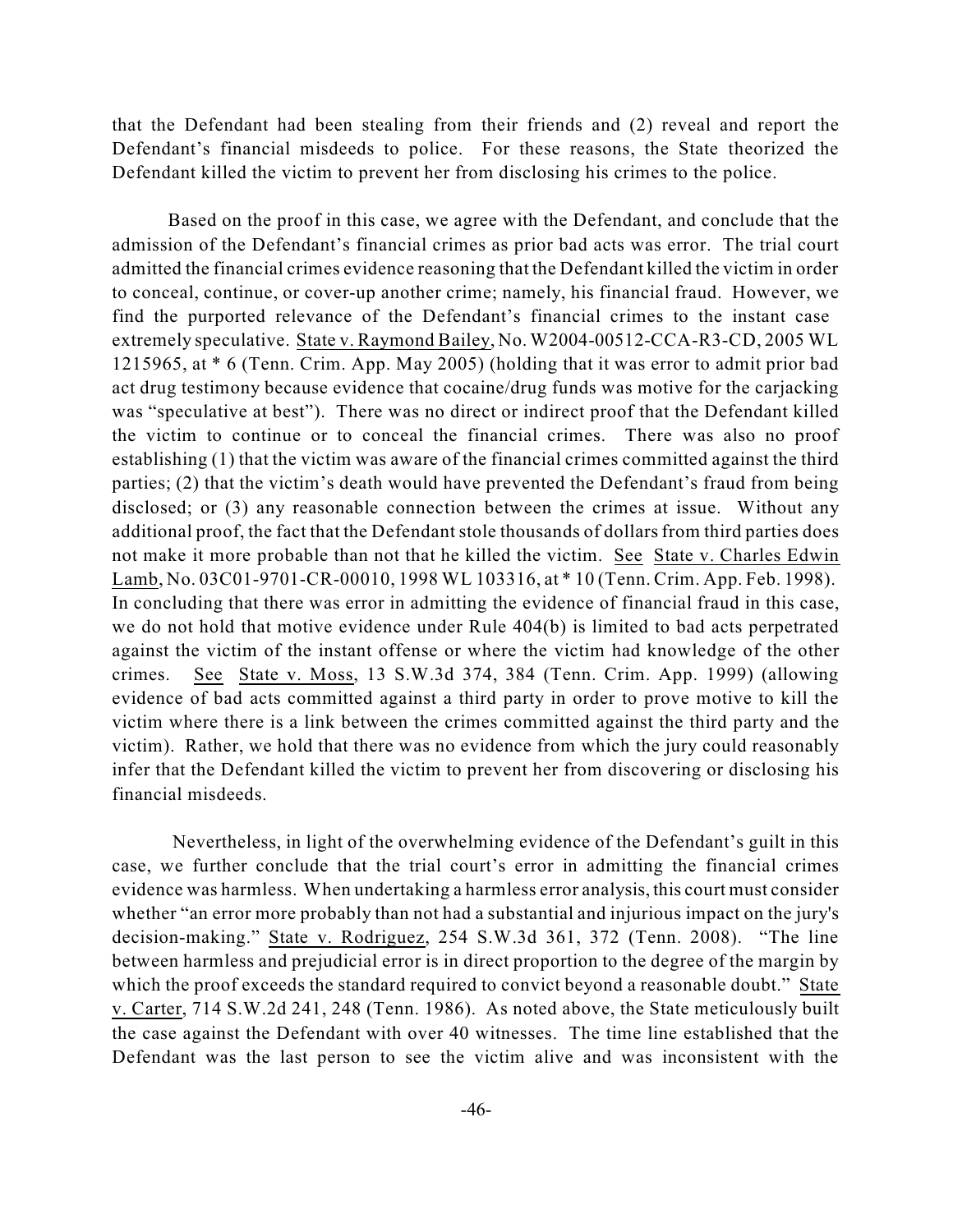Defendant's version of events leading up to the victim's disappearance. The Defendant also fabricated an alibi in anticipation of foul play. Finally, the Defendant confessed to killing the victim to another inmate-witness. Accordingly, any error in admitting the prior bad act evidence in this case was harmless.

**B. Proof of Bad Acts Relating to Clara Murphy.** Next, the Defendant contends that the trial court erred in admitting evidence concerning prior bad acts relating to the victim's mother, Clara Murphy. Before trial, the State sought to introduce evidence of an incident in the summer of 2007 in which the Defendant allegedly stole \$12,000 from the victim's family. After a pretrial hearing, the trial court ruled that the evidence of the alleged theft was inadmissible, but allowed the State to present other contextual proof explaining the relationship between the Defendant, the victim, and the victim's family. Subsequently, Ms. Murphy testified at trial that she and the victim became estranged in June 2007 after the victim sided with the Defendant in a family disagreement. On appeal, the Defendant asserts that the testimony was admitted in error because "[i]t is purely character evidence that makes the [Defendant] look like a bad guy without knowing what he had done." The State responds that the proof of the strained relationship was relevant to explain why the Defendant did not call Ms. Murphy after the victim's disappearance. We conclude that the Defendant has waived this issue for failure to include it in his motion for new trial.

Although the Defendant argued in his motion for new trial that the trial court erred in granting the State's 404(b) motion regarding evidence of financial crimes and of the Defendant's adulterous affair, he did not allege that the trial court erred in admitting prior bad acts testimony involving Clara Murphy. Consequently, the Defendant has waived this issues for our consideration. See Tenn. R. App. P. 3(e) ("[I]n all cases tried by a jury, no issue presented for review shall be predicated upon error in the admission or exclusion of evidence . . . or other ground upon which a new trial is sought, unless the same was specifically stated in a motion for a new trial; otherwise such issues will be treated as waived."); State v. Hill, 333 S.W.3d 106, 128 (Tenn. Crim. App. 2010) (holding that the defendant waived his Rule 404(b) issue by failing to include it in his motion for new trial). Moreover, the Defendant did not request that this court consider the issue under our discretionary "plain error" review. See Tenn. R. App. P. 36(b) ("When necessary to do substantial justice, an appellate court may consider an error that has affected the substantial rights of a party at any time, even though the error was not raised in the motion for a new trial or assigned as error on appeal."); State v. Bledsoe, 226 S.W.3d 349, 355 (Tenn. 2007) ("It is the accused's burden to persuade an appellate court that the trial court committed plain error."); see also State v. Ricky E. Scoville, No. M2006-01684-CCA-R3-CD, 2007 WL 2600540, at \*2 (Tenn. Crim. App. Sept. 11, 2007) ("[R]arely will plain error review extend to an evidentiary issue."). The Defendant is not entitled to relief on this issue that he omitted from his motion for new trial.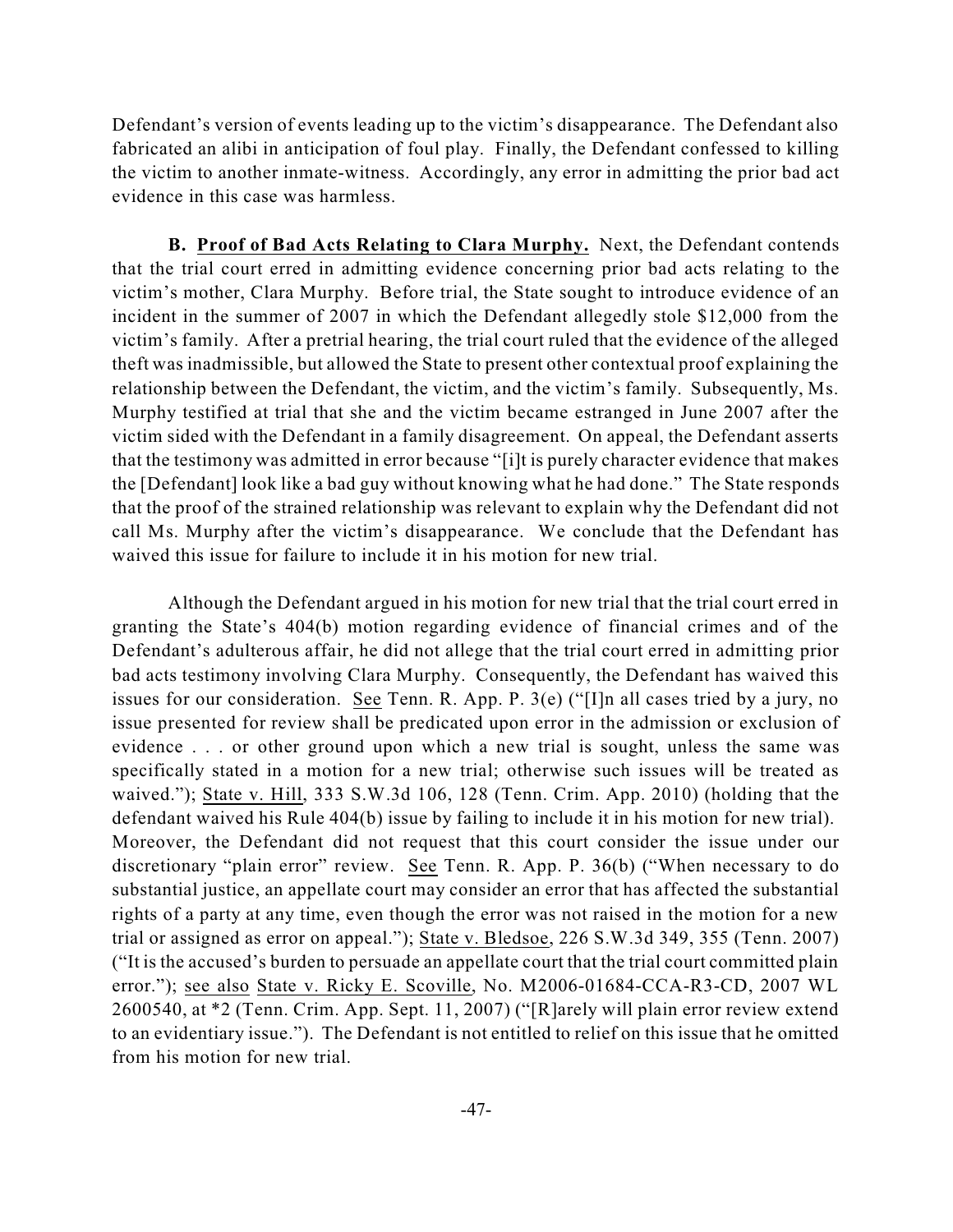**C. Proof of the Defendant's Affair with Becky Black.** Finally, the Defendant argues that the trial court erred in allowing the jury to hear testimony regarding his adulterous affair because the evidence was highly prejudicial and not probative of motive. Specifically, the Defendant maintains that the victim was aware of the extramarital relationship with Becky Black and that "the parties had reconciled on the issue[.]" In response, the State contends that the trial court properly admitted the proof because the testimony was relevant to show the Defendant's motive and intent to kill the victim and to marry Ms. Black. We conclude that the trial court did not abuse its discretion in the admission of this proof.

Before trial, the State sought to introduce evidence of the Defendant's extramarital affair to establish motive and intent and to explain the context surrounding the victim's homicide. In the memorandum of law in support of its Rule 404(b) motion, the State alleged that the Defendant killed the victim "to ensure he could live his life with Becky Black." In response, the Defendant argued that the affair evidence was irrelevant to the issue of motive because the relationship "was nearly as old as the marriage and it was not a secret." The Defendant further asserted that testimony regarding the affair was impermissible character evidence and that any probative value of the proof was outweighed by its prejudicial effect.

At the pretrial hearing, the trial court heard the testimony of Cheryl Brady, Bruce Black, Patti Locke, and Becky Black regarding the Defendant's long-term affair with Ms. Black. Specifically, Ms. Black testified that she began an intimate relationship with the Defendant in 2000 and that the affair continued until around February 2009, after the victim's death.

In granting the State's Rule 404(b) motion to admit proof of the affair, the trial court held that this evidence was relevant to the issue of motive and intent in the victim's murder and also explained the relationship between the Defendant and the victim. Citing State v. Robinson, 73 S.W.3d 136 (Tenn. Crim. App. 2001), State v. Brock, 327 S.W.3d 645 (Tenn. Crim. App. 2009), and State v. Johnson, 743 S.W.2d 154 (Tenn. 1987), the trial court stated that "[t]he case law is abundant that evidence of an extramarital affair is relevant to the non-propensity purposes submitted by the State." The trial court found proof of the affair with Becky Black to be clear and convincing. The court noted that evidence of an affair "does not show a propensity for murder[,]" and concluded that the probative value was not outweighed by the danger of unfair prejudice.

Tennessee case law has consistently held that proof of a defendant's extramarital conduct is admissible for non-propensity purposes in the prosecution of spousal homicide. See Johnson, 743 S.W.2d 154 (in first degree murder trial for the suffocation death of defendant's wife, evidence of defendant's extramarital affair was admissible to establish motive and to show the couple's relationship); Robinson, 73 S.W.3d 136 (concluding that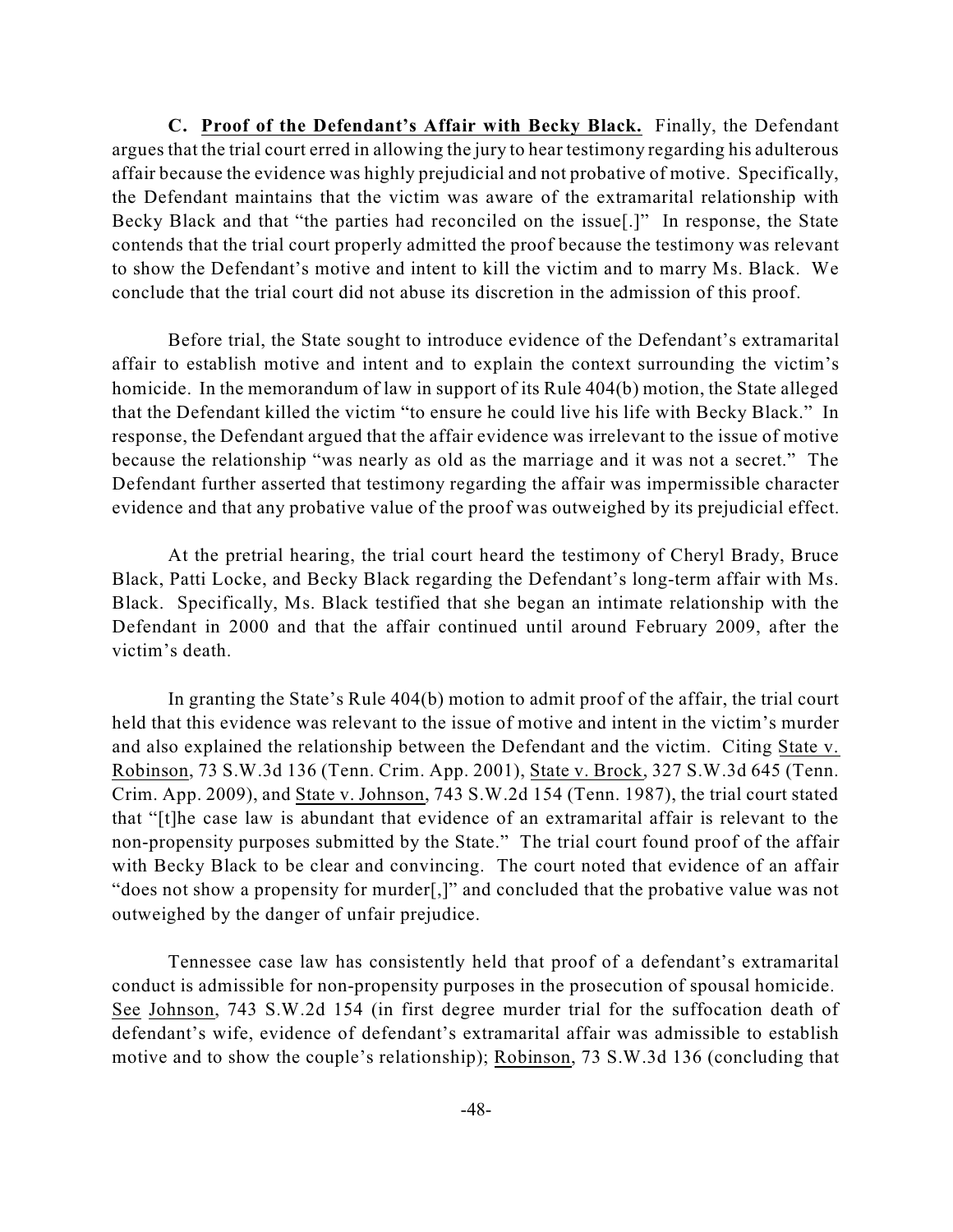the probative value of evidence of defendant's extramarital affairs to show motive for wife's murder was notsubstantially outweighed by danger of unfair prejudice in first degree murder trial); Brock, 327 S.W.3d 645 (affirming defendant's conviction for the first degree murder of his wife and finding that evidence of extramarital affair reflected a possible motive for murder); State v. March, 395 S.W.3d 738 (Tenn. Crim. App. 2011) (concluding that trial court did not abuse its discretion in admitting evidence of defendant's prior infatuation with his co-worker because this proof was relevant to show a motive for the murder of his wife); State v. Deon Lamont Cartmell, No. M2012-01925-CCA-R3-CD, 2014 WL 3056164 (Tenn. Crim. App. July 7, 2014) (concluding that evidence that defendant was texting other women before and after his wife's death was relevant to the couple's relationship and was admissible to show motive in the shooting death of the victim). Moreover, the trial court gave a limiting instruction that this proof could only be considered for the purposes of establishing identity, motive, intent, and the couple's relationship, and the jury is presumed to follow the instructions of the court. See State v. Parker, 350 S.W.3d 883, 897 (Tenn. 2011) (citing State v. Kiser, 284 S.W.3d 227, 272 (Tenn. 2009); State v. Shaw, 37 S.W.3d 900, 904 (Tenn. 2001)). Accordingly, the trial court did not abuse its discretion in admitting the evidence of the extramarital affair, and the Defendant is not entitled to relief.

**V. Admission of the Victim's Statements.** The Defendant contends that the trial court erred in allowing several witnesses to testify about the victim's statements regarding her excitement about the closing on a new house. He asserts that the testimony was inadmissible hearsay and irrelevant to the issue of motive. Specifically, the Defendant maintains that the victim's statements were introduced to establish her belief of an alleged closing date and did not constitute exceptions to show the victim's state of mind. The State responds that the trial court properly admitted the testimony to establish the victim's state of mind that she expected to close on her new house on the Monday after her death. The State further argues that this evidence supported its theory that the Defendant killed the victim to eliminate the risk of exposure of his financial frauds. We conclude that the trial court did not abuse its discretion in admitting this proof.

Hearsay is "a statement, other than one made by the declarant while testifying at the trial or hearing, offered in evidence to prove the truth of the matter asserted." Tenn. R. Evid. 801(c). Rule 802 states that "hearsay is not admissible except as provided by these rules or otherwise by law." Tenn. R. Evid. 802. "'The determination of whether a statement is hearsay and whether it is admissible through an exception to the hearsay rule is left to the sound discretion of the trial court.'" State v. Thomas, 158 S.W.3d 361, 400 (Tenn. 2005) (quoting State v. Stout, 46 S.W.3d 689, 697 (Tenn. 2001)). This court will not interfere with the exercise of that discretion unless a clear abuse appears on the face of the record. State v. Franklin, 308 S.W.3d 799, 809 (Tenn. 2010) (citing State v. Lewis, 235 S.W.3d 136, 141 (Tenn. 2007)).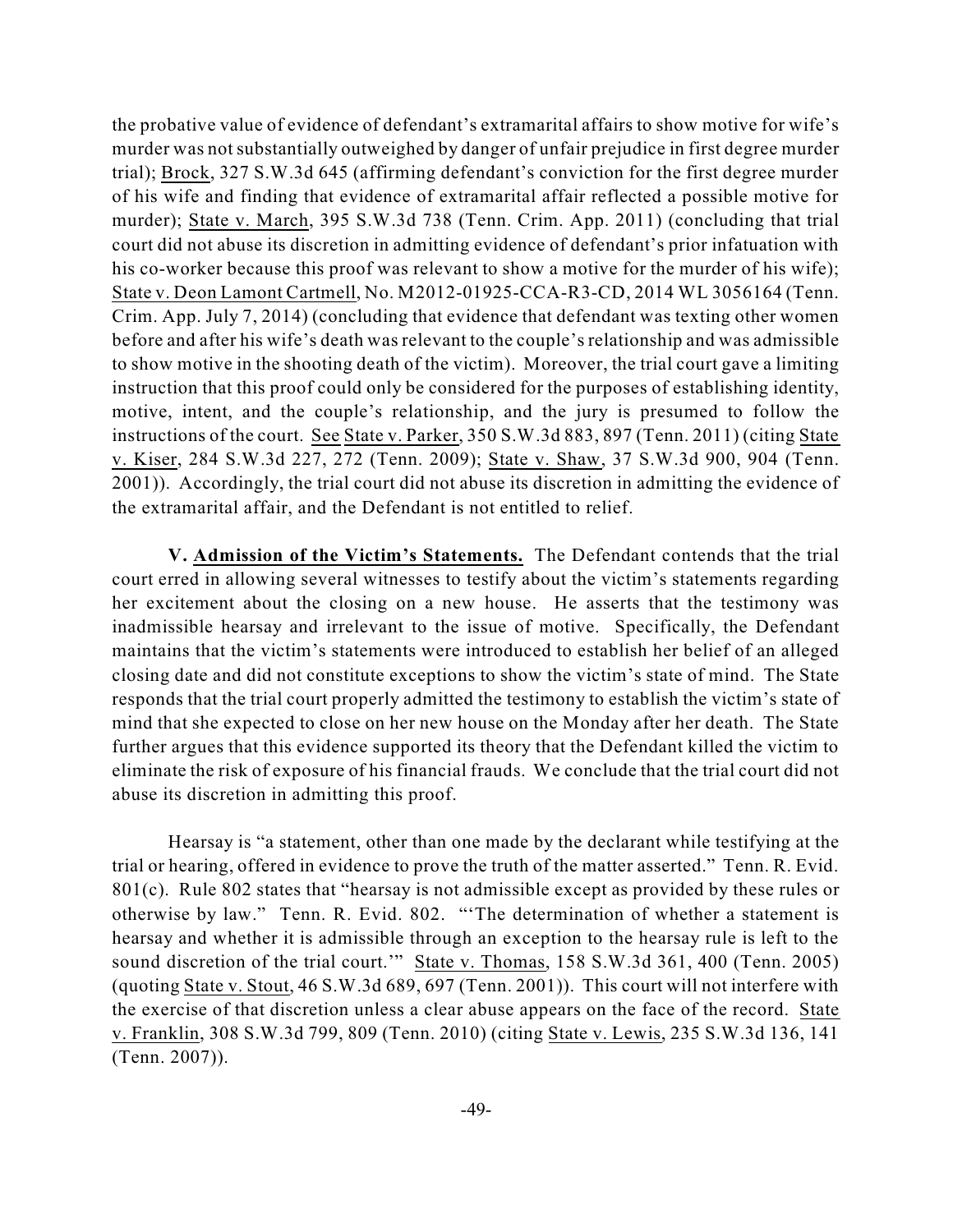Tennessee courts have long recognized the state of mind hearsay exception. Tenn. R. Evid. 803(3), Advisory Comm'n Cmts. Under Rule 803(3), the hearsay rule does not exclude a "statement of the declarant's then existing state of mind, emotion, sensation, or physical condition (such as intent, plan, motive, design, mental feeling, pain, and bodily health) . . ." Tenn. R. Evid. 803(3). "Combining the hearsay exception with relevancy principles, declarations of mental state will be admissible to prove mental state at issue or subsequent conduct consistent with that mental state." Id., Advisory Comm'n Cmts.

Even if a statement qualifies as a hearsay exception or is non-hearsay, it must be relevant to be admissible. Tenn. R. Evid. 402. Evidence is considered relevant if it has "any tendency to make the existence of any fact that is of consequence to the determination of the action more probable or less probable than it would be without the evidence." Tenn. R. Evid. 401. However, evidence that is relevant "may be excluded if its probative value is substantially outweighed by the danger of unfair prejudice, confusion of the issues, or misleading the jury, or by considerations of undue delay, waste of time, or needless presentation of cumulative evidence." Tenn. R. Evid. 403. The Tennessee Supreme Court has defined unfair prejudice as "'[a]n undue tendency to suggest decision on an improper basis, commonly, though not necessarily an emotional one.'" State v. Mitchell, 343 S.W.3d 381, 389 (Tenn. 2011) (quoting State v. Banks, 564 S.W.2d 947, 951 (Tenn. 1978)). "Rule 403 decisions fall within the discretionary authority of the trial court and will not be overturned absent an abuse of discretion." Id.

Here, the State's theory of the case was that the Defendant continuously postponed the closing on a new house to avoid scrutiny of his finances and that he killed the victim before the alleged closing on Monday, October 27, 2008, to prevent the exposure of his fraud. To that end, the State sought to introduce testimony from various witnesses regarding the victim's statements about the upcoming closing on the new house. Before each of the witnesses testified about the victim's statements, the trial court heard the proffered testimony in a jury-out hearing or during a bench conference. After the witnesses testified regarding the victim's statements, the trial court repeatedly admonished the jury that the statements were not offered for the truth of the matter and that they related to the victim's state of mind.

At trial, Pat Hathaway testified that the victim said on the phone on Saturday morning that the Defendant "was going to surprise [her] with a closing of the house" the night before. Patti Locke testified that the victim told her on the phone on Friday about the changes she planned on making in the new house. However, Ms. Locke was not aware of a particular closing date. Carrie Brown testified that she spoke with the victim on the phone on Thursday and that the victim was excited about the new house.

In a bench conference during the testimony of the victim's co-worker, Brad Whitener,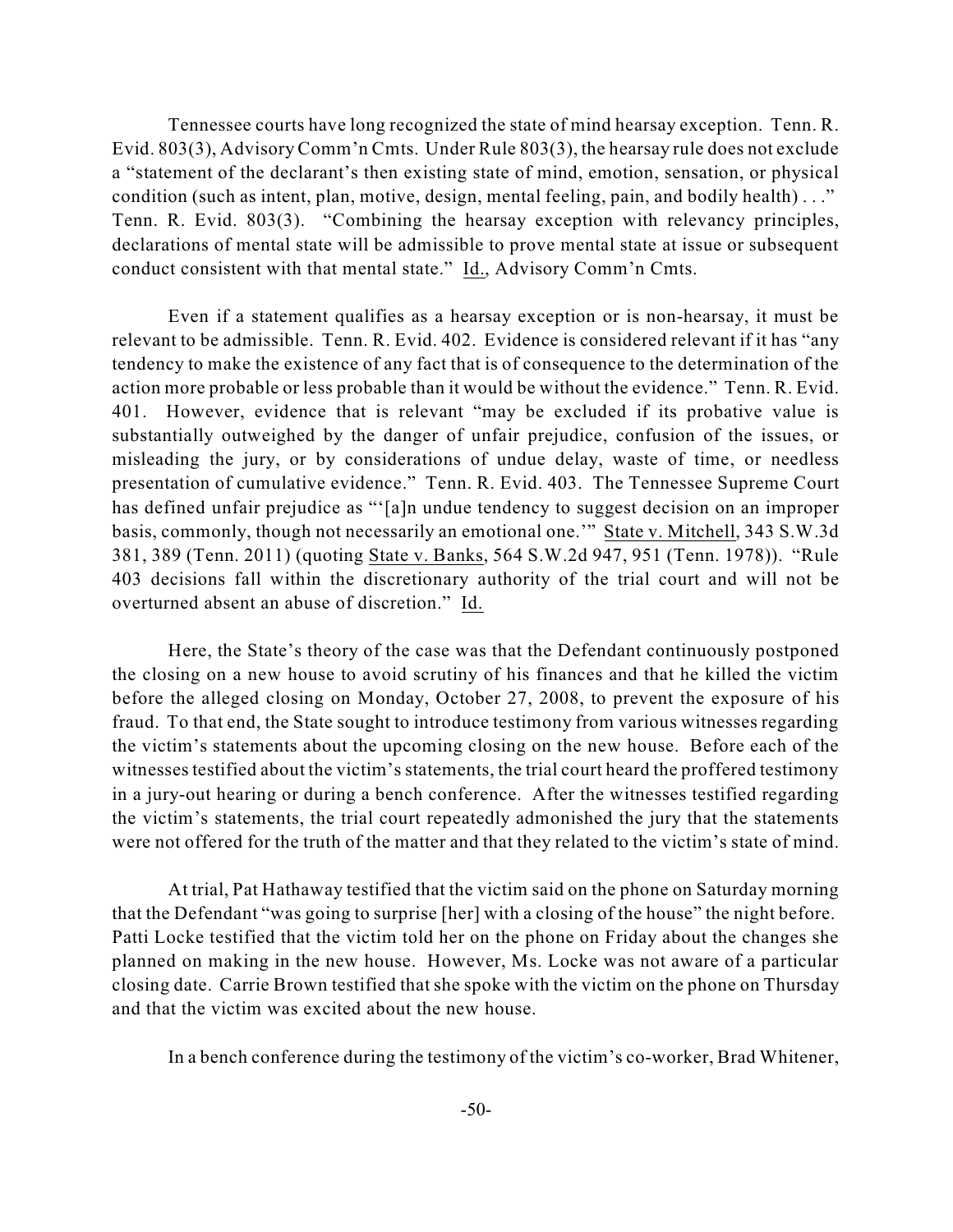the State argued that the victim's statements of the alleged closing date on Monday, October 27 were not offered for the truth of the matter but to establish the victim's state of mind and feelings. The defense argued that the statements were hearsay and did not qualify under the state of mind exception. The trial court noted the objection of the defense and held:

I'm going to allow them to go into those areas, but I'll instruct the jury it's not for the truth of the matter asserted but just what -- I think it also goes - it relates to her state of mind. It's factual but it relates to her state of mind, but more importantly, it's not offered for the truth.

Mr. Whitener then testified that the victim died before the closing that was scheduled for Monday, October 27, and the court instructed the jury that the victim's statement was not offered for the truth that the closing was on October 27 but to explain what was going on in the victim's mind.

During a jury-out hearing prior to the testimony of witnesses Brenda Berlin and Cheryl Brady, the court explained its analysis and handling of this issue:

Well, if it's not -- we've got two different things going here and sometimes these are overlapping but I think we should be clear for the record.

. . .

We have an exception to the hearsay rule for state of mind. We also have the fact that it's not hearsay if it's not offered for the truth of the matter asserted and some of these are overlapping each other and some apply -- both of those principals [sic] apply to some of these. One of these principles applies to some of these. And we've got -- so we've got three possible combinations. Either both of them apply or it's non-hearsay or it's covered under the state of mind.

And I'm having to evaluate all these statements under all three of these possibilities here.

The State's saying this is not hearsay because they're offering this not for the truth of the matter asserted on this particular point.

Of course, whenever they do that I need to tell the jury they've offered it not for the truth of the matter asserted.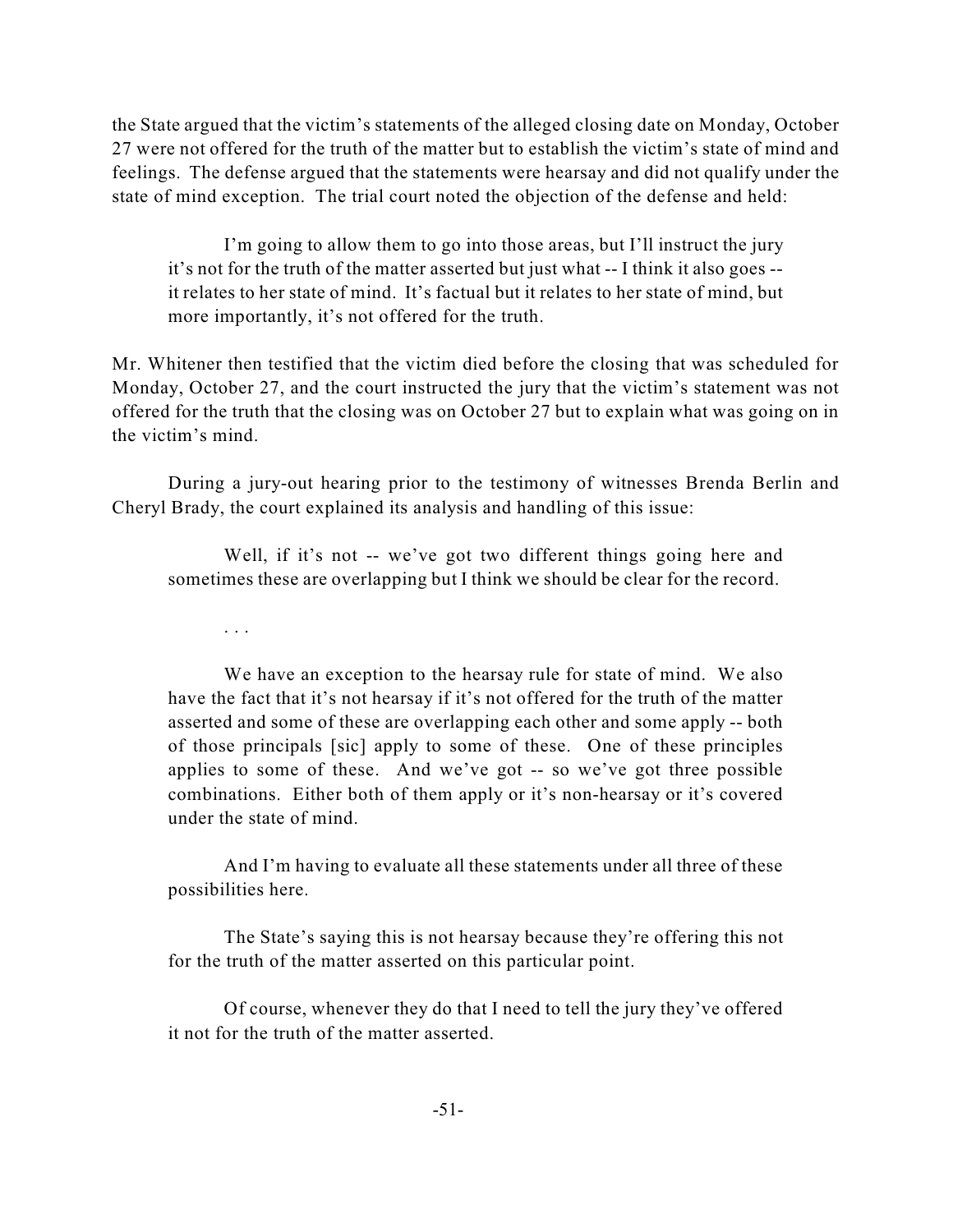I don't need to do that if it's an exception under the state of mind. That comes in through the truth of the matter asserted, and so we've got all this stuff working and it's -- at the same time.

The trial court ruled that statements of the victim's excitement about the new house were admissible under the state of mind exception, and the defense expressly agreed on that issue. The victim's co-worker Brenda Berlin subsequently testified regarding the postponements of the closing on the house throughout October 2008, with a closing ultimately scheduled for the end of the month. The trial court instructed the jury that statements regarding the closing were not submitted for their truth, but were only to be considered for their effect on the victim's thinking. The defense did not object to this testimony.

We conclude that this evidence was non-hearsay. The victim's statements regarding the upcoming closing were not offered to prove the fact that the closing was scheduled for Monday, October 27. Indeed, the State presented testimony that a closing could not have occurred that day. Stephanie Dodson of Edco Title testified that she was unable to obtain lender information from the Defendant and that there was never a closing scheduled for Friday, October 24. Real estate agent Mary Ann Tapp testified that she could not obtain mortgage and insurance information from the Defendant, and the closing did not take place. Janet Vanelli of Kellon Insurance testified that the Defendant met with her on Friday afternoon to purchase homeowner's insurance for a closing scheduled for Monday, October 27, but he never provided her with mortgage information, which was necessary for a closing. Dana McBride, another Kellon Insurance employee, testified without objection from the defense that Ms. Vanelli and the Defendant were at the office discussing the closing scheduled for the following Monday. Patricia Turner, a witness for the defense, testified that she spoke with the victim on Friday afternoon and that the victim expected to receive an insurance check which would be used toward the closing scheduled for the following Monday. During a bench conference, the defense argued that the Ms. Turner's testimony was offered to show the victim's state of mind and not to prove the truth of the matter asserted. The trial court allowed the testimony and provided the same instruction as before. Therefore, it would have been apparent to the jury that a closing could not have taken place on Monday, October 27, 2008. Regarding the fact that the victim was excited and believed that the closing was scheduled for Monday, we agree with the trial court that the victim's statements qualify under the state of mind exception.

As previously mentioned, even though these statements qualify as hearsay exceptions or non-hearsay, they must still be relevant to be admissible. See Tenn. R. Evid. 402. As in our resolution of the admission of the financial crimes evidence, we agree with the Defendant, and conclude that the relevance of these statements was marginal, at best. However, any error in the admission of this evidence was harmless in light of the